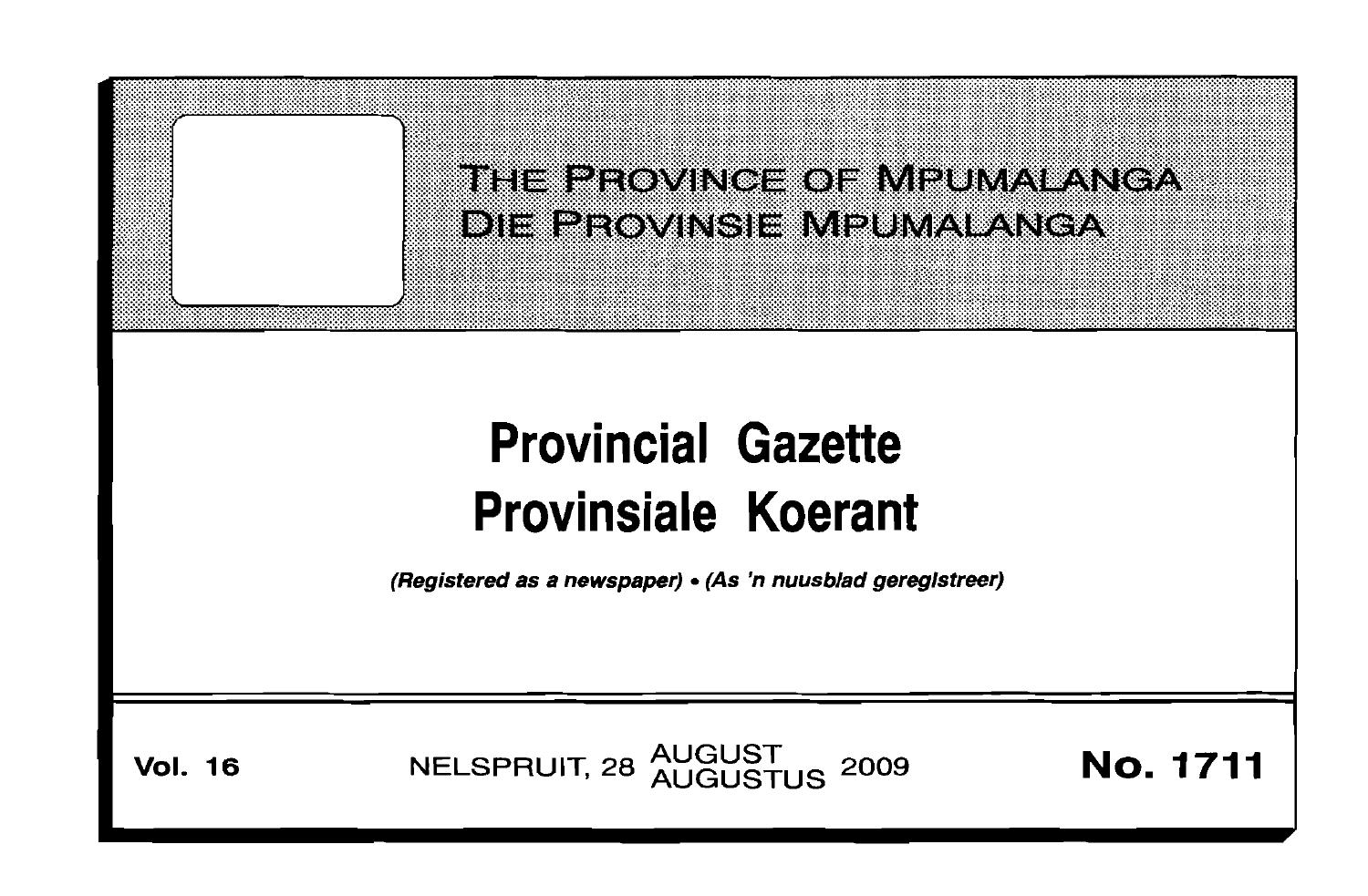No.

## **CONTENTS • INHOUD**

Page Gazette No. No.

## **GENERAL NOTICES· ALGEMENE KENNISGEWINGS**

| 253 |                                                                                                              | 8  | 1711 |
|-----|--------------------------------------------------------------------------------------------------------------|----|------|
| 253 |                                                                                                              | 8  | 1711 |
| 254 |                                                                                                              | 8  | 1711 |
| 254 |                                                                                                              | 9  | 1711 |
| 255 | Development Facilitation Act (67/1995): Establishment of land development area: Farm Scotston 587            | 14 | 1711 |
| 256 | do.: do.: Farm Nooitgedacht 392 KT, Portion 7, farm Leidenburg 28 JT and farm Kudu Ranch Extension No. 16 JT | 16 | 1711 |
| 257 | Town-planning and Townships Ordinance (15/1986): Piet Retief Amendment Scheme 190                            | 9  | 1711 |
| 257 |                                                                                                              | 9  | 1711 |
| 258 | Town-planning and Townships Ordinance (15/1986): Lydenburg Amendment Scheme 264/95                           | 10 | 1711 |
| 258 |                                                                                                              | 10 | 1711 |
| 259 |                                                                                                              | 10 | 1711 |
| 260 |                                                                                                              | 11 | 1711 |
| 261 |                                                                                                              | 11 | 1711 |
| 262 | Development Facilitation Act (67/1995): Land development application: Portion 70, farm Sterkspruit 33 JT     | 11 | 1711 |
| 263 |                                                                                                              | 11 | 1711 |
| 264 | Mpumalanga Gaming Act (5/1995): Application for a removal of machines for site operator licence              | 12 | 1711 |
| 265 |                                                                                                              | 12 | 1711 |
| 265 |                                                                                                              | 12 | 1711 |
| 266 |                                                                                                              | 13 | 1711 |
| 266 |                                                                                                              | 13 | 1711 |
|     |                                                                                                              |    |      |

#### **LOCAL AUTHORITY NOTICES· PLAASLIKE BESTUURSKENNISGEWINGS**

| 181 | Town-planning and Townships Ordinance (15/1986): Lekwa Local Municipality: Establishment of township:            | 19 | 1711 |
|-----|------------------------------------------------------------------------------------------------------------------|----|------|
| 181 | Ordonnansie op Dorpsbeplanning en Dorpe (15/1986): Lekwa Plaaslike Munisipaliteit: Stigting van dorp: Standerton | 19 | 1711 |
| 183 | Town-planning and Townships Ordinance (15/1986): eMalahleni Local Municipality: Establishment of township:       | 23 | 1711 |
| 184 |                                                                                                                  | 20 | 1711 |
| 184 | Ordonnansie op Dorpsbeplanning en Dorpe (15/1986): Thaba Chweu Munisipaliteit: Stigting van dorp: Lydenburg-     | 20 | 1711 |
|     |                                                                                                                  | 21 | 1711 |
|     |                                                                                                                  | 21 | 1711 |
| 187 |                                                                                                                  | 22 | 1711 |
|     |                                                                                                                  | 22 | 1711 |
| 189 |                                                                                                                  | 22 | 1711 |
|     |                                                                                                                  | 25 | 1711 |
|     |                                                                                                                  | 28 | 1711 |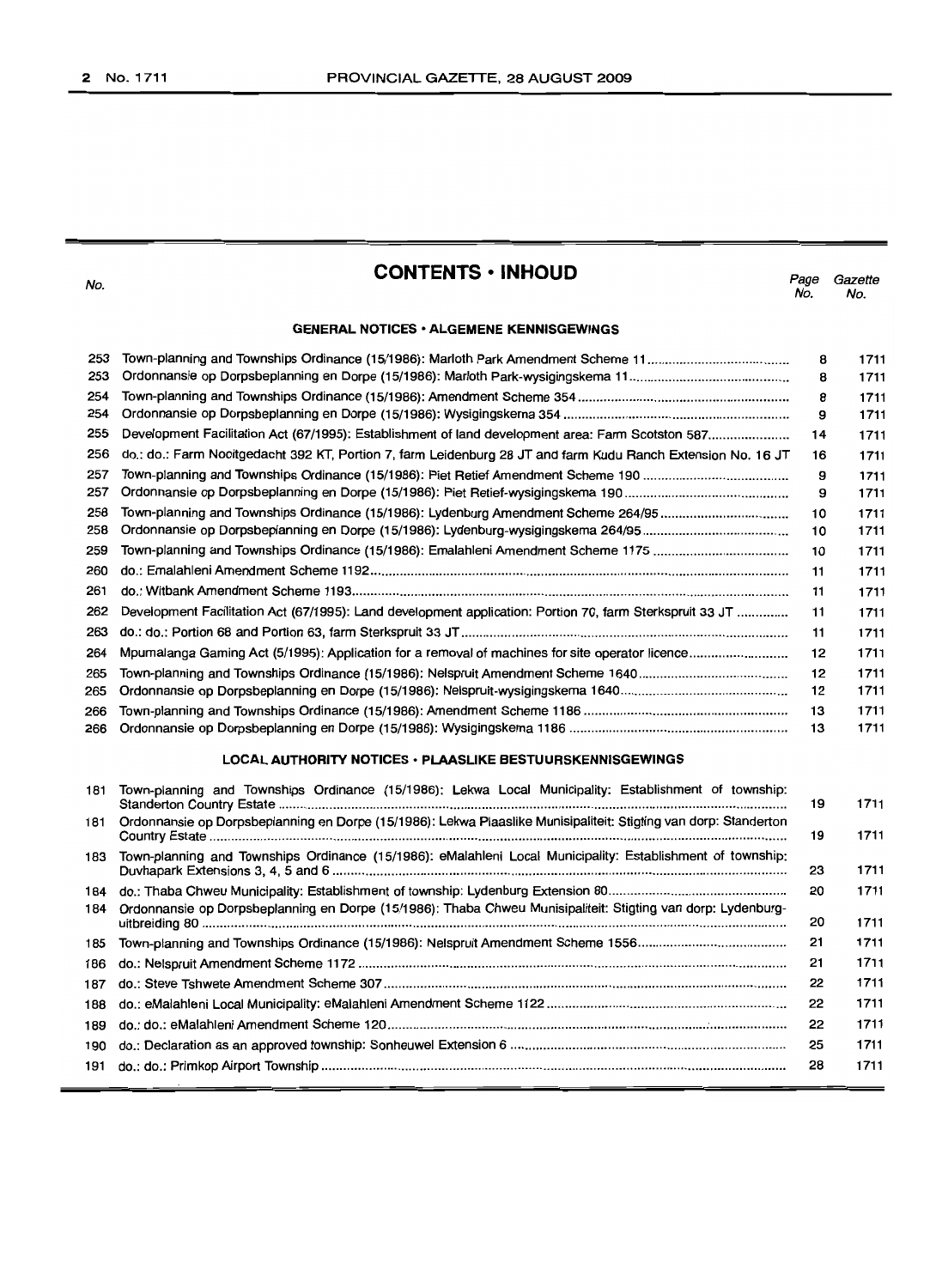| <b>IMPORTANT NOTICE</b>                                                                                                                                            |                                        |  |  |
|--------------------------------------------------------------------------------------------------------------------------------------------------------------------|----------------------------------------|--|--|
| The                                                                                                                                                                |                                        |  |  |
| <b>Mpumalanga Province Provincial Gazette Function</b>                                                                                                             |                                        |  |  |
| will be transferred to the                                                                                                                                         |                                        |  |  |
| <b>Government Printer in Pretoria</b>                                                                                                                              |                                        |  |  |
|                                                                                                                                                                    |                                        |  |  |
| as from 1 April 2005                                                                                                                                               |                                        |  |  |
| <b>NEW PARTICULARS ARE AS FOLLOWS:</b>                                                                                                                             |                                        |  |  |
| <b>Physical address:</b>                                                                                                                                           | <b>Postal address:</b>                 |  |  |
| <b>Government Printing Works</b><br>149 Bosman Street                                                                                                              | Private Bag X85<br>Pretoria            |  |  |
| Pretoria                                                                                                                                                           | 0001                                   |  |  |
| <b>New contact persons:</b> Louise Fourie Tel.: (012) 334-4686                                                                                                     |                                        |  |  |
|                                                                                                                                                                    | Mrs H. Wolmarans Tel.: (012) 334-4591  |  |  |
| Fax number: (012) 323-8805                                                                                                                                         |                                        |  |  |
| E-mail address:<br>hester.wolmarans@gpw.gov.za                                                                                                                     |                                        |  |  |
| louise.fourie@gpw.gov.za                                                                                                                                           |                                        |  |  |
| <b>Contact persons for subscribers:</b>                                                                                                                            |                                        |  |  |
|                                                                                                                                                                    | Mrs S. M. Milanzi Tel.: (012) 334-4734 |  |  |
|                                                                                                                                                                    | Mrs J. Wehmeyer Tel.: (012) 334-4753   |  |  |
|                                                                                                                                                                    | Fax.: (012) 323-9574                   |  |  |
| This phase-in period is to commence from 18 March 2005 (suggest date of advert)<br>and notice comes into operation as from 1 April 2005.                           |                                        |  |  |
| Subscribers and all other stakeholders are advised to send their advertisements<br>directly to the Government Printing Works, two weeks before the 1st April 2005. |                                        |  |  |
| In future, adverts have to be paid in advance<br>before being published in the Gazette.                                                                            |                                        |  |  |
| <b>AWIE VAN ZYL</b>                                                                                                                                                |                                        |  |  |

Advertising Manager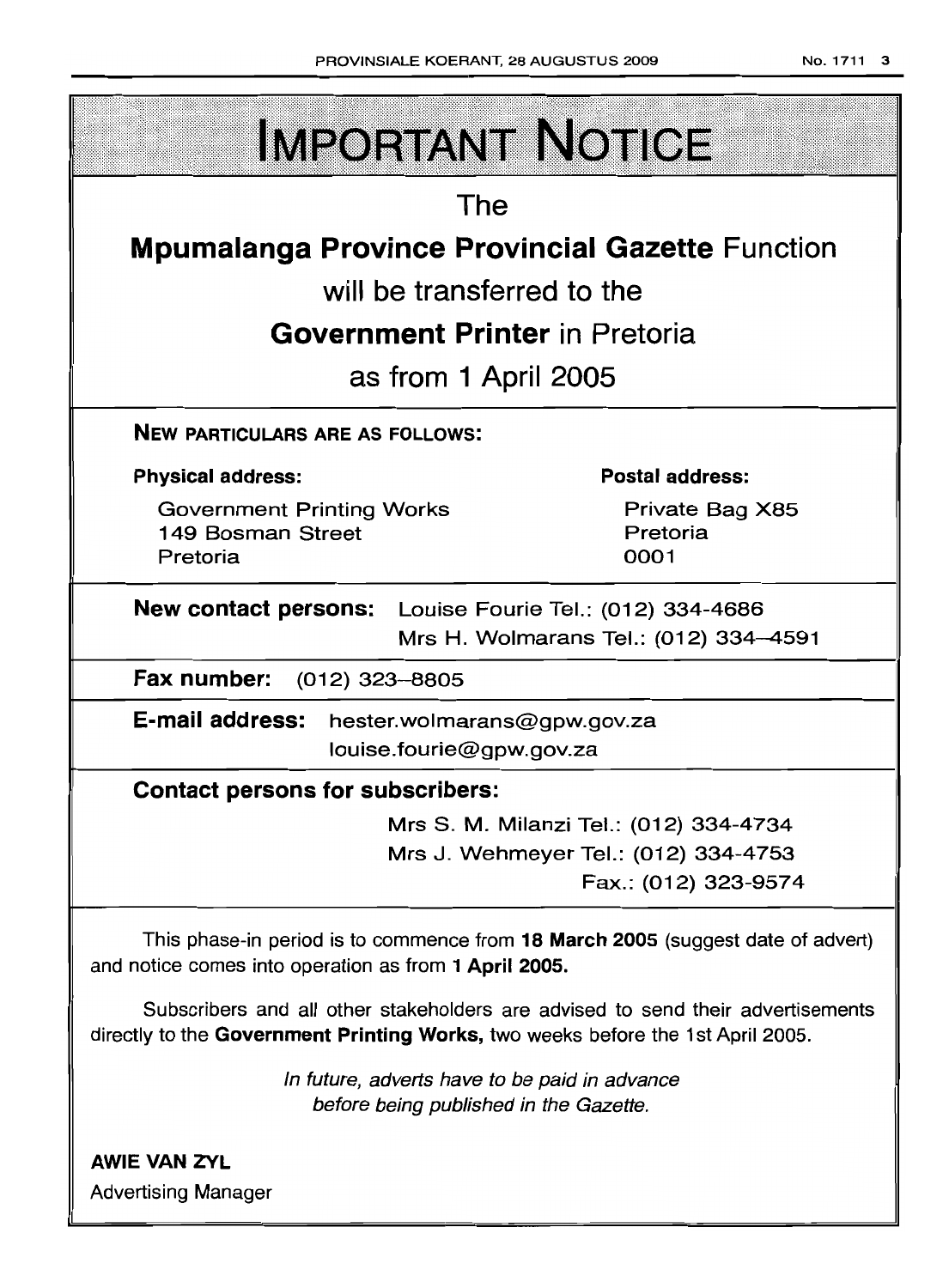IT IS THE CLIENTS RESPONSIBILITY TO ENSURE THAT THE CORRECT AMOUNT IS PAID AT THE CASHIER OR DEPOSITED INTO THE GOVERNMENT PRINTING WORKS BANK ACCOUNT AND ALSO THAT THE REQUISITION/COVERING LETTER TOGETHER WITH THE ADVERTISEMENTS AND THE PROOF OF DEPOSIT REACHES THE GOVERNMENT PRINTING WORKS IN TIME FOR INSERTION IN THE PROVINCIAL GAZETTE.

**No ADVERTISEMENTS WILL BE PLACED WITHOUT PRIOR PROOF OF PRE-PAYMENT.**

# '/4 page **R 187.37** Letter Type: Arial Size: 10 Line Spacing: At: Exactly 11 pt '/4 page **R 374.75** Letter Type: Arial Size: 10 Line Spacing: At: Exactly 11 pt **A PRICE INCREASE OF 12.5% WILL BE**<br> **12.5% WILL BE**<br> **11pt**<br> **11pt**<br> **11pt**<br> **11pt ALL TARIFFS FROM 1 MAY 2008** '/4 page **R 562.13** Letter Type: Arial Size: 10 Line Spacing: At:<br>Exactly 11pt Exactly 1/4 page **R 749.50** Letter Type: Arial Size: 10 Line Spacing: At: Exactly 11 pt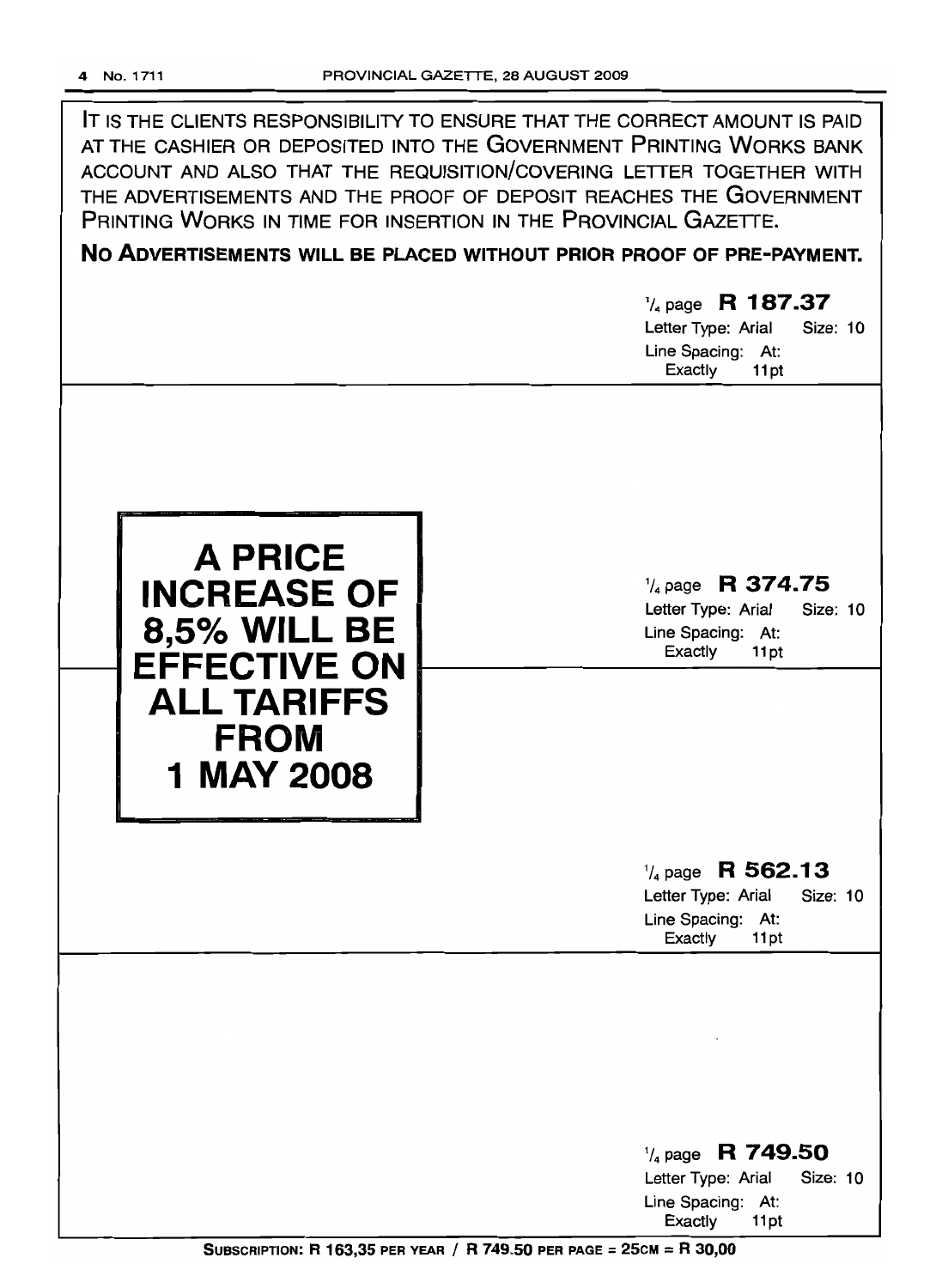



(2) erroneous classification of a notice, or the placement of such notice in any section or under any heading other than the section or heading stipulated by the advertiser;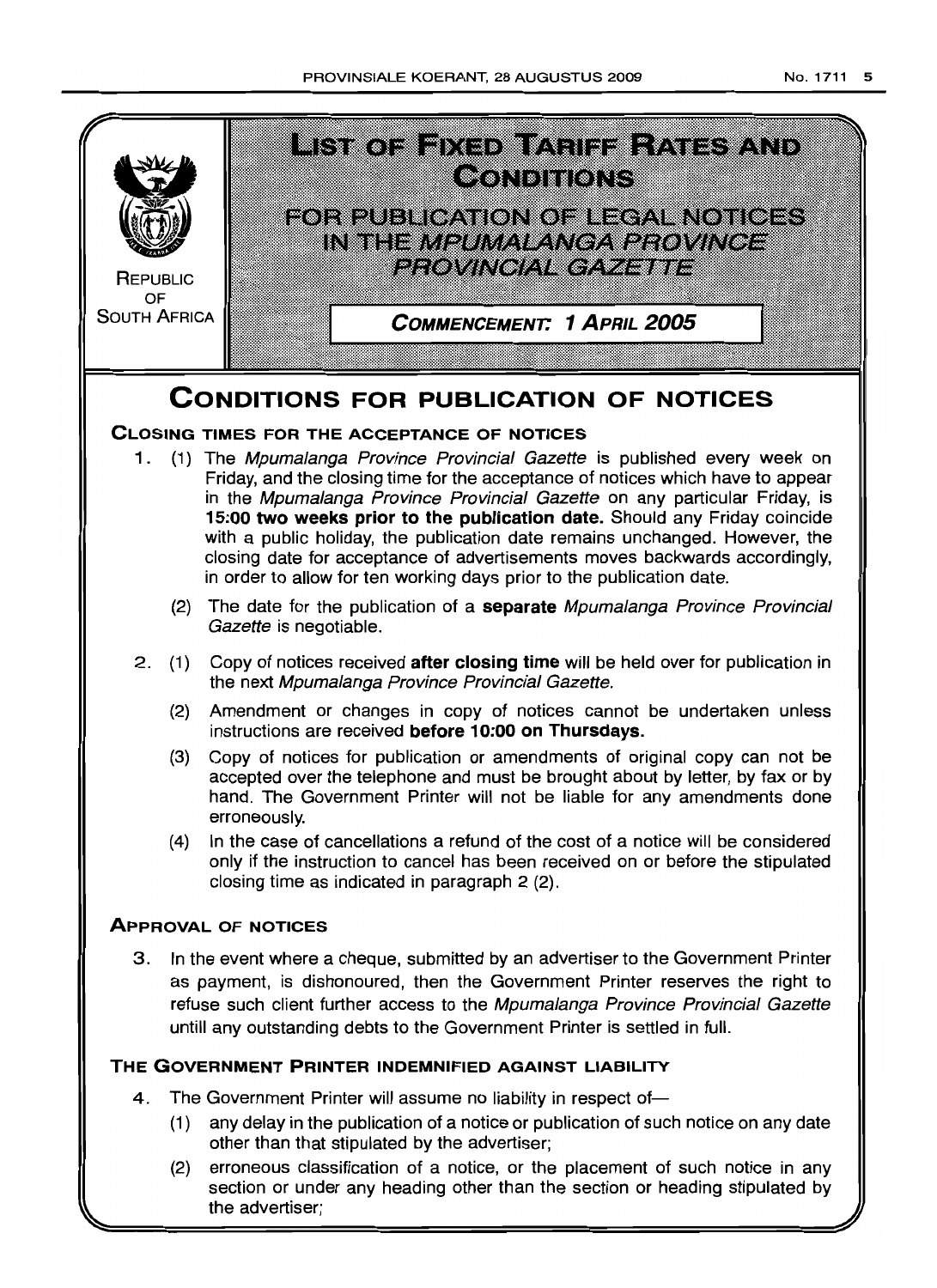(3) any editing, revision, omission, typographical errors or errors resulting from faint or indistinct copy.

## LIABILITY OF ADVERTISER

5. Advertisers will be held liable for any compensation and costs arising from any action which may be instituted against the Government Printer in consequence of the publication of any notice.

## **COPY**

- 6. Copy of notices must be typed on one side of the paper only and may not constitute part of any covering letter or document.
- 7. At the top of any copy, and set well apart from the notice, the following must be stated:

Where applicable

- (1) The heading under which the notice is to appear.
- (2) The cost of publlcation applicable to the notice, in accordance with the 'Word Count Table".

## PAYMENT OF COST

- 9. With effect from 1 April 2005 no notice will be accepted for publication unless the cost of the insertion(s) is prepaid in CASH or by CHEQUE or POSTAL ORDERS. It can be arranged that money can be paid into the banking account of the Government Printer, in which case the deposit slip accompanies the advertisement before publication thereof.
- 10. (1) The cost of a notice must be calculated by the advertiser in accordance with the word count table.
	- (2) Where there is any doubt about the cost of publication of a notice, and in the case of copy, an enquiry, accompanied by the relevant copy, should be addressed to the Advertising Section, Government Printing Works, Private Bag X85, Pretoria, 0001 [Fax: (012) 323-8805], before publication.
- 11 . Overpayment resulting from miscalculation on the part of the advertiser of the cost of publication of a notice will not be refunded, unless the advertiser furnishes adequate reasons why such miscalculation occurred. In the event of underpayments, the difference will be recovered from the advertiser, and the notice(s) will not be published until such time as the full cost of such publication has been duly paid in cash or by cheque or postal orders, or into the banking account.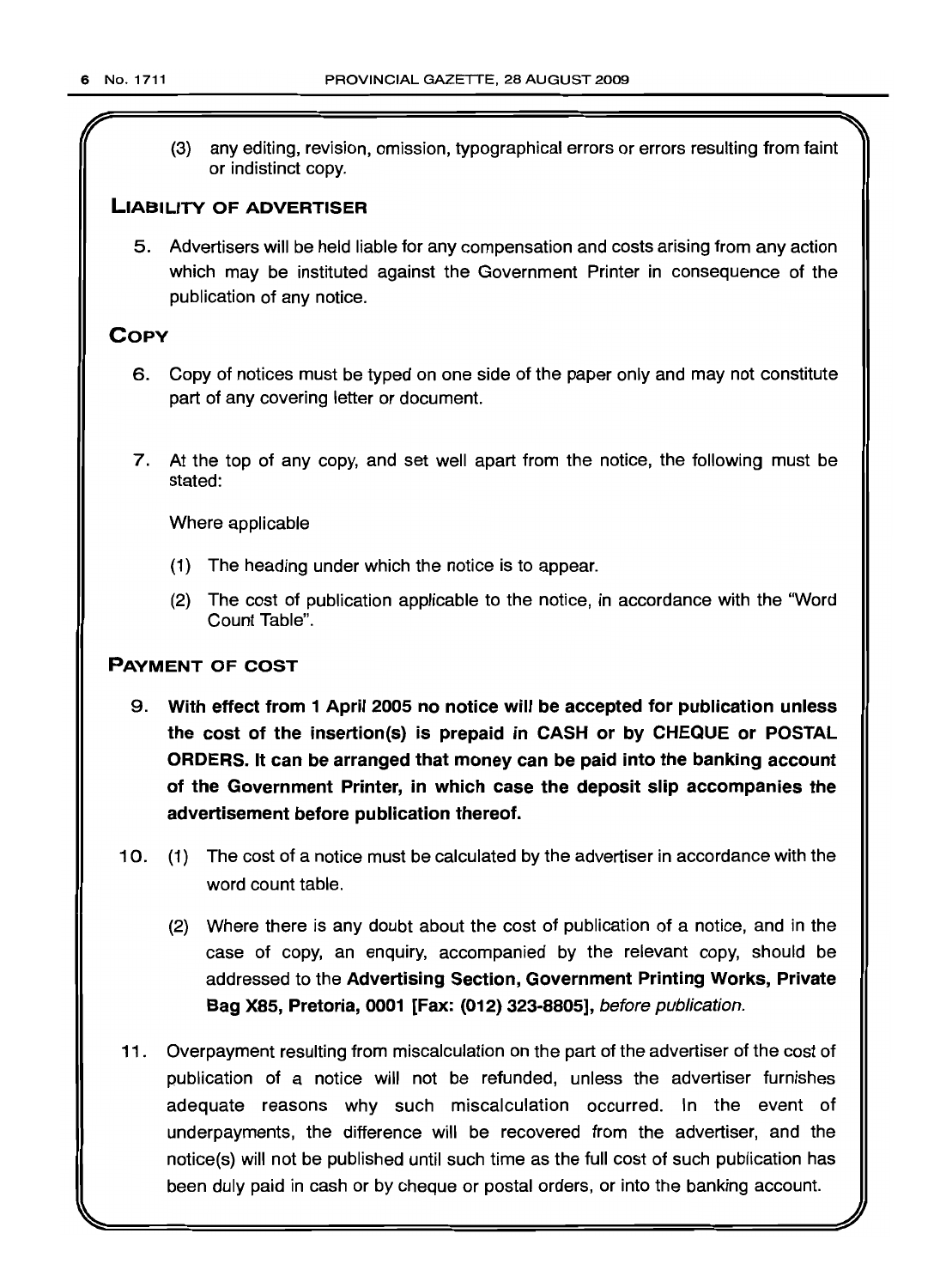- 12. In the event of a notice being cancelled, a refund will be made only if no cost regarding the placing of the notice has been incurred by the Government Printing Works.
- 13. The Government Printer reserves the right to levy an additional charge in cases where notices, the cost of which has been calculated in accordance with the Word Count Table, are subsequently found to be excessively lengthy or to contain overmuch or complicated tabulation.

## PROOF OF PUBLICATION

14. Copies of the Mpumalanga Province Provincial Gazette which may be required as proof of publication, may be ordered from the Government Printer at the ruling price. The Government Printer will assume no liability for any failure to post such Mpumalanga Province Provincial Gazette(s) or for any delay in despatching it/them.

# **GOVERNMENT PRINTERS BANK ACCOUNT PARTICULARS**

Bank: ABSA

BOSMAN STREET

Account No.: 4057114016

Branch code: 632005

Reference No.: 00000047

Fax No.: (012) 323 8805

## Enquiries:

| Mrs. L. Fourie    | Tel.: (012) 334-4686 |
|-------------------|----------------------|
| Mrs. H. Wolmarans | Tel.: (012) 334-4591 |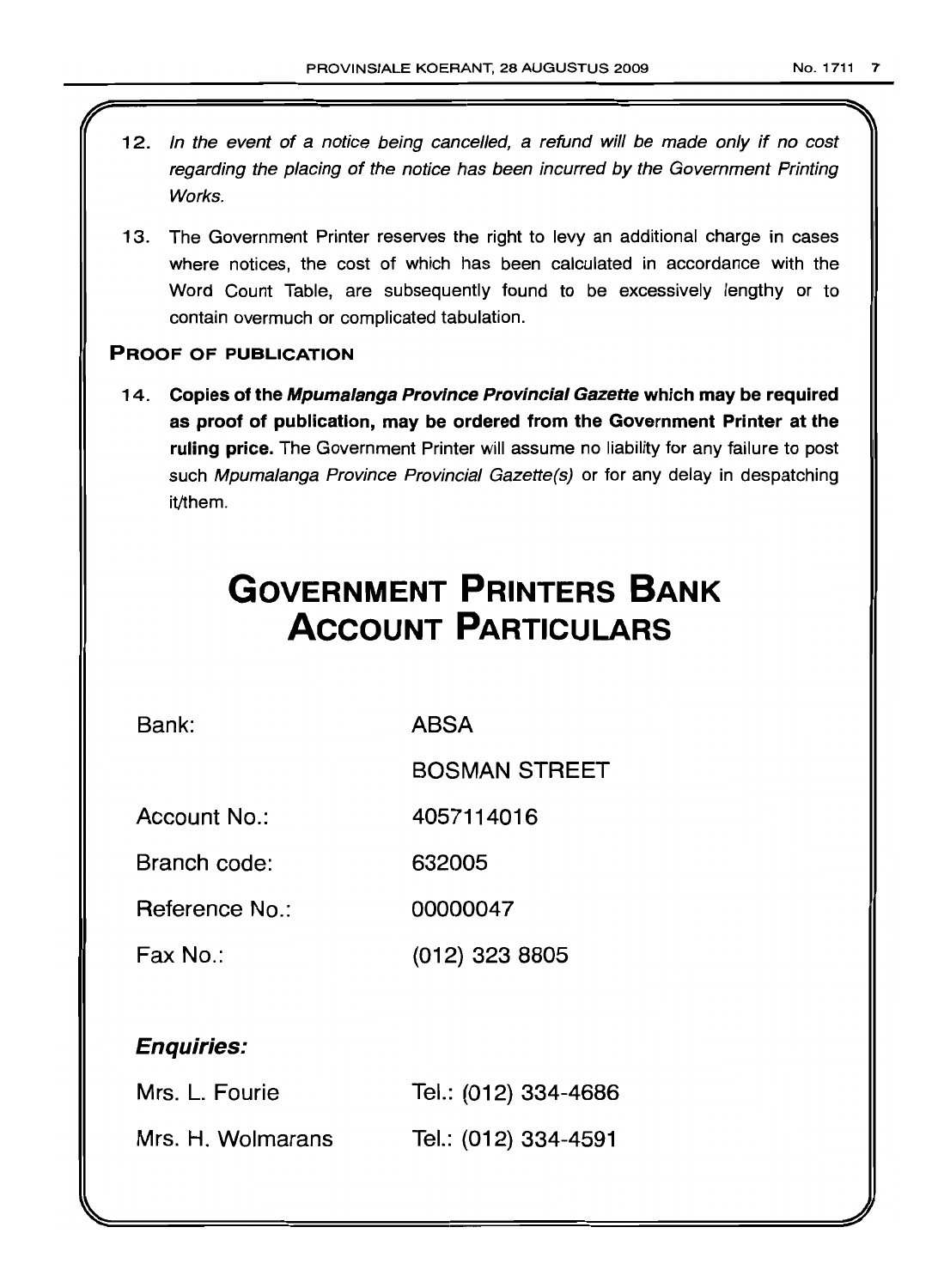# GENERAL NOTICES • ALGEMENE KENNISGEWINGS

## NOTICE 253 OF 2009

#### **MARLOTH PARK AMENDMENT SCHEME No. 11**

NOTICE OF APPLICATION OF AMENDMENT OF TOWN-PLANNING SCHEME IN TERMS OF SECTION 56 OF THE TOWN-PLANNING AND TOWNSHIPS ORDINANCE, 1986 (ORDINANCE 15 OF 1986)

I, Petrus Johannes van Dyk, Attorney practicing in Komatipoort, being the authorised agent of the registered owner of Erven 2229, 2231, 2232, 2233 & 2236, Marloth Park Holiday Township, Registration Division JU, Province of Mpumalanga, hereby give notice in terms of section 56 of the Town-planning and Townships Ordinance, 1986, that I have applied to the Town Council of Nkomazi for the amendment of the town-planning scheme known as Marloth Park Town-planning Scheme, 2000, by the rezoning of the above-mentioned erven in Marloth Park Holiday Township, from Residential 1 to Business 1 for the purpose of a lodge.

Particulars of the application will lie for inspection during normal office hours at the office of the Municipal Manager, Nkomazi Municipality at Malelane Municipal Offices, for a period of 28 days from 21 August 2009 (date of 1st publication of this notice).

Objections to or representations in respect of the application must be lodged in writing within 28 days from 21 August 2009 to the Municipal Manager at the above address or at Private Bag X101, Malelane, 1320.

Address of applicant: Piet van Dyk Incorporated, P.O. Box 240, 69 Rissik Street, Komatipoort, 1340. Tel. (013) 793-7315. (Ref: PVD/HDJ/P00426.) .**-.**

## KENNISGEWING 253 VAN 2009

#### **MARLOTH PARK-WYSIGINGSKEMA No. 11**

KENNISGEWING VAN AANSOEK OM WYSIGING VAN DORPSBEPLANNINGSKEMA INGEVOLGE ARTIKEL 56 VAN DIE ORDONNANSIE OP DORPSBEPLANNING EN DORPE, 1986 (ORDONNANSIE 15 VAN 1986)

Ek, Petrus Johannes van Dyk, synde die gemagtigde agent van die eienaar van Erwe 2229, 2231, 2232, 2233 & 2236, Marloth Park Vakansiedorp, Registrasie Afdeling JU, Provinsie Mpumalanga, gee hiermee ingevolge artikel 56 van die Ordonnansie op Dorpsbeplanning en Dorpe, 1986, kennis dat ek by die Nkomazi Munisipaliteit aansoek gedoen het om die wysiging van die dorpsbeplanningskema bekend as Marloth Park-dorpsbeplanningskema, 2000, deur die hersonering van bovermelde erwe gelee te Marloth Park Vakansiedorp, vanaf Residensieel 1 na Besigheid 1 vir doeleindes van die bedryf van 'n lodge.

Besonderhede van die aansoek lê ter insae gedurende kantoorure by die Munisipale Bestuurder se kantore te Munisipale Kantore, Malelane, vir 'n tydperk van 28 dae vanaf 21 Augustus 2009 (die datum van die eerste publikasie van hierdie kennisgewing) .

Besware teen of vertoe ten opsigte van die aansoek moet binne 'n tydperk van 28 dae vanaf 21 Augustus 2009 skriftelik by die Munisipale Bestuurder van Malelane by voorgenoemde adres of by Privaatsak X101, Malelane, 1320, ingedien of gerig word.

Adres van gemagtigde agent: Piet van Dyk Ingelyf, Posbus 240, Rissikstraat 69, Komatipoort, 1340. Tel: (013) 793-7315. CVerw: PVD/HDJ/P00426.)

21-28

## NOTICE 254 OF 2009

SCHEDULE 8

[Regulation 11 (2)]

NOTICE OF APPLICATION FOR AMENDMENT OF TOWN-PLANNING SCHEME IN TERMS OF SECTION 56 (1) (b) (i) OF THE TOWN-PLANNING AND TOWNSHIPS ORDINANCE, 1986 (ORDINANCE 15 OF 1986)

#### STEVE TSHWETE TOWN-PLANNING SCHEME, 2004: AMENDMENT SCHEME No. 354

I, Thomas Philippus Ie Roux, being the authorised agent of the owner of the Remainder of Erf 624, Hendrina, hereby give notice in terms of section 56 (1) (b) (i) of the Town-planning and Townships Ordinance, 1986, that I have applied to the Steve Tshwete Municipality for the amendment of the town-planning scheme known as Steve Tshwete Town-planning Scheme, 2004, for the rezoning of the property described above situated at Viljoen Street from "Residential 1" to "Residential 3".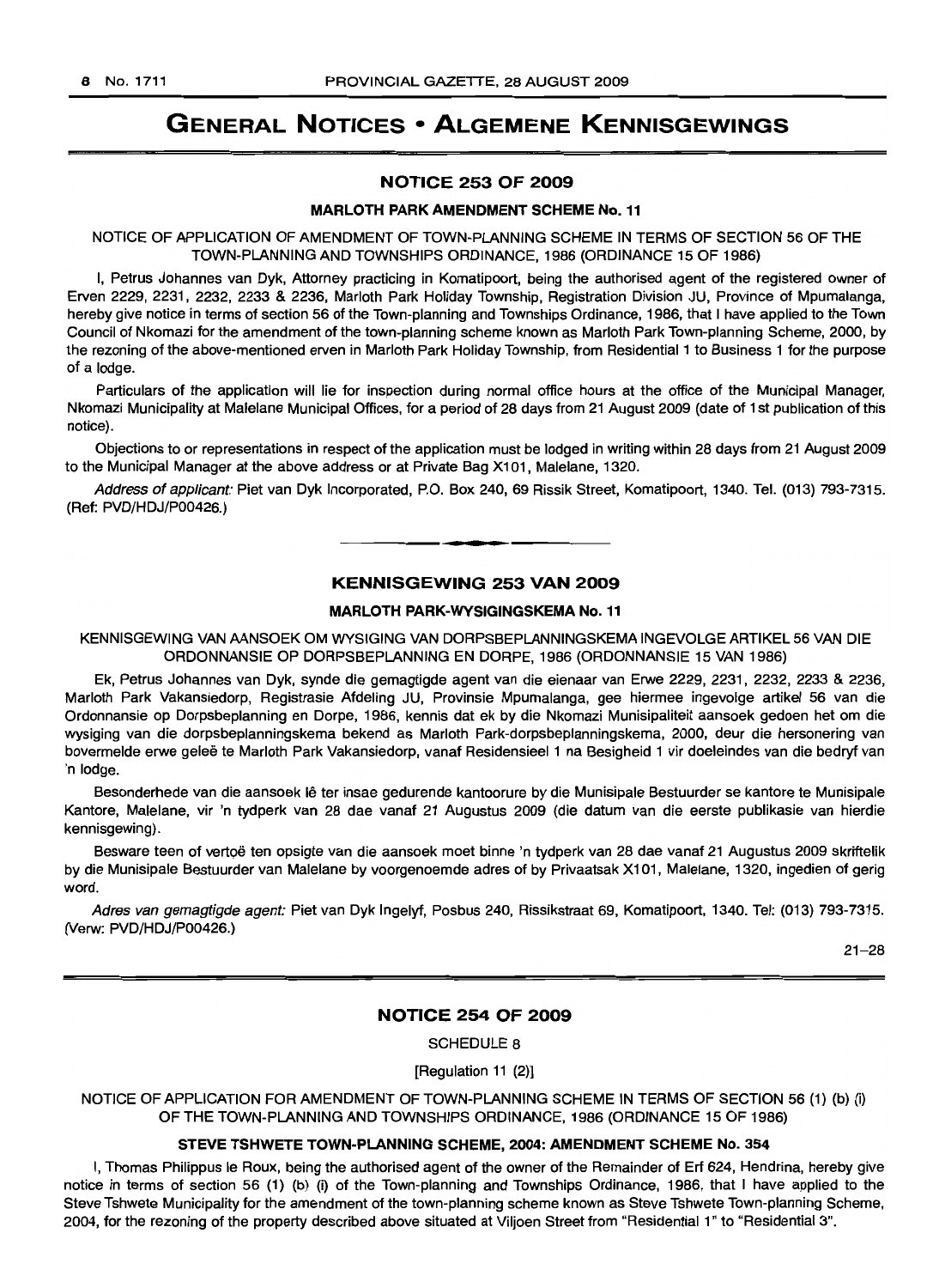Particulars of the application will lie for inspection during normal office hours at the office of the Municipal Manager: Steve Tshwete Municipality, corner of Church and Wanderers Streets, Middelburg, for the period of 28 days from 21 August 2009.

Objections to or representations in respect of the application must be lodged with or made in writing to the Municipal Manager at the above address or at P.O. Box 14, Middelbung, 1050, within a period of 28 days from 21 August 2009.

**• I**

## KENNISGEWING 254 VAN 2009

BYLAE 8

[Regulasie 11 (2)]

KENNISGEWING VAN AANSOEK OM WYSIGING VAN DORPSBEPLANNINGSKEMA INGEVOLGE ARTIKEL 56 (1) (b) (i) VAN DIE ORDONNANSIE OP DORPSBEPLANNING EN DORPE, 1986 (ORDONNANSIE 15 VAN 1986)

#### STEVE TSHWETE-DORPSBEPLANNINGSKEMA, 2004: WYSIGINGSKEMA No. 354

Ek, Thomas Philippus Ie Roux, synde die gemagtigde agent van die eienaar van die Restant van Erf 624, Hendrina, gee hiermee ingevolge artikel 56 (1) (b) (i) van die Ordonnansie op Dorpsbeplanning en Dorpe, 1986, kennis dat ek by die Steve Tshwete Munisipaliteit aansoek gedoen het om die wysiging van die dorpsbeplanningskema bekend as Steve Tshwetedorpsbeplanningskema, 2004, deur die hersonering van die eiendom hierbo beskryf, gelee te Viljoenstraat vanaf "ResidensieeI1" na "ResidensieeI3".

Besonderhede van die aansoek lê ter insae gedurende gewone kantoorure by die kantoor van die Munisipale Bestuurder: Steve Tshwete Munisipaliteit, hoek van Kerk- en Wanderersstraat, 28 dae vanaf 21 Augustus 2009.

Besware teen of vertoe ten opsigte van die aansoek moet binne 'n tydperk van 28 dae vanaf 21 Augustus 2009 skriftelik by of tot die Munisipale Bestuurder by die bovermelde adres of by Steve Tshwete Munisipaliteit, Posbus 14, Middelburg, 1050, ingedien of gerig word.

21-28

## NOTICE 257 OF 2009

#### PIET RETIEF AMENDMENT SCHEME 190

We, Reed & Partners Land Surveyors, being the authorised agent of the owner of Portion 3 of 490, Piet Retief, hereby give notice in terms of section 56 (1) (b) (i) of the Town-planning and Townships Ordinance, 1986 (Ordinance 15 of 1986), that we have applied to the Municipality of Mkhondo for the amendment of the town-planning scheme known as the Piet Retief Townplanning Scheme, 1980, by the rezoning of the property described above, situated at Draad Street, Piet Retief, from "Residential 1" to "Residential 3".

Particulars of the application will lie for inspection during normal office hours at the office of the Municipal Manager, Mkhondo Municipality, Mark Street, Piet Retief, for a period of 28 days from 28 August 2009.

Objections to or representations in respect of the application must be lodged with or made in writing to the Municipal Manager at the above address or at PO Box 23, Piet Retief, 2380, within a period of 28 days from 28 August 2009.

Address of agent: Reed & Partners Land Surveyors, P.O. Box 132, Ermelo, 2350. Tel: (017) 811-2348.

## KENNISGEWING 257 VAN 2009

------...\_--------

#### PIET RETIEF-WYSIGINGSKEMA 190

Ons, Reed & Vennote Landmeters, synde die gemagtigde agent van die eienaar van Gedeelte 3 van Erf 490, Piet Retief, gee hiermee ingevolge artikel 56 (1) (b) (i) van die Ordonnansie op Dorpsbeplanning en Dorpe, 1986 (Ordonnansie 15 van 1986), kennis dat ek by die Munisipaliteit van Mkhondo aansoek gedoen het om die wysiging van die dorpsbeplanningskema in werking beter bekend as Piet Retief-dorpsbeplanningskema, 1980, deur die hersonering van die eiendomme hierbo beskryf, geleë in Draadstraat, Piet Retief, van "Residensieel 1" na "Residensieel 3".

Besonderhede van die aansoek lê ter insae gedurende gewone kantoorure by die kantoor van die Munisipale Bestuurder, Mkhondo Munisipaliteit, Markstraat, Piet Retief, vir 'n tydperk van 28 dae vanaf 28 Augustus 2009.

Besware teen of vertoe ten opsigte van die aansoek moet binne 'n tydperk van 28 dae vanaf 28 Augustus 2009 skriftelik by of tot die Munisipale Bestuurder by die bovermelde adres of by Posbus 23, Piet Retief, ingedien of gerig word.

Adres van agent: Reed & Vennote Landmeters, Posbus 132, Ermelo, 2350. Tel: (017) 811-2348.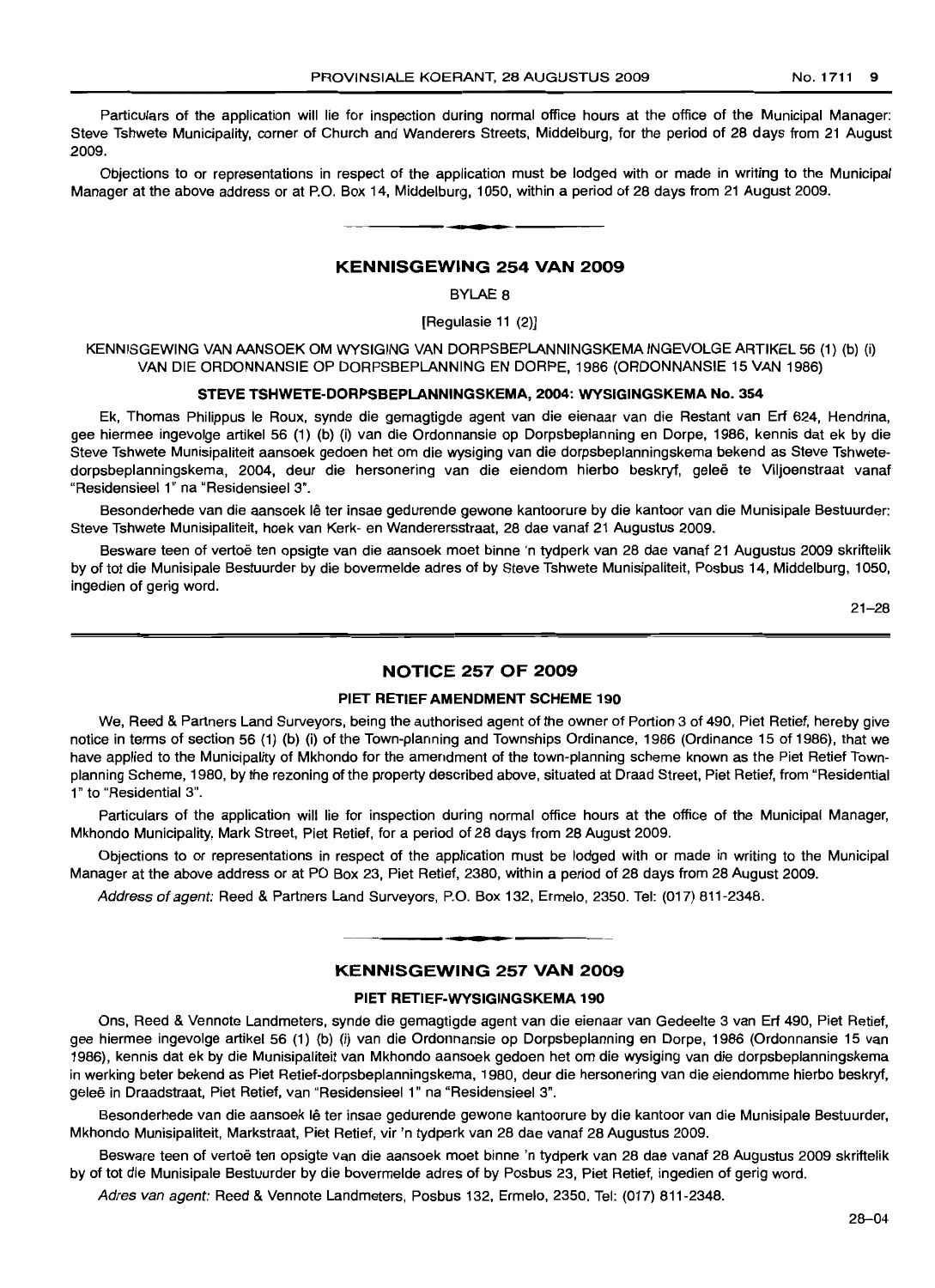## **NOTICE 258 OF 2009**

NOTICE OF APPLICATION FOR AMENDMENT OF TOWN-PLANNING SCHEME IN TERMS OF SECTION 56 (1) (b) (i) AND (ii) OF THE TOWN-PLANNING AND TOWNSHIPS ORDINANCE, 1986 (ORDINANCE 15 OF 1986)

#### **LYDENBURG AMENDMENT SCHEME** 264/95

We, Terraplan Associates, being the authorised agents of the owner of Erf 544, Lydenburg, hereby give notice in terms of section 56 (1) (b) (i) and (ii) of the Town-planning and Townships Ordinance, 1986, that we have applied to the Thaba Chweu Municipality, Lydenburg Administrative Unit, for the amendment of the town-planning scheme known as Lydenburg Townplanning Scheme, 1995, by the rezoning of the property described above, situated at 11 Suid Street, Lydenburg, from "Residential 1" to "Residential 2" at a density of 20 units per hectare (4 residential erven) and "Special" for a private road.

Particulars of the application will lie for inspection during normal office hours at the office of the Municipal Manager, Thaba Chweu Municipality, Lydenburg Administrative Unit, Sentraal Street, Lydenburg for the period of 28 days from 28 August 2009.

Objections to or representations in respect of the application must be lodged with or made in writing to the Municipal Manager at the above address or at PO Box 61, Lydenburg, 1120, within a period of 28 days from 28 August 2009.

Adress of agent: (HS1779) Terraplan Associates, PO Box 1903, Kempton Park, 1620.

## **KENNISGEWING 258 VAN 2009**

**.-**

KENNISGEWING VAN AANSOEK OM WYSIGING VAN DORPSBEPLANNINGSKEMA INGEVOLGE ARTIKEL 56 (1) (b) (i) EN (ii) VAN DIE ORDONNANSIE OP DORPSBEPLANNING EN DORPE, 1986 (ORDONNANSIE 15 VAN 1986)

#### **LYDENBURG·WYSIGINGSKEMA** 264/95

Ons, Terraplan Medewerkers, synde die gemagtigde agente van die eienaar van Erf 544, Lydenburg, gee hiermee ingevolge artikel 56 (1) (b) (i) en (ii) van die Ordonnansie op Dorpsbeplanning en Dorpe, 1986, kennis dat ons by die Thaba Chweu Munisipaliteit, Lydenburg Administratiewe Eenheid, aansoek gedoen het am die wysiging van die dorpsbeplanningskema bekend as Lydenburg-dorpsbeplanningskema, 1995, deur die hersonering van die eiendom hierbo beskryf, gelee te Suidstraat 11, Lydenburg, vanaf "Residensieel 1" na "Residensieel 2" teen 'n digtheid van 20 eenhede per hektaar (4 residenslele erwe) en "Spesiaal" vir 'n privaat pad.

Besonderhede van die aansoek lê ter insae gedurende gewone kantoorure by die kantoor van die Munisipale Bestuurder, Thaba Chweu Munisipaliteit, Lydenburg Administratiewe Eenheid, Sentraalstraat, Lydenburg, vir 'n tydperk van 28 dae vanaf 28 Augustus 2009.

Besware teen of vertoë ten opsigte van die aansoek moet binne 'n tydperk van 28 dae vanaf 28 Augustus 2009 skriftelik by of tot die Munisipale Bestuurder by bovermelde adres of by Posbus 61, Lydenburg, 1120, ingedien of gerig word.

Adres van agent: (HS1779) Terraplan Medewerkers, Posbus 1903, Kempton Park, 1620.

28-04

## **NOTICE 259 OF 2009**

NOTICE OF APPLICATION FOR AMENDMENT OF THE EMALAHLENI TOWN-PLANNING SCHEME, 1991, IN TERMS OF SECTION 56 (1) (b) (i) OF THE TOWN-PLANNING AND TOWNSHIPS ORDINANCE, 1986

#### **EMALAHLENI AMENDMENT SCHEME** 1175

I, Jacobus Johannes Jacobs, of the firm JJJ Konsult, being the authorized agent of the owner of the Remainder of Portion 31 (a portion of Portion 15) of the farm Klipfontein 322 JS, Emalahleni, hereby give notice in terms of section 56 (1) (b) (i) of the Town-planning and Townships Ordinance, 1986, that I have applied to the Emalahleni Local Municipality for the amendment of the town-planning scheme known as the Emalahleni Town-planning Scheme, 1991, by the rezoning of the portion of land described above, situated on the corner of Rosmead and Ryan Streets, Witbank X20, Emalahleni, from "Agricultural" to "Special with annexure 440".

Particulars of the application will lie for inspection during normal office hours at the office of the Chief Town Planner, Third Floor, Civic Centre, Mandela Avenue, Emalahleni.

Objections to or representations in respect of the application must be lodged within 28 days from 28 August 2009 with or made in writing to the Municipal Manager at the above address or at P.O. Box 3, Witbank, 1035.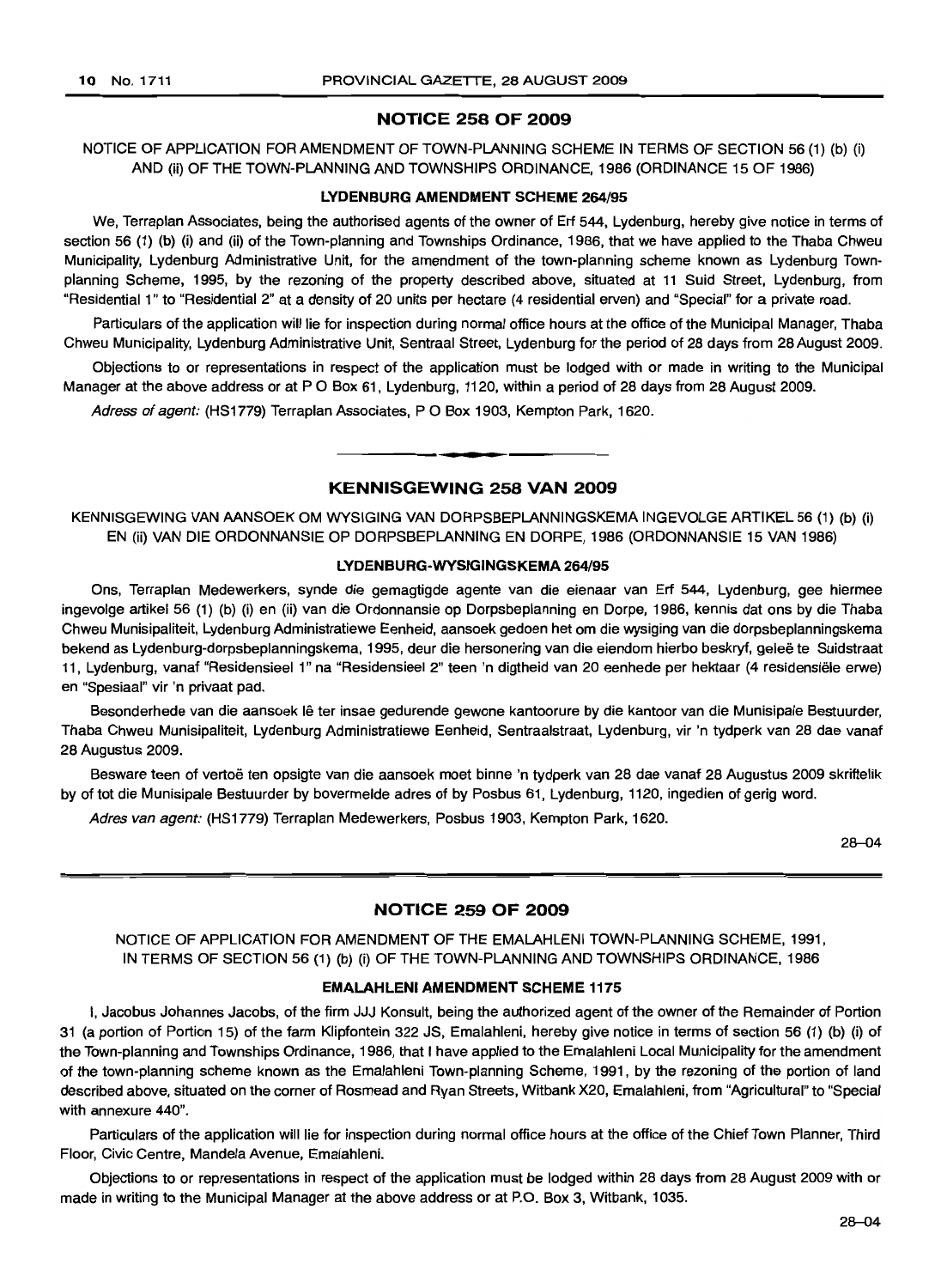## NOTICE 260 OF 2009

NOTICE OF APPLICATION FOR AMENDMENT OF THE EMALAHLENI TOWN-PLANNING SCHEME, 1991, IN TERMS OF SECTION 56 (1) (b) (i) OF THE TOWN-PLANNING AND TOWNSHIPS ORDINANCE, 1986

#### EMALAHLENI AMENDMENT SCHEME 1192

I, Jacobus Johannes Jacobs, of the firm JJJ Konsult, being the authorized agent of the owner of Portion 1 of Stand 28, Reyno Ridge and the Remainder of Stand 28, Reyno Ridge, Emalahleni, hereby give notice in terms of section 56 (1) (b) (i) of the Town-planning and Townships Ordinance, 1986, that I have applied to the Emalahleni Local Municipality for the amendment of the town-planning scheme known as the Emalahleni Town-planning Scheme, 1991, by the rezoning of the stand described above, situated at 5 Capella Street, Reyno Ridge, Emalahleni, from "Residential 1" to "Residential I with a revised density of one dwelling per  $300 \text{ m}^2$ ".

Particulars of the application will lie for inspection during normal office hours at the office of the Chief Town Planner, Third Floor, Civic Centre, Mandela Avenue, Emalahleni.

Objections to or representations in respect of the application must be lodged within 28 days from 28 August 2009 with or made in writing to the Municipal Manager at the above address or at P.O. Box 3, Witbank, 1035.

Address of the applicant: JJJ Konsult, PO Box 8462, Die Heuwel, 1042. Tel and Fax: (013) 650-2396. Cell No. 082 338 6754. E-mail: jjj@lantic.net

28-04

## NOTICE 261 OF 2009

## NOTICE OF APPLICATION FOR AMENDMENT OF THE WITBANK TOWN-PLANNING SCHEME, 1991, IN TERMS OF THE TOWN-PLANNING AND TOWNSHIPS ORDINANCE, 1986

#### WITBANK AMENDMENT SCHEME 1193

I, Jacobus Johannes Jacobs, of the firm JJ.I Konsutt, being the authorized agent of the owner of the Stand 3020, Witbank Extension 16, Emalahleni, hereby give notice in terms of section 56 (1) (b) (i) of the Town-planning and Townships Ordinance, 1986, that I have applied to the Emalahleni Local Municipality for the amendment of the town-planning scheme known as the Witbank Town-planning Scheme, 1991, by the rezoning of the stand described above, situated at 131 Watermeyer Street, Witbank Extension 16, Emalahleni, from "Residential 1" to "Special".

Particulars of the application will lie for inspection durinq normal office hours at the office of the Chief Town Planner, Third Floor, Civic Centre, Mandela Avenue, Witbank.

Objections to or representations in respect of the application must be lodged within 28 days from 28 August 2009 with or made in writing to the Municipal Manager at the above address or at P.O. Box 3, Witbank, 1035.

Address of the applicant: JJJ Konsult, PO Box 8462, Die Heuwel, 1042. Tel: (013) 650-2396. E-mail: jjj@lantic.net

28-04

## NOTICE 262 OF 2009

DEVELOPMENT FACILITATION ACT, 1995 (ACT 67 OF 1995)

#### MPUMALANGA TRIBUNAL CASE No. MDT 13/0B/03/LYDENBURG/14

It is hereby notified in terms of section 33 (4) of the Development Facilitation Act, 1995 (Act 67 of 1995) that the Mpumalanga Tribunal, in terms of section 31 of the said Act 67 of 1995, has approved a land development application on the Remaining Extent of Portion 70 of the farm Sterkspruit 33-JT, situated in the Thaba Chweu Municipal Area, subject thereto that in terms of section 32 (2) (j) (iv) of the Development Facilitation Act, 1995 (Act 67 of 1995), the provisions of the Subdivision of Agricultural Land Act, 1970 (Act 70 of 1970), The Physical Planning Act, 1967 (Act 88 of 1967), The Physical Planning Act, 1991 (Act 125 of 1991), and The Advertising on Roads and Ribbon Development Act, 1940 (Act 21 of 1940) are suspended with regard to the land development area and application.

## M.D. TALJAARD, Tribunal Registrar

#### NOTICE 263 OF 2009

DEVELOPMENT FACILITATION ACT, 1995 (ACT 67 OF 1995)

## MPUMALANGA TRIBUNAL CASE No. MDT 13/08/03/LYDENBURG/14

It is hereby notified in terms of section 33 (4) of the Development Facilitation Act, 1995 (Act 67 of 1995) that the Mpumalanga Tribunal, in terms of section 31 of the said Act 67 of 1995, has approved a land development application on Portion 68 (a portion of Portion 63) and the Remaining Extent of Portion 63 of the farm Sterkspruit 33-JT, which portions were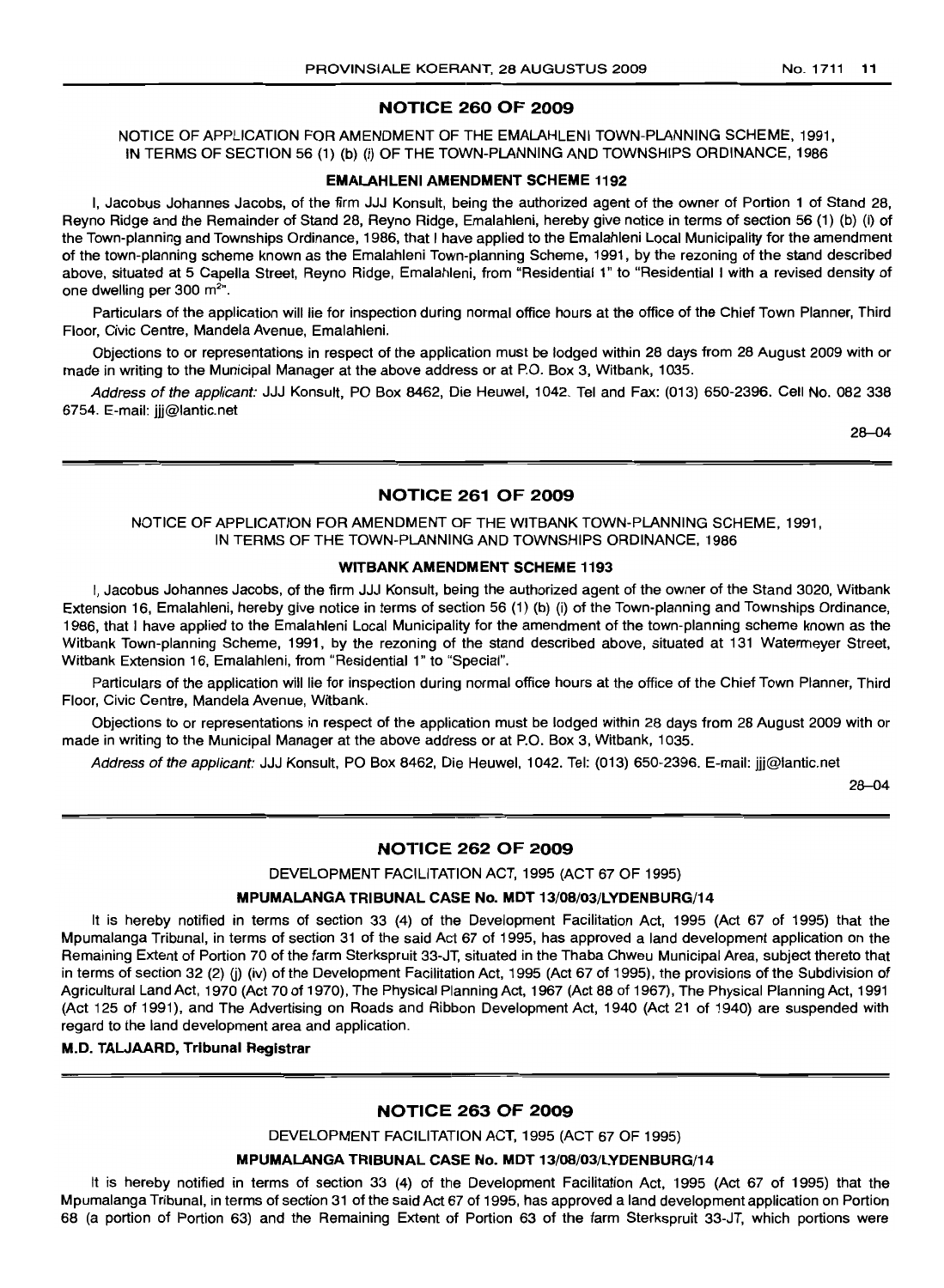consolidated into Portion 299 of the farm Sterkspruit 33-JT, situated in the Thaba Chweu Municipal Area, subject thereto that in terms of section 32 (2) (j) (iv) of the Development Facilitation Act, 1995 (Act 67 of 1995), the provisions of the Subdivision of Agricultural Land Act, 1970 (Act 70 of 1970), The Physical Planning Act, 1967 (Act 88 of 1967), The Physical Planning Act, 1991 (Act 125 of 1991), and The Advertising on Roads and Ribbon Development Act, 1940 (Act 21 of 1940) are suspended with regard to the land development area and application.

#### **M.D. TAWAARD, Tribunal Registrar**

## **NOTICE 264 OF 2009**

#### MPUMALANGA GAMING ACT, 1995 (ACT 5 OF 1995), AS AMENDED

#### **APPLICATION FOR A REMOVAL OF MACHINES FOR SITE OPERATOR LICENCE**

Notice is hereby given that Fiddle Fern Estates CC, Reg. No. 1998/010112/23 trading as Phoenix Hotel, intends submitting an application to the Mpumalanga Gaming Board on the 1 September 2009 for a removal of machines from the address: Corner of Pilgrim and President Streets, Barberton, Mpumalanga, to address 2 Pilgrim Street, Barberton, Mpumalanga. The application will be open for public inspection at the office of the Mpumalanga Gambling Board at First Avenue, White River, South Africa, 1240, from 1 September 2009. The purpose is to be obtaining the licence for and keep the limited payout machines on the premises, in the new business site premises is located at 2 Pilgrim Street, Barberton, Mpumalanga, South Africa. The owners of the site, P. Owen and L. Harvey. Attention is directed to the provisions of section 26 of the Mpumalanga Gambling Act, 1995 (Act No.5 of 1995) as amended, which makes provision for the lodgment of written objections in respect of the application. Such objections should be lodged with the Chief Executive Officer, Mpumalanga Gambling Board, First Avenue, Private Bag 9908, White River, South Africa, 1240, within 30 days from 1 September 2009.

## **NOTICE 265 OF 2009**

NOTICE OF APPLICATION FOR THE AMENDMENT OF A TOWN-PLANNING SCHEME IN TERMS OF SECTION 56 (1) OF THE TOWN-PLANNING AND TOWNSHIPS ORDINANCE, 1986 (ORDINANCE 15 OF 1986)

## **NELSPRUIT AMENDMENT SCHEME 1640**

We, Umsebe Development Planners, represented by Mr BJL van der Merwe, Mr ST Masuku, Mr M Venter and Mr M Loock, being the authorised agent of the owner of Erf 1133, Sonheuwel Extension 1, hereby give notice in terms of section 56 (1) of the Town-planning and Townships Ordinance, 1986 (Ordinance 15 of 1986), that we have applied to the Mbombela Local Municipality for the amendment of the town-planning scheme known as Nelspruit Town-planning Scheme, 1989, for the rezoning of the property described above, situated at the corner of Dr Enos Mabuza and Johanna Drive, Sonheuwel Extension 1, from "Special" for residential purposes to "Special" for the purposes of a retirement development and ancillary uses related thereto and subject to the proposed development conditions described in Annexure 1395.

Particulars of this application will lie for inspection during normal office hours at the office of the Secretary of the Assistant Director: Technical Services, Mbombela Local Municipality, Room 205, Second Floor, Nel Street, Nelspruit, 1200, for a period of 28 days from 28 August 2009.

Objections to or representations in respect of the application must be lodged with or made in writing and in duplicate to the Secretary of the Assistant Director: Technical Services, Mbombela Local Municipality at the above-mentioned address or to the Municipal Manager, Mbombela Municipality, PO Box 45, Nelspruit, 1200, within a period of 28 days from 28 August 2009 (no later than 25 September 2009).

It must be noted that the approval of the application for rezoning may imply the amendment of the Mbombela Spatial Development Framework, 2006/2007.

Address of applicant: Umsebe Development Planners, PO Box 12367, Nelspruit, 1200. Tel: (013) 752-4710.

## **KENNISGEWING 265 VAN 2009**

**• •**

KENNISGEWING VAN MNSOEK OM WYSIGING VAN 'N DORPSBEPLANNINGSKEMA INGEVOLGE ARTIKEL 56 (1) VAN DIE ORDONNANSIE OP DORPSBEPLANNING EN DORPE, 1986 (ORDONNANSIE 15 VAN 1986)

## **NELSPRUIT-WYSIGINGSKEMA 1640**

Ons, Umsebe Ontwikkelingsbeplanners, verteenwoordig deur Mnr BJL van der Merwe, Mnr ST Masuku, Mnr M Venter en Mnr M Loock, synde die gemagtigde agent van die eienaar van Erf 1133, Sonheuwel Uitbreiding 1, gee hiermee ingevolge artikel 56 (1) van Ordonnansie op Dorpsbeplanning en Dorpe, 1986 (Ordonnansie 15 van 1986), kennis dat ons by die Mbombela Plaaslike Munisipaliteit aansoek gedoen het om die wysiging van die dorpsbeplanningskema, bekend as Nelspruitdorpsbeplanningskema, 1989, deur die hersonering van die eiendom hierbo beskryf, gelee op die hoek van Dr Enos Mabuzaen Johannarylaan, Sonheuwel Uitbreiding 1, vanaf "Spesiaal" vir Hesidensiele doeleindes tot "Spesiaal" vir 'n aftree ontwikkeling onderhewig aan die voorgestelde ontwikkelings voorwaardes in Bylae 1395.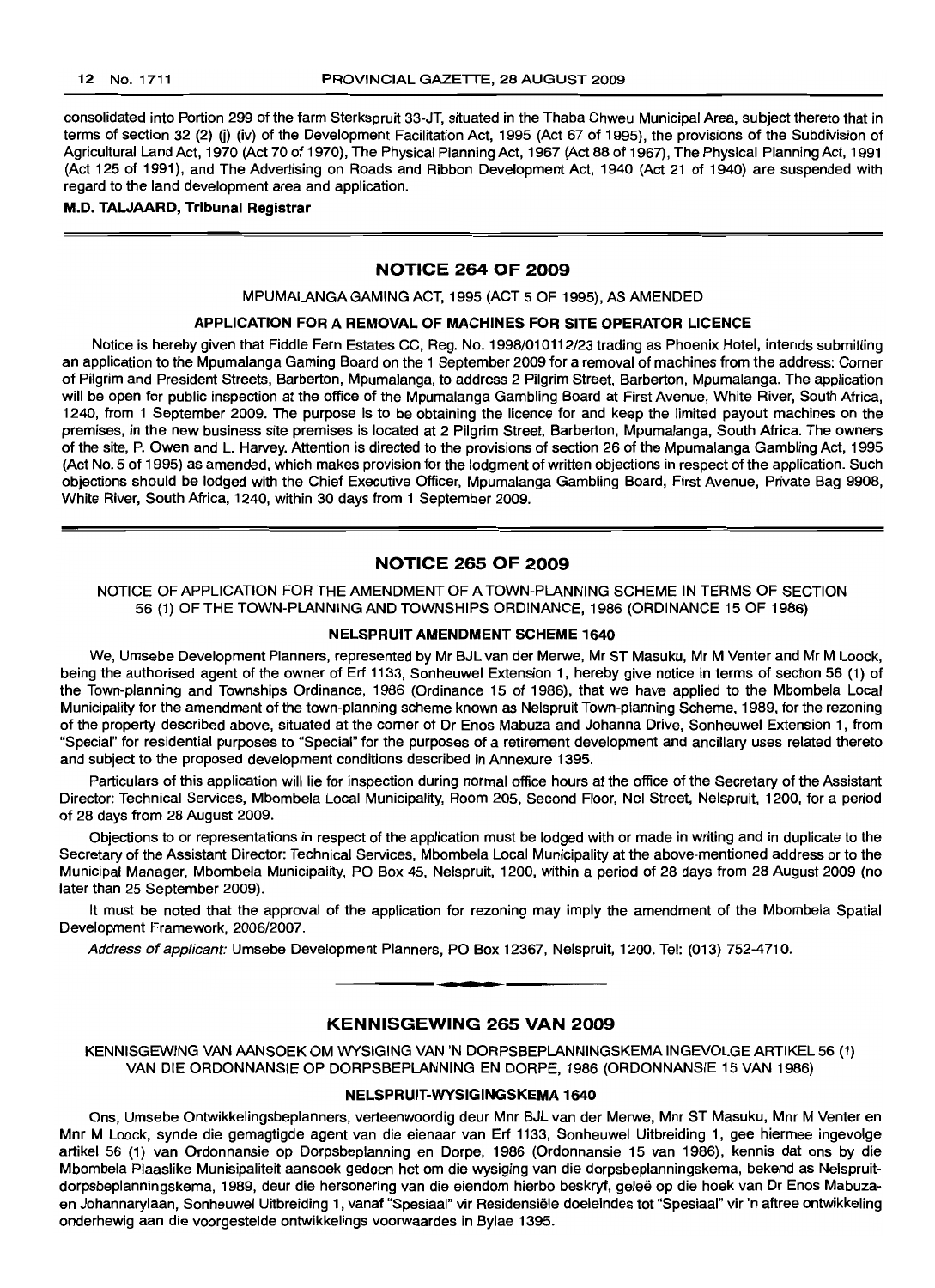Besonderhede van bogenoemde aansoek Iê ter insae gedurende gewone kantoorure by die Sekretaresse van die Assistent Direkteur: Tegniese Dienste, Mbombela Plaaslike Munisipaliteit, Kamer 205, Tweede Vloer, Nelstraat, Nelspruit, vir 'n tydperk van 28 dae vanaf 28 Augustus 2009.

Besware teen of vertoë ten opsigte van die aansoek moet binne 'n tydperk van 28 dae vanaf 28 Augustus 2009 (nie later as 25 September 2009) skriftelik en in tweevoud by die Sekretaresse van die Assistent Direkteur: Tegniese Dienste by die bovermelde adres of na die Munisipale Bestuurder, Mbombela Munisipaliteit, Posbus 45, Nelspruit, 1200, ingedien of gerig word.

Kennis moet geneem word dat die goedkeuring van die hersonering aansoek mag impliseer dat die Mbombela Ruimtelike Ontwikkelingsraamwerk, 2006/2007, gewysig mag word.

Adres van applikant: Umsebe Ontwikkelingsbeplanners, Posbus 12367, Nelspruit, 1200. Tel: (013) 752-4710.

28-4

## **NOTICE 266 OF 2009**

#### **eMALAHLENI AMENDMENT SCHEME, 1991**

NOTICE OF APPLICATION FOR AMENDMENT OF TOWN-PLANNING SCHEME IN TERMS OF SECTION 56 (1) (b) (i) OF THE TOWN-PLANNING AND TOWNSHIPS ORDINANCE, 1986 (ORDINANCE 15 OF 1986)

#### **AMENDMENT SCHEME 1186**

I, Vivienne Smith TRP (SA), of the firm Korsman van Wyk Town and Regional Planners, being the authorized agent of the owner of Erven 1, 4-17, 19, 20-23, 29-37, 40, 41, 44, 46-61, 62-65, 67-79, 81-105, 110-112, 114-129, 133, 140, 167, 175 and 180, Clewer, hereby give notice in terms of section 56 (1) (b) (i) of the Town-planning and Townships Ordinance, 1986 (Ordinance 15 of 1986), that I have applied to eMalahleni Local Municipality for the amendment of the town-planning scheme in operation known as eMalahleni Town-planning Scheme, 1991, by the rezoning of the properties described above, situated at Robertson Street, Apex Street, Holcroft Street, Blackhill Avenue, Park Street, Bailey Road, Ramsey Road, Market Street, Church Street and Boundary Avenue respectively in the township Clewer, from "Residential 1" to "Residential 1" with Annexure 431.

Particulars of the application are open for inspection during normal office hours by the office of the Municipal Manager, City Planning Division, Third Floor, Civic Center, Mandela Street, eMalahleni, for a period of 28 days from 28 August 2009 (the date of first publication of this notice).

Objections to or representations in respect of the application must be lodged in writing and in duplicate with the Municipal Manager at the above office or posted to him at PO Box 3, eMalahleni, 1035, within a period of 28 days from 28 August 2009.

Address of authorised agent: Korsman van Wyk Town and Regional Planners, Suite 295, Private Bag X7294, eMalahleni, 1035. Tel: (013) 650-0408. Fax: 086 663 6326. E-mail: admin@korsman.co.za

## **• KENNISGEWING 266 VAN 2009**

## **eMALAHLENI-WYSIGINGSKEMA, 1991**

KENNISGEWING VAN AANSOEK OM WYSIGING VAN DORPSBEPLANNINGSKEMA INGEVOLGEARTIKEL56 (1) (b) (i) VAN DIE ORDONNANSIE OP DORPSBEPLANNING EN DORPE, 1986 (ORDONNANSIE 15 VAN 1986)

#### **WYSIGINGSKEMA 1186**

Ek, Vivienne Smith TRP (SA), van die firma Korsman van Wyk Stads- en Streekbeplanners, synde die gemagtigde agent van die geregistreerde eienaar van Erwe 1, 4-17, 19, 20-23, 29-37, 40, 41, 44, 46-61, 62-65, 67-79, 81-105, 110-112, 114-129, 133, 140, 167, 175 en 180, Clewer, gee hiermee ingevolge artikel 56 (1) (b) (i) van die Ordonnansie op Dorpsbeplanning en Dorpe, 1986 (Ordonnansie 15 van 1986), kennis dat ek by eMalahleni Plaaslike Munisipaliteit aansoek gedoen het om die wysiging van die dorpsbeplanningskema in werking bekend as eMalahleni-dorpsbeplanningskema, 1991, deur die hersonering van die eiendomme hierbo beskryf, gelee te Robertsonstraat, Apexstraat, Holcroftstraat, Blackhililaan, Parkstraat, Baileyweg, Ramseyweg, Markstraat, Kerkstraat en Boundarylaan onderskeidelik in die dorpsgebied Clewer, van "Residensieel 1" tot "Residensieel 1" met Bylaag 431.

Besonderhede van die aansoek lê gedurende kantoorure by die kantoor van die Munisipale Bestuurder, Stadsbeplanningsafdeling, Derde Vloer, Burgersentrum, Mandelastraat, eMalahleni, vir 'n tydperk van 28 dae vanaf 28 August 2009 (die datum van eerste publikasie van hierdie kennisgewing) ter insae.

Besware teen of vertoe ten opsigte van die aansoek moet binne 'n tydperk van 28 dae vanaf 28 August 2009 skriftelik en in tweevoud by die Munisipale Bestuurder by bovermelde kantoor ingedien of aan hom by Posbus 3, eMalahleni, 1035, gepos word.

Adres van gemagtigde agent: Korsman van Wyk Stads- en Streekbeplanners, Suite 295, Privaatsak X7294, eMalahleni, 1035. Tel: (013) 650-0408. Faks: 086 663 6326. E-pos: admin@korsman.co.za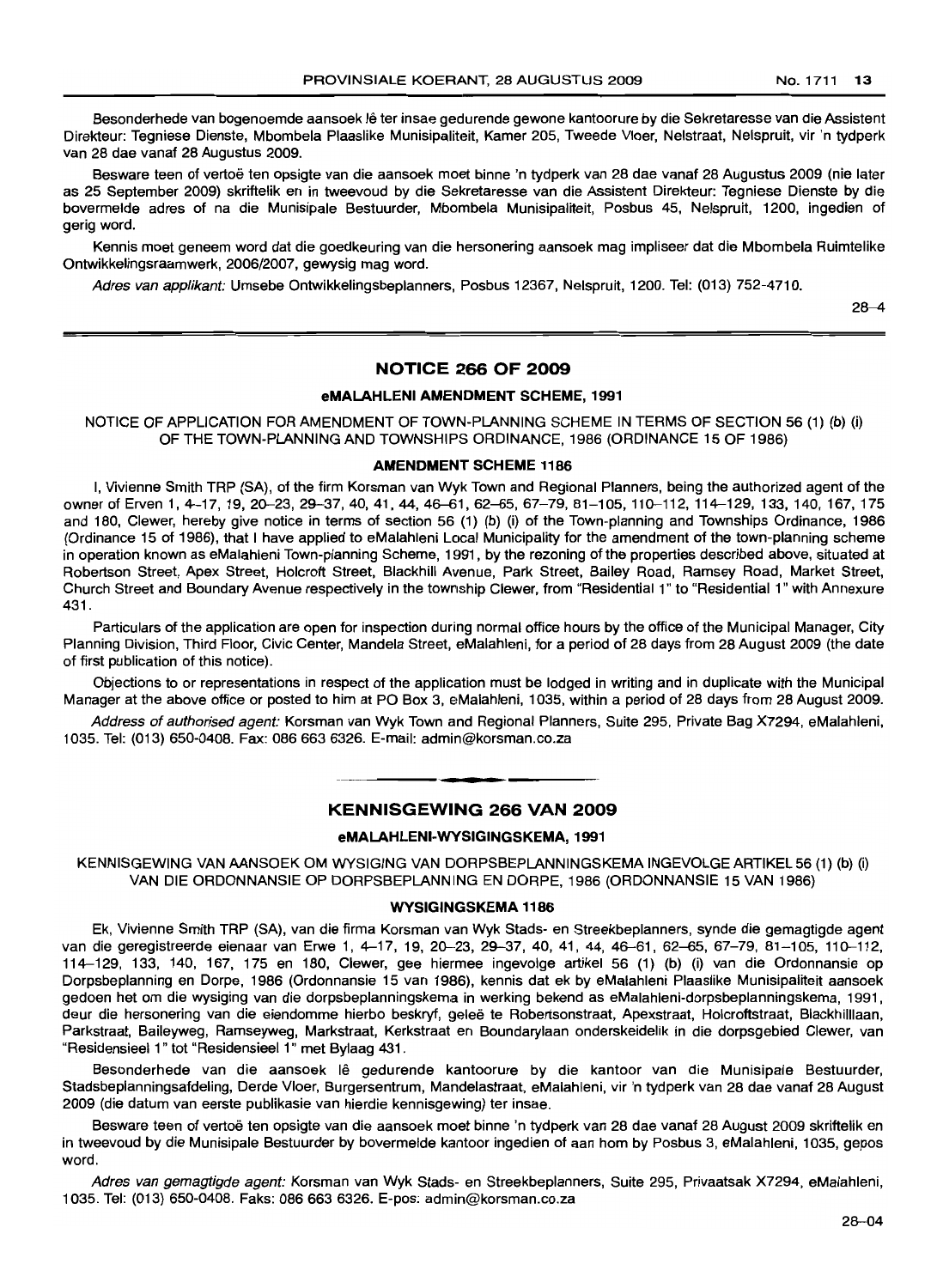## NOTICE 255 OF 2009

#### NOTICE OF LAND DEVELOPMENT APPLICATION

## (Regulation 21 (10) of the Development Facilitation Regulations in terms of the Development Facilitation Act, 1995)

D J Williams Trust herein represented by Navarre de Villiers, have lodged an application in terms of the Development Facilitation Act, 1995 (Act 67 of 1995) for the establishment of a Land Development Area on a portion of the Farm Scotston 587 Registration Division JT Mpumalanga.

The application includes the following:

- The subdivision of the farm Scotston 587JT into a portion of approximately 230 hectares and a remaining extent of approximately 500 hectares.
- The subdivision of the 230 ha portion marked B on the attached diagram into 30 subdivisions measuring approximately 1 hectare each and a Remaining Portion of approximately 200 hectares and the establishment of a Land Development Area on the said portion B.
- The removal of certain conditions and servitudes from the relevant Title Deeds.
- The suspension of the application of the laws appertaining to the subdivision of land (Act 70 of 1970).
- The suspension of any provisions of the Municipal Systems Act and/or the amendment of the Spatial Development Framework of Umjindini.

The relevant plan(s), document(s), and information are available for inspection at the office of the Designated Officer, Mpumalanga Development Tribunal, 50 Murray Street, Nelspruit, for a period of 21 days from  $7<sup>th</sup>$  August 2009.

The application will be considered at a Tribunal Hearing to be held at 18 Jones Street Nelspruit on the 22<sup>nd</sup> October 2009 at 09H00 and the pre-hearing conference will be held at 18 Jones Street, Nelspruit on the 8<sup>th</sup> October 2009 at 09H00.

Any person having an interest in the application should please note:

- 1 You may within a period of 21 days from the date of the first publication of this notice, provide the designated officer with your written objections or representations, or
- 2. If your comments constitute an objection to any aspect of the land development application, you or your representative must appear in person before the Tribunal on the dates mention above.

Any written objection or representation must be delivered to the Designated Officer, Ms Refilwe Motaung, Mpumalanga Development Tribunal, 50 Murray Street, Nelspruit, or Private Bag X11219, Nelspruit, 1200, quoting Reference Number MDT13/02/09/01/SCOTSTON RESIDENTIAL ESTATE

You may contact the Designated Officer if you have any enquiries on telephone (013) 7666314 & fax 013 766 8247.

Land Development Applicant:

Navarre de Villiers P O Box 10007, Nelspruit 1200 Cell: 083 626 4702; Fax 086 550 6243; email: navarre@naturenet.co.za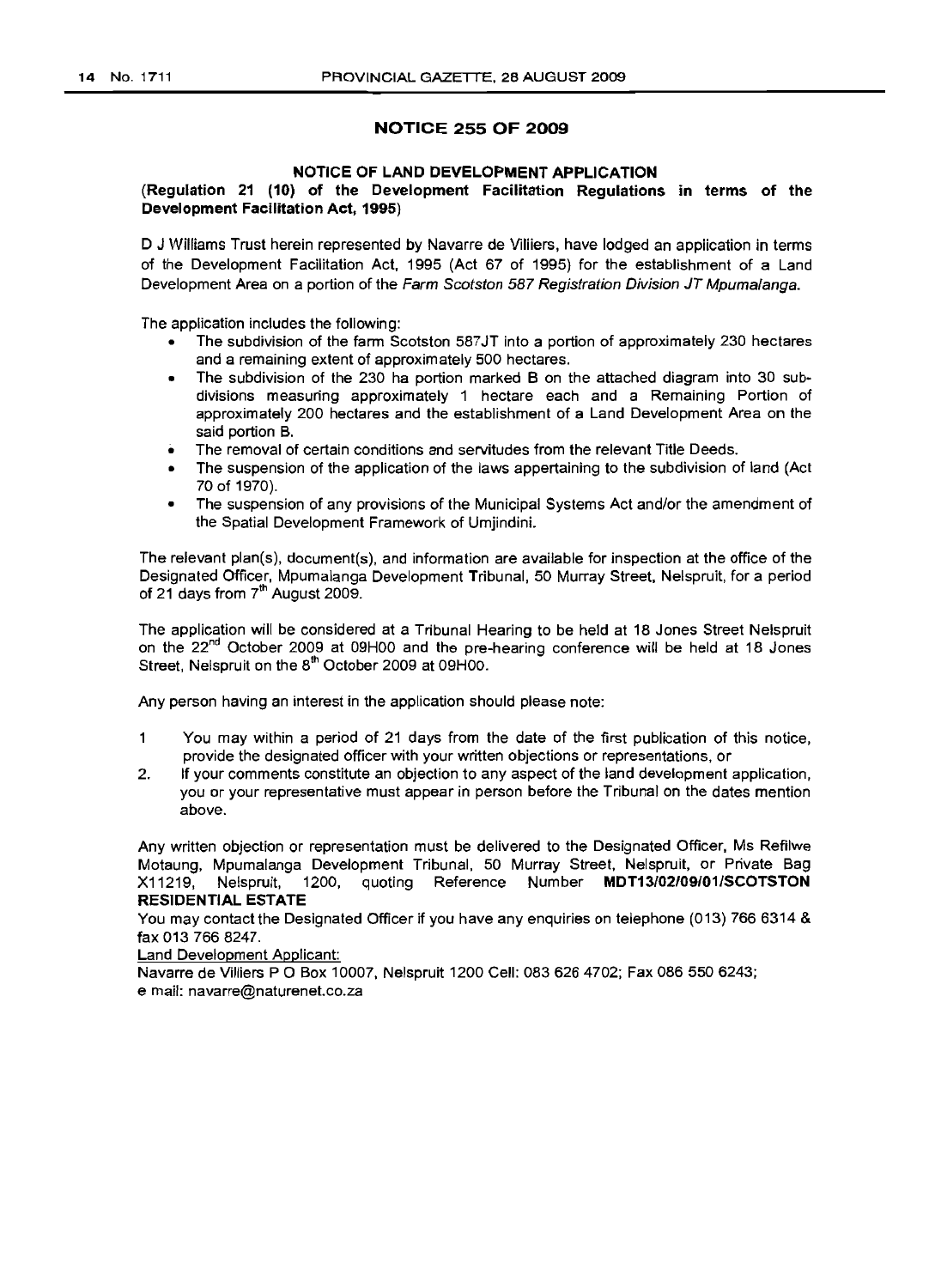## **NOTICE 255 OF 2009**

## **SATISO SESICELO SEKUTFUTFUKISWA KWENDZAWO [Regulation 21(10) we Development Facilitation Regulations in terms of the DFA, 1995]**

i-D J Williams Trust lemelwe u-Navarre de Villiers, bafake sicelo ngekweMtsetfo sisekelo lobukene netekutfutfukisa -Development Facilitation Act, 1995 (Act 67 of 1995) sekutfutfukiswa kwendzawo kuyincenye yelipulazi i-Scotston 587 JT eMpumalanga.

Lesicelo sifaka ekhatsi lekulandzelako:

- Lokusikwa yelipulazi i-Scotston 587 JT kube incenye lelinganiswa netinsimu letingu 230, kube nencenye lesele lelinganiswa netinsimu letingu 500.
- Lokusikwa kwalencenye lesikiwe lelinganiswa netinsimu letingu 230 lekhonjwa nga-B kulemdvwebo lophakatsi kulesicelo kube tincenye letingu 30 leticishe tilinganiswa lipulazi lelodywa ngayinye, kuphindze kube nencenye lesele lecishe ilinganiswa netinsimu letingu 200, kuphindze kube nekutfutfukiswa kwenzawo kulencenye B.
- Lokukhishwa kwetimotsite netimvume tekusebentisa kwemhlaba kule-tayitela lefanele.
- Lokulengiswa kwemibandzela kwemtsetfo lemayelana nekusikwa kwemhlaba (Act 70 of 1970).
- Lokulengiswa kwanobe ngitiphi temfuno te-Municipal Systems Act ne/nobe kuguqulwa kwe Spatial Development Framework yase- Umjindini.

Lokuphatselene nemidvwebo yekwakha, mibhalo lesemtsetfweni nemininingwane kuyatfolakala eHhovisi leSikhulu lesigcotshiwe, Mpumalanga Development Tribunal, ku 50 Murray Street, eNaspoti, sikhatsi lesilinganiselwa emalangeni langemashumi larnabili nakunye (21) kusukela ngamhlaka 7 August 2009.

Sicelo sitawucubungulwa kuTribunal Hearing letawubanjelwa ku18 Jones Street, eNaspoti ngamhlaka 27 October 2009 nga 09hOO, Kulalelwa phambilini kwalesicelo kutawubanjelwa ku18 Jones Street, eNaspoti ngamhlaka 8 October 2009, nga 09hOO.

Noma ngubani lonenshisekelo ngalesicelo kumele ati loku lokulandzelako:

1. Uvumelekile kungakapheli emalanga langemashumi lamabili nakunye (21) kusukela ekuphumeni kwalesicelo, kuniketa SiKhulu LesiGcotshiwe lokubhaliwe macondzana nekuphikisana nobe mibono, nobe

2.Uma umbono wakho unekuphikisana naloko lokuhlongotwako mayelana nekutfutfukisa kwalomhlaba kumelo uvele wena matfupha nobe loyolokumele ekulalelweni phambilini kwe-Tribunal kulelilanga lelingetulu lelibekiwe.

Noma yini lebhaliwe lephikisana nobe lephawula ngalokulokuhlongotwako ingattunyelwa kuSiKhulu lesiGcotshiwe, Ms Refilwe Motuang, Mpumalaga Development Tribunal, ku50 Murray Street, eNaspoti, nobe kuPrivate Bag X11219, Nelspruit, 1200, uphindze lenombolo lenikiwe **MDT 13/02/09/01/SCOTSTON RESIDENTIAL ESTATE.** Ungatsintzana neSikhulu lesiGcotshiwe uma unemibuto kulicingo (013) 766 6314 ufekise ku 013 766 8247.

Lofake Sicelo Sekutfutfukisa Navarre de Villiers P. 0 Box 10007, Nelspruit 1200 Cell: 083 626 4702; ifekisi 086 550 6243 E-mail: navarre@naturenet.co.za.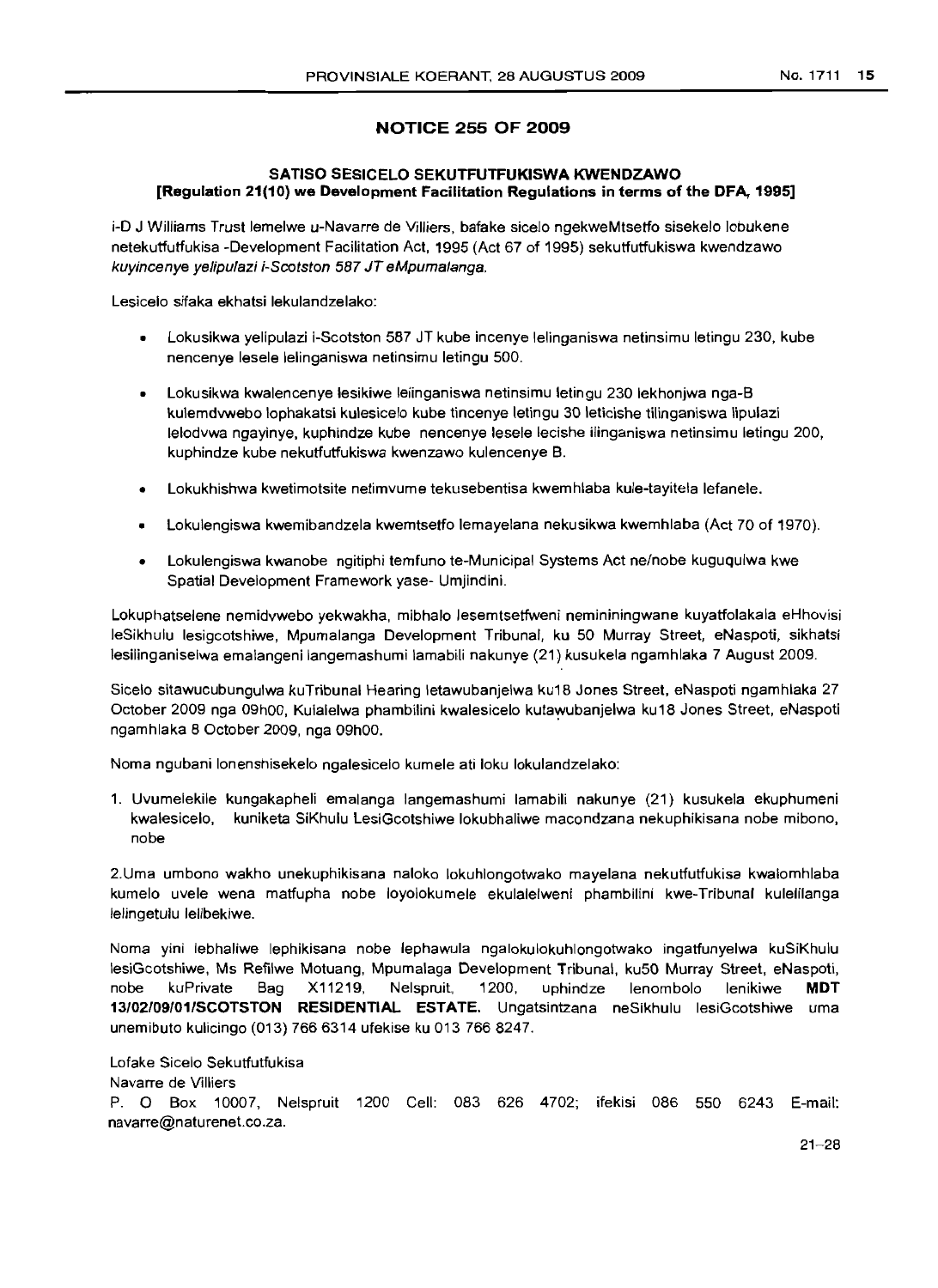## NOTICE 256 OF 2009

## NOTICE OF LAND DEVELOPMENT APPLICATION

## (Regulation 21 (10) of the Development Facilitation Regulations in terms of the Development Facilitation Act, 1995)

Kudu Ranch Share Block Ltd herein represented by Navarre de VilIiers, have lodged an application in terms of the Development Facilitation Act, 1995 (Act 67 of 1995) for the establishment of a Land Development Area on the following properties:

Remaining extent of the farm Nooitgedacht No. 392KT measuring 2704,6166 Ha; Portion 7 of the farm Leidenburg. 28JT; and a portion of the Remaining Extent of the farm Kudu Ranch Extension No 16JT.

The application includes the following:

- The subdivision of the Remaining Extent of the farm Nooitgedacht 392KT into 93 subdivisions of approximately 1 hectare each; 1 subdivision of approximately 6 hectares; 1 subdivision of approximately 1500 square meters and a Remaining Extent.
- The Subdivision of Portion 7 of the farm Leidenburg 28JT into 5 subdivisions of approximately 3000 square meters each; 1 subdivision of approximately 1 hectare and a remaining extent of the balance of the land.
- The Subdivision of the Remaining Extent of the farm Kudu Ranch Extension 16JT into a portion measuring approximately 3,5 hectares; a portion measuring approximately 2500 square meters and a remaining extent.
- To establish a Land Development area with a Rural Residential zoning on the Remaining Extent of Portion 1 of the farm Nooitgedacht No 392KT and Portion 7 of the farm Leidenburg No 28JT and a portion of the Remaining extent of the farm Kudu Ranch Extension No 16JT measuring approximately 2500 square meters.
- An exemption from being required to submit a Scoping Report.
- Cancellation of the Public Resort Rights.
- The removal of certain conditions and servitudes from the relevant Title Deeds.
- The suspension of the application of the laws appertaining to the subdivision of land (Act 70 of 1978).
- The suspension of any provisions of the Municipal Systems Act and/or the amendment of the Spatial Development Framework of Thaba Chweu.

The relevant plan(s), document(s), and information are available for inspection at the office of the Designated Officer, Mpumalanga Development Tribunal, 50 Murray Street, Nelspruit, for a period of 21 days from 21<sup>st</sup> August 2009.

The application will be considered at a Tribunal Hearing to be held at Thaba Chweu Municipal Building, Lydenburg on the 28<sup>th</sup> October 2009 and the pre-hearing conference will be held at 18 Jones Street, Nelspruit on 14<sup>th</sup> October 2009 at 09H00.

Any person having an interest in the application should please note:

- 1 You may within a period of 21 days from the date of the first publication of this notice, provide the designated officer with your written objections or representations, or
- 2. If your comments constitute an objection to any aspect of the land development application, you or your representative must appear in person before the Tribunal on the dates mention above.

Any written objection or representation must be delivered to the Designated Officer, Ms Refilwe Motaung, Mpumalanga Development Tribunal, 50 Murray Street, Nelspruit, or Private Bag X11219, Nelspruit, 1200, quoting Reference Number MDT06/12/07/02/KUDU RANCH/390

You may contact the Designated Officer if you have any enquiries on telephone telephone (013) 7666314 & fax 0137668247.

Land Development Applicant:

Navarre de Villiers P O Box 10007, Nelspruit 1200 Cell: 083 626 4702; Fax 086 550 6243; email: navarre@naturenet.co.za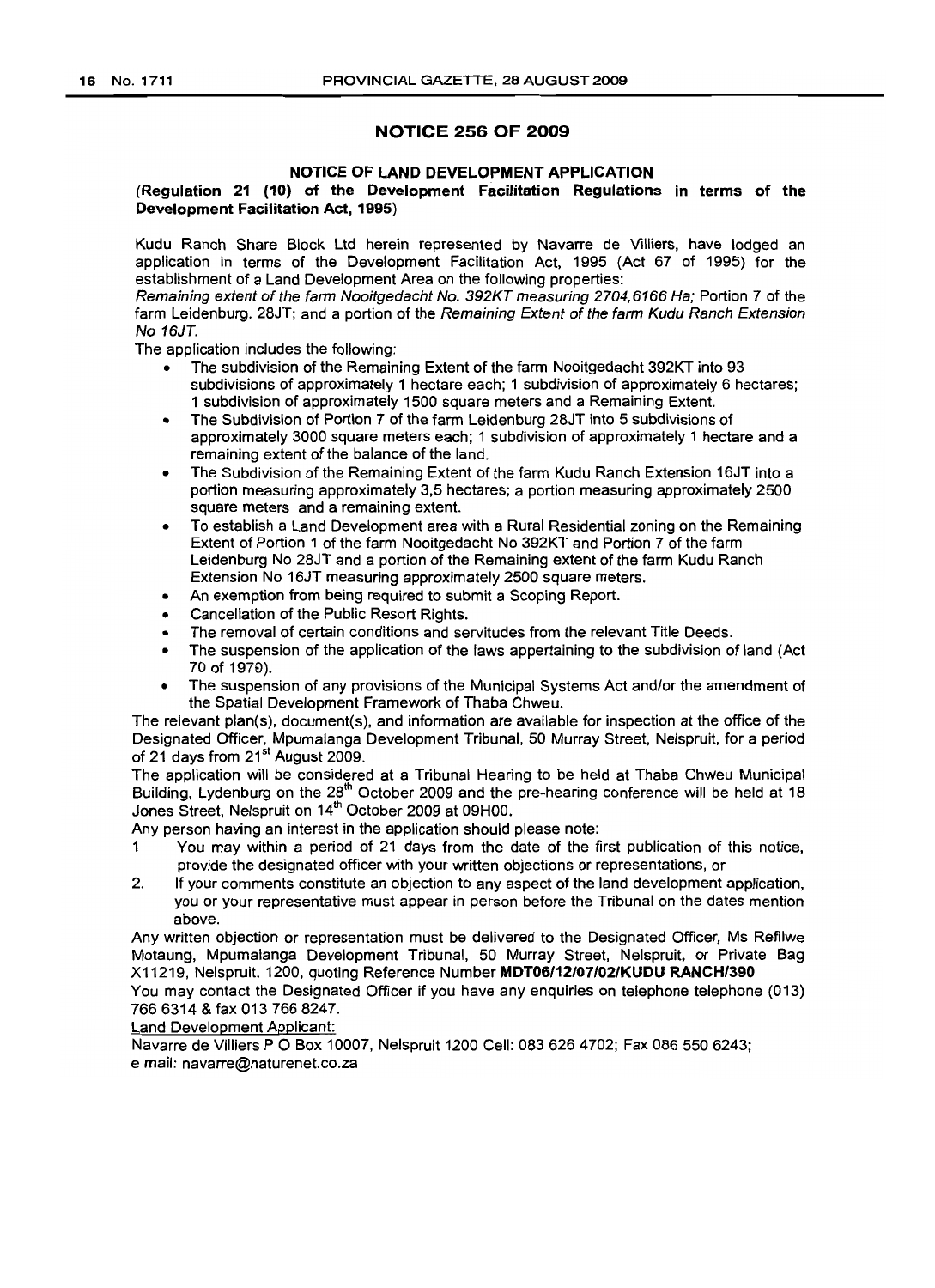## **NOTICE 256 OF 2009**

## **SATISO SESICELO SEKUTFUTFUKISWA KWENDZAWO [Regulation 21(10) we Development Facilitation Regulations in terms of the DFA, 1995J**

i-Kudu Ranch Share Block Ltd lemelwe u-Navarre de Villiers, bafake sicelo ngekweMtsetfo sisekelo lobukene netekutfutfukisa -Development Facilitation Act, 1995 (Act 67 of 1995) sekutfutfukiswa kwendzawo kuletindzawo letilandzelako:

Incenye lesele yelipulazi i-Nooitgedacht 392 KT lelinganiswa netinsimu letingu 2704,6166 ngebukhulu bendzawo; Incenye 7 yelipulazi i- Leidenburg 28 JT; nencenye lesele yelipulazi i-Kudu Ranch Extension 16 JT.

Lesicelo sifaka ekhatsi lekulandzelako:

- Lokusikwa kwalencenye lesele yelipulazi i-Nooitgedacht 392 KT kube tincenye letingu 93 leticishe tilinganiswa nensimu leyodvwa ngayinye; kube nencenye leyodvwa lecishe i1inganiswa netinsimu letingu-6; kube nencenye leyodywa lecishe ilinganiswa 1500 ngebukhulu bendzawo ( $m<sup>2</sup>$ ), kube nencenye lesele.
- Lokusikwa kwencenye 7 yelipulazi i-Leidenburg 28 JT kube tincenye letingu 5 leticishe tilinganiswa 3000 ngebukhulu bendzawo (m<sup>2</sup>) ngayinye; Incenye leyodywa lecishe ilinganiswa nensimu leyodvwa, kube nencenye lesele kulencenye lesikiwe.
- Lokusikwa kwalencenye lesele yelipulazi i-Kudu Ranch Extension 16 JT kube incenye lecishe ilinganiswa tinsimu letingu-3,5; Incenye lecishe ilinganiswa 2500 ngebukhulu bendzawo  $(m^2)$ . kube nencenye lesele.
- Kutfutfukiswa kwenzawo letofakwa ekhatsi indzawo yokuhlala lesemaphandleni kulencenye lesele kuncenye 1 yelipulazi i-Nooitgedacht 392 KT, nencenye 7 yelipulazi i-Leidenburg 28 JT, nencenye yencenye lesele yelipulazi i-Kudu Ranch Extension 16 JT lecishe ilinganiswa 2500 ngebukhulu bendzawo (m<sup>2</sup>).
- Kuvunyelwa kungafaki i-Scoping Report.
- Kucishwa kwemalungelo e-Public Resort.
- Lokukhishwa kwetimotsite netimvume tekusebentisa kwemhlaba kule-tayitela lefanele.
- Lokulengiswa kwemibandzela kwemtsetfo lemayelana nekusikwa kwemhlaba (Act 70 of 1970).
- Lokulengiswa kwanobe ngitiphi temfuno te-Municipal Systems Act ne/nobe kuguqulwa kwe Spatial Development Framework yase- Thaba Chweu.

Lokuphatselene nemidvwebo yekwakha, mibhalo lesemtsetfweni nemininingwane kuyatfolakala eHhovisi leSikhulu lesigcotshiwe, Mpumalanga Development Tribunal, ku 50 Murray Street, eNaspoti, sikhatsi lesilinganiselwa emalangeni langemashumi lamabili nakunye (21) kusukela ngamhlaka 21 August 2009.

Sicelo sitawucubungulwa kuTribunal Hearing letawubanjelwa eThaba Chweu Municipal Building, eLydenburg ngamhlaka 28 October 2009 nga 09hOO, Kulalelwa phambilini kwalesicelo kutawubanjelwa ku18 Jones Street, eNaspoti ngamhlaka 14 October 2009, nga 09hOO.

Noma ngubani lonenshisekelo ngalesicelo kumele ati loku lokulandzelako: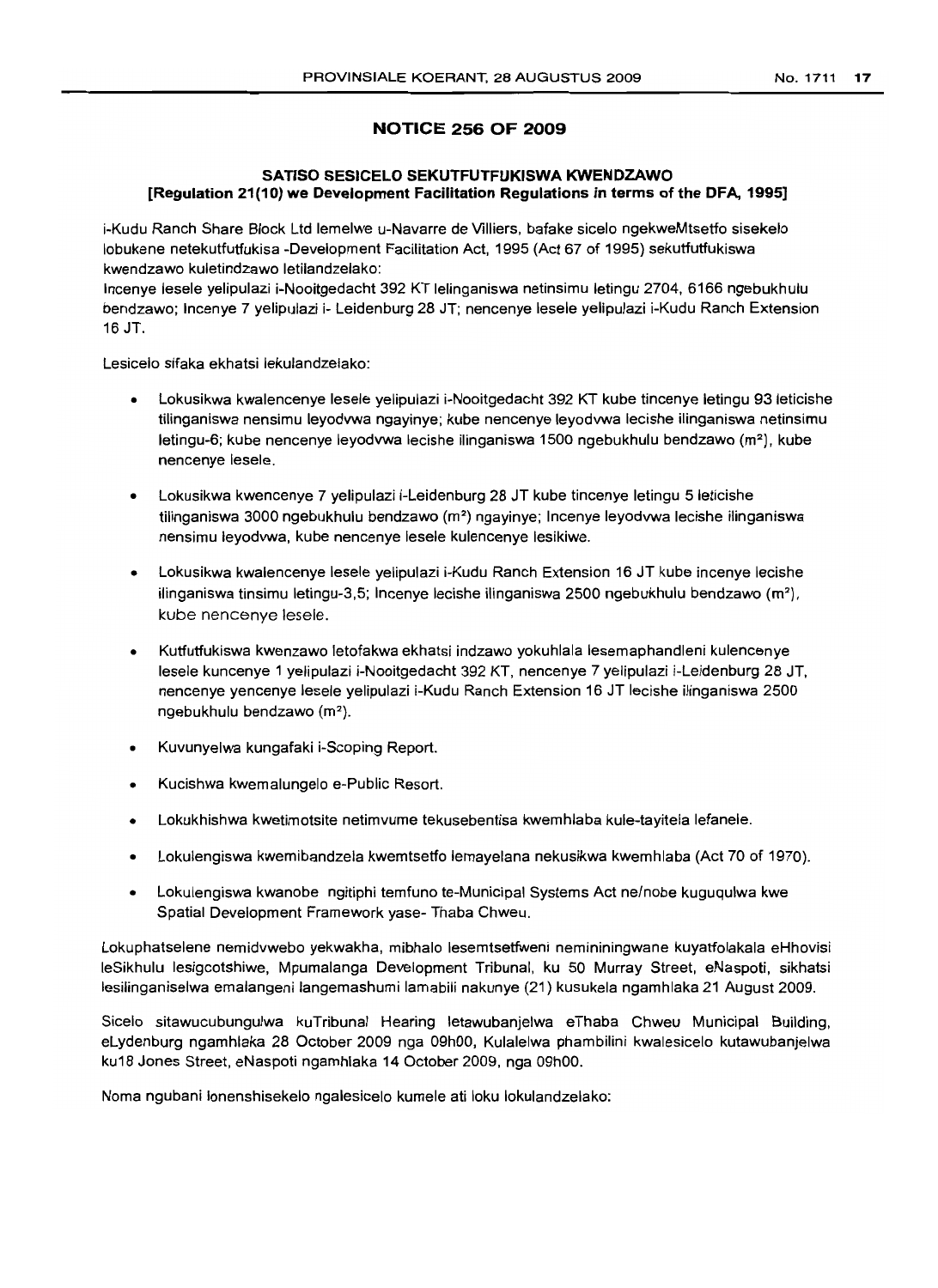1. Uvumelekile kungakapheli emalanga langemashumi lamabili nakunye (21) kusukela ekuphumeni kwalesicelo, kuniketa SiKhulu LesiGcotshiwe lokubhaliwe macondzana nekuphikisana nobe mibono, nobe

2. Uma umbono wakho unekuphikisana naloko lokuhlongotwako mayelana nekutfutfukisa kwalomhlaba kumelo uvele wena matfupha nobe loyolokumele ekulalelweni phambilini kwe-Tribunal kulelilanga lelingetulu lelibekiwe.

Noma yini lebhaliwe lephikisana nobe lephawula ngalokulokuhlongotwako ingatfunyelwa kuSiKhulu lesiGcotshiwe, Ms Refilwe Motuang, Mpumalaga Development Tribunal, ku50 Murray Street, eNaspoti, nobe kuPrivate Bag X11219, Nelspruit, 1200, uphindze lenombolo lenikiwe **MDT 06/12107/02/KUDU RANCH/390.** Ungatsintzana neSikhulu lesiGcotshiwe uma unemibuto kulicingo (013) 766 6314 ufekise ku 013 766 8247.

Lofake Sicelo Sekutfutfukisa Navarre de Villiers P. 0 Box 10007, Nelspruit 1200 Cell: 083 626 4702; ifekisi 086 550 6243 E-mail: navarre@naturenet.co.za.

21-28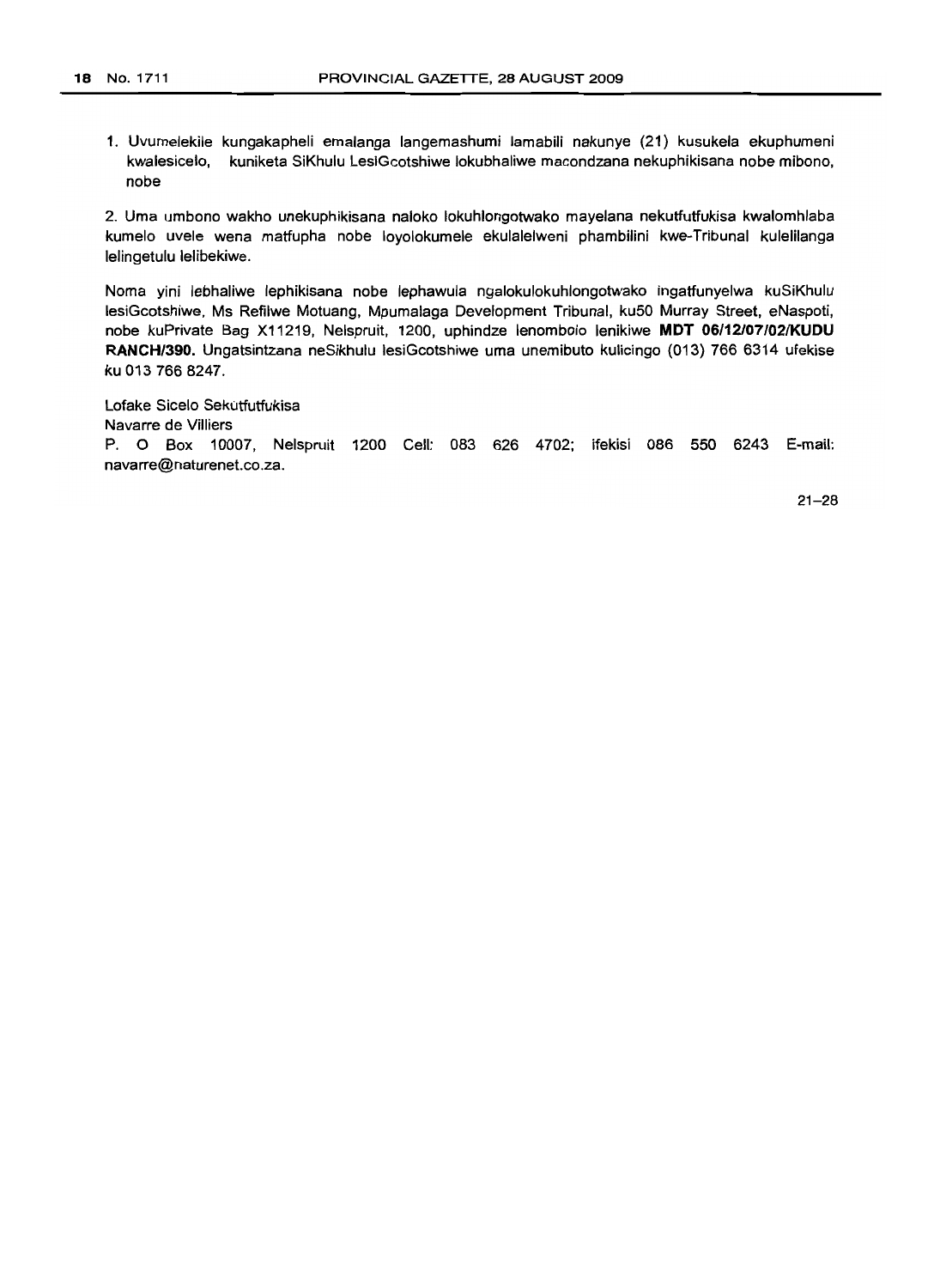# **LOCAL AUTHORITY NOTICES PLAASLIKE BESTUURSKENNISGEWINGS**

## **LOCAL AUTHORITY NOTICE 181**

#### **LEKWA LOCAL MUNICIPALITY**

NOTICE OF APPLICATION FOR ESTABLISHMENT OF TOWNSHIP

The Lekwa Municipality hereby gives notice in terms of section 96 (1) and (3), read together with section 69 (6) (a) of the Town-planning and Townships Ordinance, 1986 (Ordinance 15 of 1986), that an application to establish the township referred to in the Annexure hereto, has been received.

The application will lie for inspection during normal office hours at the office of the Acting Municipal Manager, Town Planning Division, corner of Dr Beyers Naude and Mbonani Mayisela Streets, Standerton, 2430, for the period of 28 days from 21 August 2009.

Any such person who wishes to object to the application or submit representations, must do so in writing to the Acting Municipal Manager at P.O. Box 66, Standerton, 2430, on or before 18 September 2009, 28 days after the date of the first publication of notices in the newspapers.

## **ANNEXURE**

#### Name of township: **Standerton Country Estate.**

Full name of applicant: Pieterse, Du Toit & Associates CC (Agent), on behalf of Hayes Matkovich Developments (Pty) Ltd.

Property description: Portions 65 and 82 both (a portion of Portion 2) of the farm Grootverlangen 409 IS, a portion of the Remaining Extent of Portion 2 of the farm Grootverlangen 409 IS and a portion of the farm Langverwyl 410 IS.

Number of erven in proposed township:

"Residential 1": 330 erven (from  $\pm$  450 m<sup>2</sup> to  $\pm$  4500 m<sup>2</sup> in size);

"Private Open Space": 11 erven ± 244,312 ha in total;

"Special": 7 erven (± 18,565 ha) for private roads and access control;

"Special": 1 erf  $(\pm 2,516$  ha) for a clubhouse and related facilities; and

"Special": 1 erf  $(\pm 44,578$  ha) for a golf course and related facilities.

Location of proposed township: The proposed township is situated to the east of Standerton Town, between the R39 and R23 Provincial Roads in the Mpumalanga Province. The proposed township includes and is also adjacent and around the Standerton golf course. Part of the proposed township (south bank) is situated south of the Vaal River. The rest of the development is situated directly adjacent, but north of the Vaal River (north bank) and includes the existing golf course.

## **Mr J. MOKGATSI, Acting Municipal Manager**

Municipal Offices, corner of Dr Beyers Naude and Mbonani Mayisela Streets, Standerton, 2430.

# **• PLAASLIKE BESTUURSKENNISGEWING 181**

#### **LEKWA PLAASI\_IKE MUNISIPALITEIT**

#### KENNISGEWING VAN AANSOEK OM STIGTING VAN DORP

The Lekwa Munisipaliteit gee hiermee ingevolge artikel 96 (1) en (3), saamgelees met artikel 69 (6) (a) van die Ordonnansie op Dorpsbeplanning en Dorpe, 1986 (Ordonnansie 15 van 1986), kennis dat 'n aansoek am die dorp in die Bylae hierby genoem, te stig, ontvang is.

Die aansoek sal beskikbaar wees vir inspeksie gedurende normale kantoorure by die kantoor van die Waarnemende Munisipale Bestuurder: Stadsbeplanningsafdeling, h/v Dr Beyers Naude- en Mbonani Mayiselastraat, Standerton, 2430, vir 'n tydperk van 28 dae vanaf 21 Augustus 2009.

Enige sodanige persoon wat beswaar teen die aansoek wil aanteken of vertoe in verband daarmee rig, moet sodanige besware skriftelik rig aan die Waarnemende Munisipale Bestuurder by Posbus 66, Standerton, 2430, voor of op 18 September 2009, 28 dae vanaf die eerste datum van publikasie van kennisgewings in die koerante.

#### **BYLAE**

#### Naam van dorp: **Standerton Country Estate.**

Volle naam van aansoeker: Pieterse, Du Toit & Assosiate BK (Agent) namens Hayes Matkovich Developments (Pty) Ltd.

Eiendomsbeskrywing: Gedeeltes 65 en 82 beide ('n gedeelte van Gedeelte 2) van die plaas Grootverlangen 409 IS, 'n gedeelte van die Resterende Gedeelte van Gedeelte 2 van die plaas Grootverlangen 409 IS en 'n gedeelte van die plaas Langverwyl 410 IS.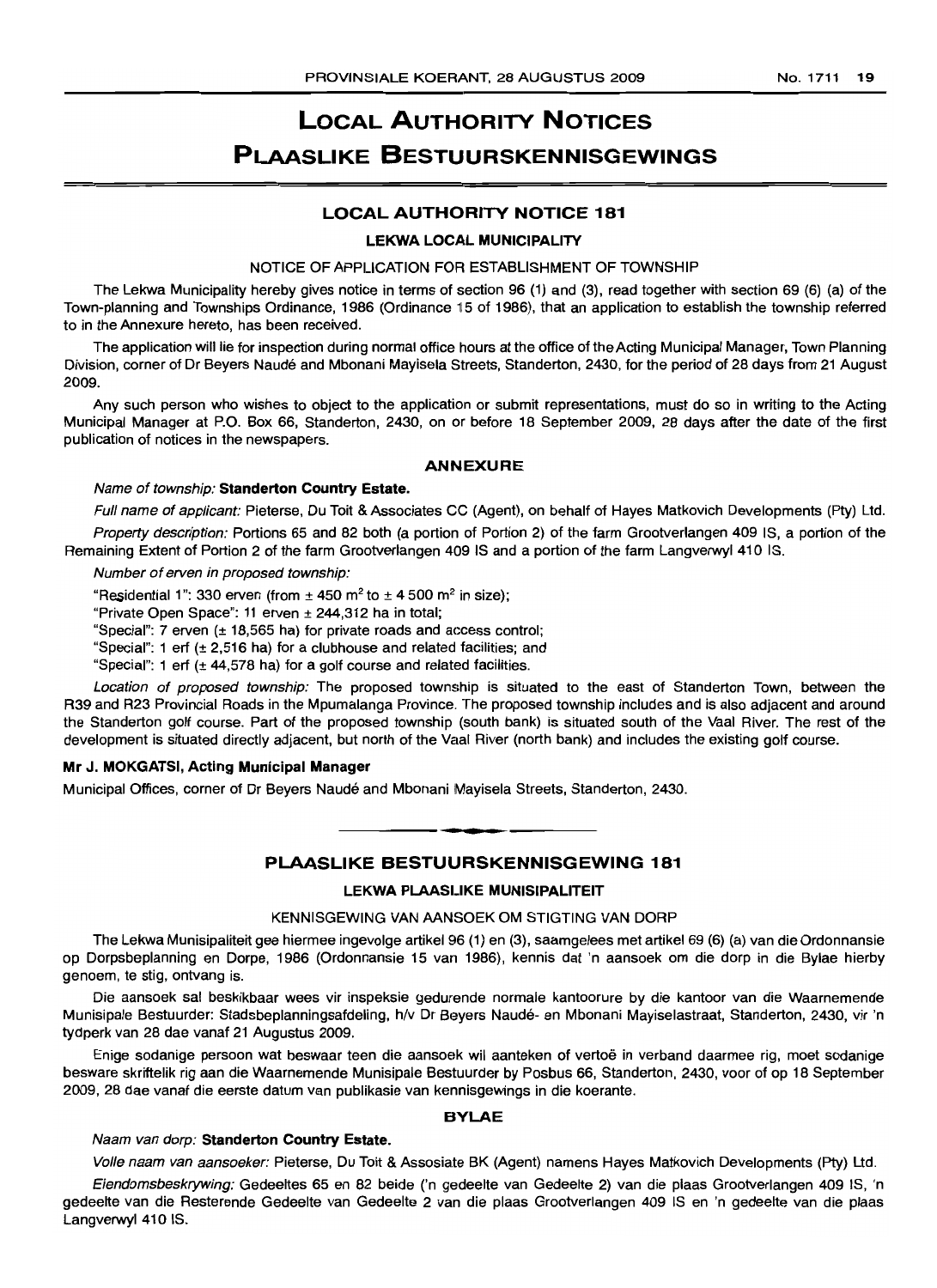Aantal erwe in voorgestelde dorp:

"Residensieel 1": 330 erwe (vanaf  $\pm$  450 m<sup>2</sup> tot  $\pm$  4500 m<sup>2</sup> groot);

"Privaat Oop Ruimte": 11 erwe ± 244,312 ha in totaal;

"Spesiaal": 7 erwe (± 18,565 ha) vir private paaie en toegangsbeheer;

"Spesiaal": 1 erf (± 2,516 ha) vir 'n klubhuis en verwante gebruike; en

"Spesiaal": 1 erf (± 44,578 ha) vir 'n golfbaan en verwante gebruike.

Ligging van voorgestelde dorp: Die voorgestelde dorp is geleë ten ooste van Standerton dorp, tussen die R39 en R23 Provinsiale paaie in die Mpumalanga Provinsie. Die voorgestelde dorp sluit die bestaande golfbaangronde in, maar is ook aangrensend en rondom die Standerton golfbaan. Deel van die voorgestelde dorp (suidbank) is ten suide van die Vaalrivier gelee. Die restant van die ontwikkeling is direk aangrensend maar ten noorde van die Vaalrivier (noordbank) gelee en sluit die bestaande golfbaan in.

## **Mnr. J. MOKGATSI. Waarnemende Munisipale Bestuurder**

Munisipale Kantore, hlv Dr Beyers Naude- en Mbonani Mayiselastraat, Standerton, 2430.

 $21 - 28$ 

## **LOCAL AUTHORITY NOTICE 184**

#### **THABA CHWEU MUNICIPALITY**

#### NOTICE OF APPLICATION FOR ESTABLISHMENT OF TOWNSHIP

## (REGULATION 21)

The Thaba Chweu Municipality hereby gives notice in terms of section 69 (6) (a) of the Town-planning and Townships Ordinance, 1986 (Ordinance 15 of 1986), that an application to establish the township referred to in the Annexure hereto, has been received by it.

Particulars of the application will lie for inspection during normal office hours at the office of the Town Planner, Room 33, Department Technical & Engineering Services, Civic Centre, Thaba Chweu Municipality, 1 Central Street, Lydenburg, for a period of 28 days from 28 August 2009.

Objections to or representations in respect of the application must be lodged with or made in writing to the Town Planner at the above address or at PO Box 61, Lydenburg, 1120, within a period of 28 days from 28 August 2009.

#### **ANNEXURE**

Name of township: **Lydenburg Extension 80.**

Full name of the applicant: Pieterse, Du Toit & Associates CC Town and Regional Planners on behalf of O'Lyden's Action Sport CC as owner.

Number of erven in proposed township:

"Residential 2": 6 erven with a total area of approximately 8,54 ha and with a density of 20 units per hectare;

"Municipal": 2 erven with a total area of  $\pm$  0,52 ha;

"Streets": of approximately 2,43 ha;

The proposed township is approximately 11,49 ha in total extent.

Property description: A portion of the Remainder of Portion 7 of the farm Rooidraai 34, Registration Division J.T., Mpumalanga Province.

Location of proposed township: The proposed development is generally located on vacant (farm) land, south of Lydenburg Extension 54, east and adjacent to the Lydenburg to Machadodorp Provincial Road.

Address of agent: Pieterse, Du Toit & Associates CC Town and Regional Planners, Concillium Building, 118 Genl. Beyers Street, Welge/egen; P.O. Box 11306, Bendor Park, Polokwane, 0699. Tel: (015) 297-4970/Fax: (015) 297-4584. (Ref No. F13H21.) E-mail: pierre@profplanners.co.za

• **• •**

## **PLAASLIKE BESTUURSKENNISGEWING 184**

#### **THABA CHWEU MUNISIPALITEIT**

KENNISGEWING VAN AANSOEK OM STIGTING VAN DORP

(REGULASIE 21)

Die Thaba Chweu Munisipaliteit, gee hiermee ingevolge artikel 69 (6) (a) van die Ordonnansie op Dorpsbeplanning en Dorpe, 1986 (Ordonnansie 15 van 1986), kennis dat 'n aansoek om die dorp in Bylae hierby genoem te stig en deur hom ontvang is.

Besonderhede van die aansoek Ie ter insae gedurende gewone kantoor van die Stadsbeplanner, Kamer 33, Departement Tegniese- en Ingenieursdienste, Munisipale Gebou, Thaba Chweu Munisipaliteit, Sentraalstraat 1, Lydenburg, vir 'n tydperk van 28 dae vanaf 28 Augustus 2009.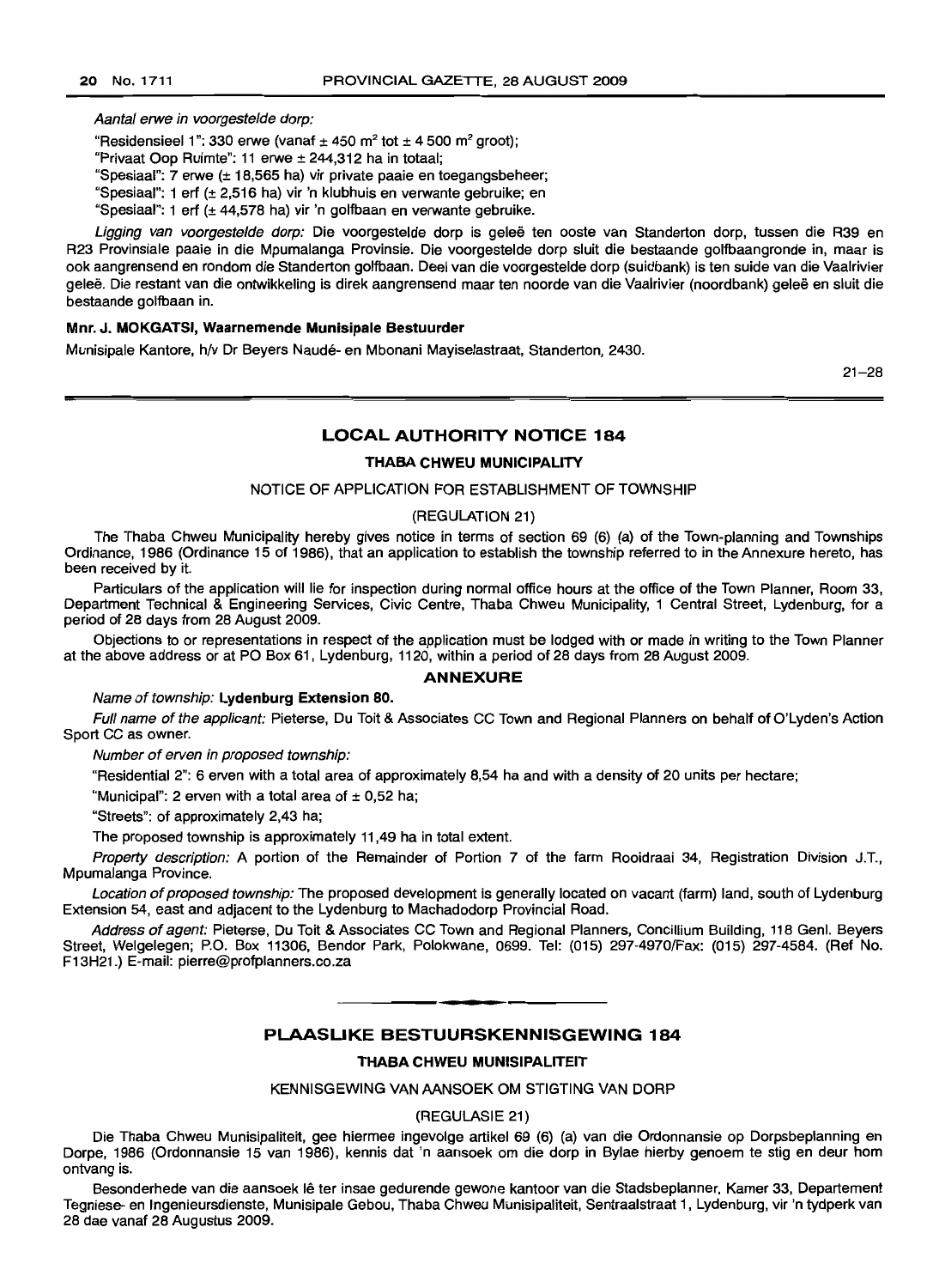Besware teen of vertoe ten opsigte van die aansoek moet binne 'n tydperk van 28 dae vanaf 28 Augustus 2009 skriftelik by of tot die Stadsbeplanner by bovermelde adres of by Posbus 61, Lydenburg, 1120, ingedien of gerig word.

#### **BYLAE**

#### Naam van die dorp: **Lydenburg Ultbreiding** 80.

Volle naam van aansoeker: Pieterse, Du Toit & Assosiate BK Stads- en Streekbeplanners namens O'Lyden's Action Sport BK as eienaar.

Aantal erwe in voorgestelde dorp:

"Residensieel 2": 6 erwe met 'n totale area van onqeveer 8,54 ha saam en met 'n digtheid van 20 eenhede per hektaar.

"Munisipaal": 2 erwe met 'n totale area van ± 0,52 ha saam.

"Strate": van ongeveer 2,43 ha.

Die voorgestelde dorp is ongeveer 11,49 ha groot in totaal,

Beskrywing van grond waarop dorp gestig staan te word: 'n Gedeelte van die Restant van Gedeelte 7 van die plaas Rooidraai 34, Registrasieafdeling J.T., Mpumalanga Provinsie.

Ligging van voorgestelde dorp: Die voorgestelde ontwikkeling is geleë op plaas grond, suid van Lydenburg Uitbreiding 54 en 005 en aangrensend aan die Lydenburg na Machadodorp Provinsiale Pad.

Adres van agent: Pieterse, Du Toit & Assosiate BK Stads- en Streekbeplanners, Concilliumgebou, Genl. Beyersstraat 118, Welgelegen, Posbus 11306, Bendor Park, Polokwane, 0699. Tel: (015) 297-4970/Faks: (015) 297-4584. (Verw No. F13H21.) E-pos: pierre@profplanners.co.za

28-04

## **LOCAL AUTHORITY NOTICE 185**

## **NELSPRUIT AMENDMENT SCHEME** 1556

It is hereby notified in terms of section 57 (1) of the Town-planning and Townships Ordinance, 1986, that the Mbombela Local Municipality approved the amendment of the Nelspruit Town-planning Scheme, 1989, by the rezoning of:

Erf 49, Nelspruit Township, from "Business 1" to "Business 1" with Annexure conditions.

Copies of the amendment scheme are filed with the Director, Department of Agriculture, Rural Development and Land Administration, Nelspruit and the office of the Municipal Manager, Civic Centre, Nel Street, Nelspruit, and are open for inspection at all reasonable times.

This amendment scheme is known as the Nelspruit Amendment Scheme 1556 and shall come into operation on date of publication hereof.

A copy of this notice will be provided in Afrikaans or Siswati to anyone requesting such in writing within 30 days of this notice.

#### ES. SIBOZA, **Acting Municipal Manager**

Mbombela Local Municipality, PO Box 45, Nelspruit, 1200

## **LOCAL AUTHORITY NOTICE 186**

## **NELSPRUIT AMENDMENT SCHEME** 1172

It is hereby notified in terms of section 57 (1) of the Town-planning and Townships Ordinance, 1986, that the Mbombela Local Municipality approved the amendment of the Nefspruit Town-planning Scheme, 1989, by the rezoning of:

Erf 143, Sonheuwel Township, from "Residential 1" to "Special" with Annexure conditions.

Copies of the amendment scheme are filed with the Director, Department of Agriculture and Land Administration, Nelspruit, and the office of the Municipal Manager, Civic Centre, Nel Street, Nelspruit, and are open for inspection at all reasonable times.

This amendment scheme is known as the Nelspruit Amendment Scheme 1172 and shall come into operation on date of publication hereof.

A copy of this notice will be provided in Afrikaans or Siswati to anyone requesting such in writing within 30 days of this notice.

#### ES. SIBOZA, **Acting Municipal Manager**

Mbombela Local Municipality, PO Box 45, Nelspruit, 1200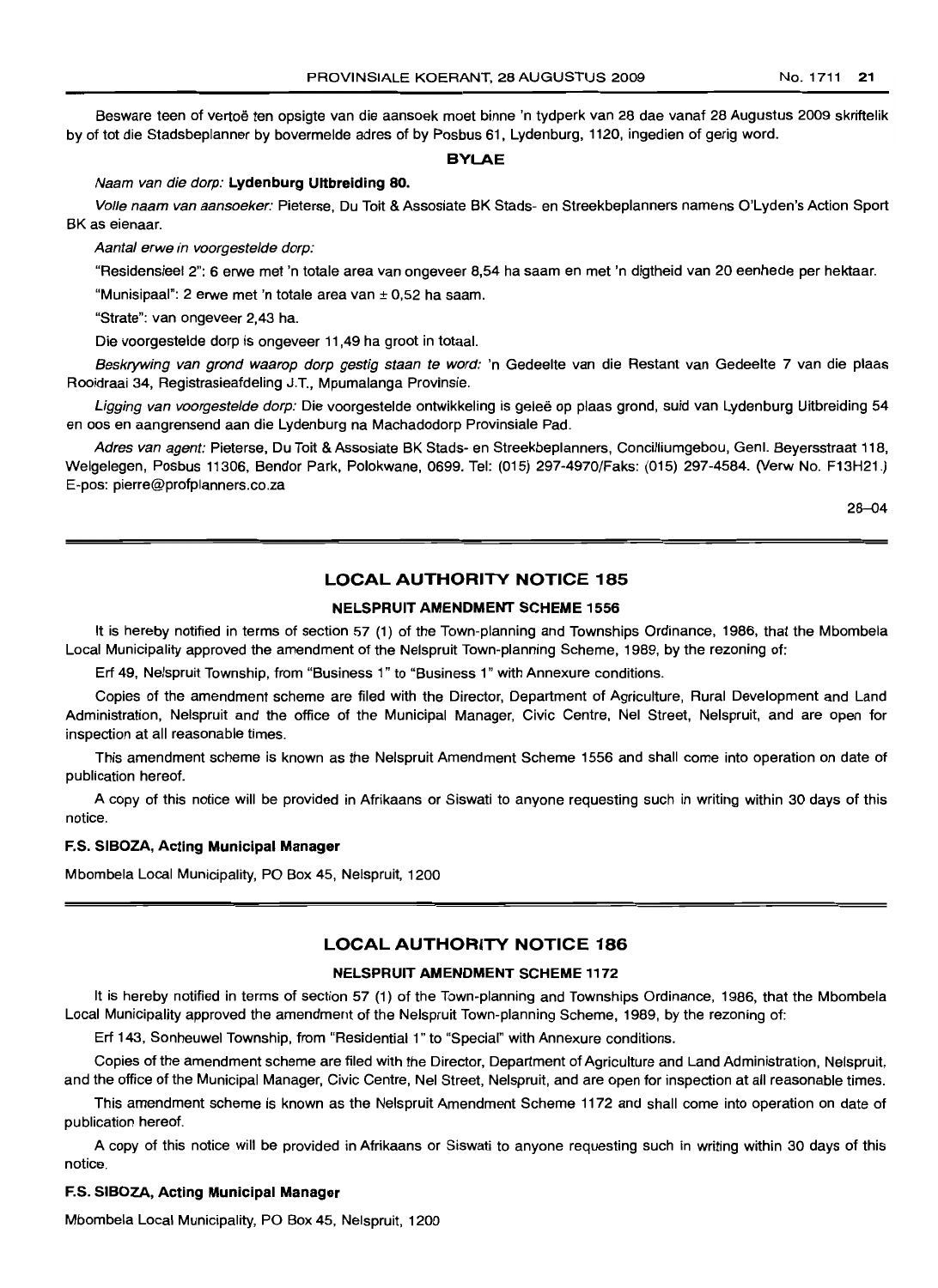## LOCAL AUTHORITY NOTICE 187

#### STEVE TSHWETE AMENDMENT SCHEME 307

## NOTICE OF APPROVAL

Notice is hereby given in terms of section 57 (1) (a) of the Town-planning and Townships Ordinance, 1986 (Ordinance No. 15 of 1986, as amended), that the Steve Tshwete Local Municipality, has approved the amendment of the Steve Tshwete Townplanning Scheme, 2004, by the rezoning of Erf 127, Portion 2, Middelburg from "Residential 1" to "Business 4".

Map 3 and the scheme clause of the amendment scheme will lie open for inspection at all reasonable times at the office of the Director General, Mpumalanga Provincial Administration, Department of Local Government and Housing, Witbank, as well as at the Municipal Manager, Municipal Buildings, Wanderers Avenue, Middelburg.

This amendment is known as Steve Tshwete Amendment Scheme 307 and shall come into operation on the date of publication of this notice.

## WD FOUCHE, Municipal Manager

Municipal Offices, Wanderers Avenue, PO Box 14, Middelburg, 1050

Date: 28 August 2009

Ref: 15/4/4/242

## LOCAL AUTHORITY NOTICE 188

#### eMALAHLENI LOCAL MUNICIPALITY

#### NOTICE OF APPROVAL OF eMALAHLENI AMENDMENT SCHEME 1122

It is hereby notified in terms of the provisions of section 56 of the Town-planning and Townships Ordinance, 1986, that the eMalahleni Local Municipality, has approved the amendment of the eMalahleni Town-planning Scheme, 1991, by the rezoning of Erf 1159, eMalahleni (previously Witbank) Extension 8 from "Residential" to "Special" with an Annexure 398.

Map 3 and the scheme clauses of the amendment scheme are filed with the Director, Department of Agriculture and Land Administration, Mpumalanga Province and the Municipal Manager of the eMalahleni Local Municipality and are open for inspection at all reasonable times. This amendment is known, as eMalahleni Amendment Scheme, 1122, shall come into operation on date of this publication.

#### A.M. LANGA, Municipal Manager

Civic Centre, Mandela Street, eMalahleni, 1035; PO Box 3, Witbank, 1035 Notice No. 136/2009

## LOCAL AUTHORITY NOTICE 189

## eMALAHLENI LOCAL MUNICIPAl\_lTV

## NOTICE OF APPROVAL OF eMALAHLENI AMENDMENT SCHEME 1120

It is hereby notified in terms of the provisions of section 56 of the Town-planning and Townships Ordinance, 1986, that the eMalahleni Local Municipality, has approved the amendment of the eMalahleni Town-planning Scheme, 1991, by the rezoning of Erf 1447, eMalahleni (previously Witbank) Extension 8 from "Residential 2" to "Business 2".

Map 3 and the scheme clauses of the amendment scheme are filed with the Director, Department of Housing and Land Administration, Mpumalanga Province and the Municipal Manager of the eMalahleni Local Municipality and are open for inspection at all reasonable times. This amendment is known, as Witbank Amendment Scheme, 1120, shall come into operation on date of this publication.

#### A.M. LANGA, Municipal Manager

Civic Centre, Mandela Street, eMalahleni, 1035; PO Box 3, Witbank, 1035 Notice No. 135/2009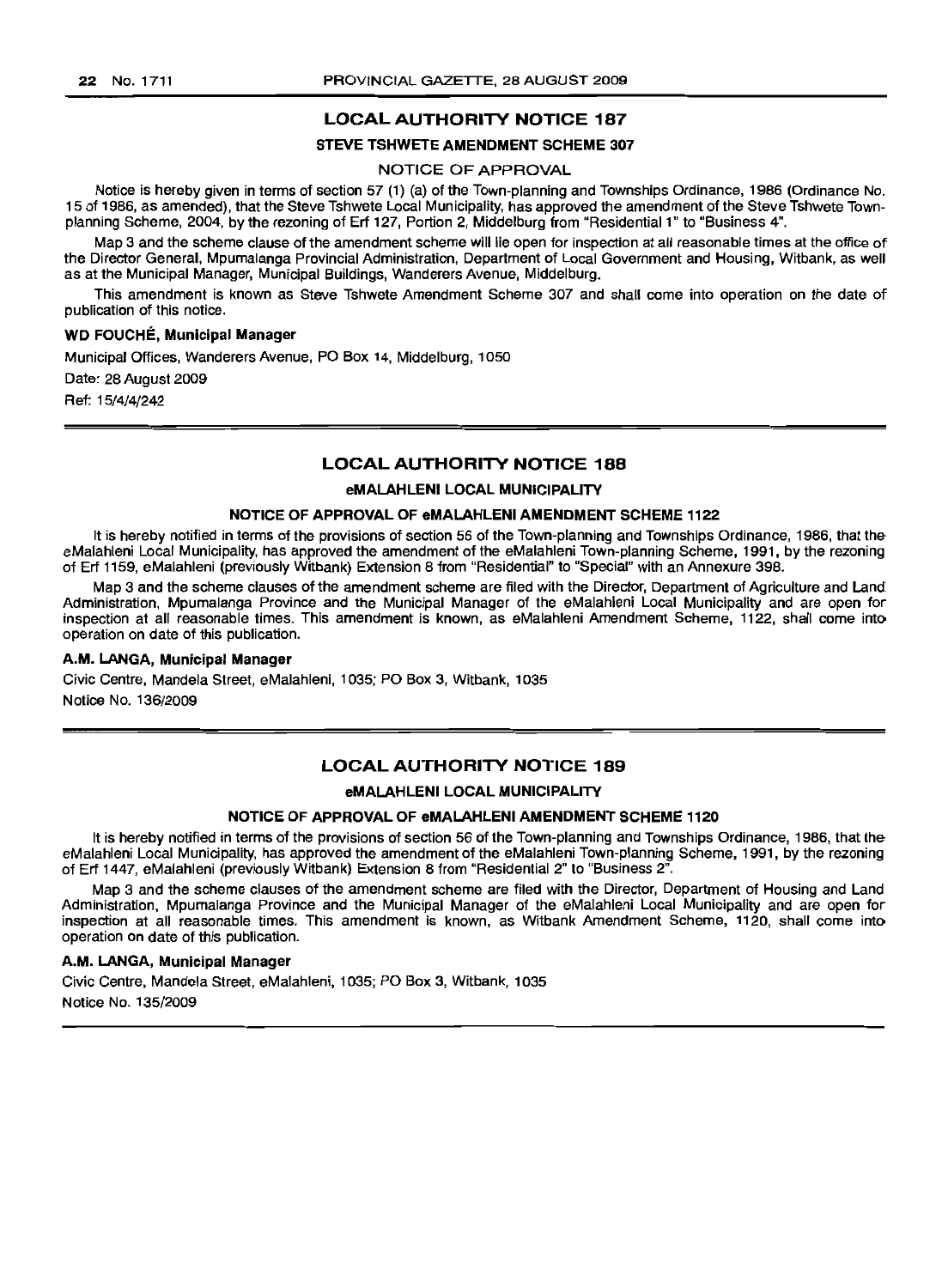## No. 1711 23

## LOCAL AUTHORITY NOTICE 183

## eMALAHLENI LOCAL MUNICIPALITY

## NOTICE OF APPLICATION FOR ESTABLISHMENT OF A TOWNSHIP: DUVHAPARK EXTENSIONS 3, 4, 5 & 6

The eMalahleni Local Municipality, hereby give notice in terms 'of Section 69 (6)(a) of the Town Planning and Townships Ordinance, 1986 (Ordinance 15 of 1986), that an application to establish the township referred to in the annexure hereto, has been received.

Particulars of the application will lie for inspection during normal office hours at the Spatial Planning Section (Directorate Development Planning) 3rd Floor, Civic Centre, Mandela Street, eMALAHLENI for a period of 28 days from 24 July 2009.

Objections to or representations in respect of the application must be lodged with or made in writing in duplicate to the Municipal Manager at the under mentioned address or at P.O. Box 3, WITBANK, 1035 within a period of 28 days from 24 July 2009.

## A.M. LANGA MUNICIPAL MANAGER

| Administrative Centre<br>Mandela Street<br>eMalahleni<br>1035 | $P.O.$ Box 3<br><b>WITBANK</b><br>1035                                                                                                 |  |
|---------------------------------------------------------------|----------------------------------------------------------------------------------------------------------------------------------------|--|
| Notice number:                                                | 126/2009                                                                                                                               |  |
| Publication date:                                             | Government Gazette – 28 August and 4 September 2009<br>Witbank News - 28 August and 4 September 2009                                   |  |
| <b>ANNEXURE:</b>                                              |                                                                                                                                        |  |
| Name of township:                                             | Duvhapark Extensions 3, 4, 5 & 6                                                                                                       |  |
| Full name of applicant:                                       | Plan Associates Town and Regional Planner and Development<br>Consultants, the authorized agent of Zevoli 146 (Proprietary)<br>Limited. |  |

### Number of erven in proposed township:

Phase 1 - Duvhapark Extension 3:

- 471 "Residential 1" erven with a density of 1 dwelling per 200  $m^2$  -250  $m^2$
- 227 "Residential 1" erven with a density of 1 dwelling per 200  $m^2$  -250  $m^2$
- 2 "Residential 3" erven with a density of 30 units per hectar
- 3 "Residential 4" erven with a density of 80 units per hectar
- 5 "Public Open Space" erven
- 3 "Private Open Space" erven
- "Educational" erven
- 4 erven zoned "Special" for private roads, access, access control and municipal services, and
- 1 ert zoned "Special" for a place of worship.

Phase 2 - Duvhapark Extension 4:

- 535 "Residential 1" erven with a density of 1 dwelling per 300 m<sup>2</sup> -350 m<sup>2</sup>
- 2 "Residential 3" erven with a density of 25 units per hector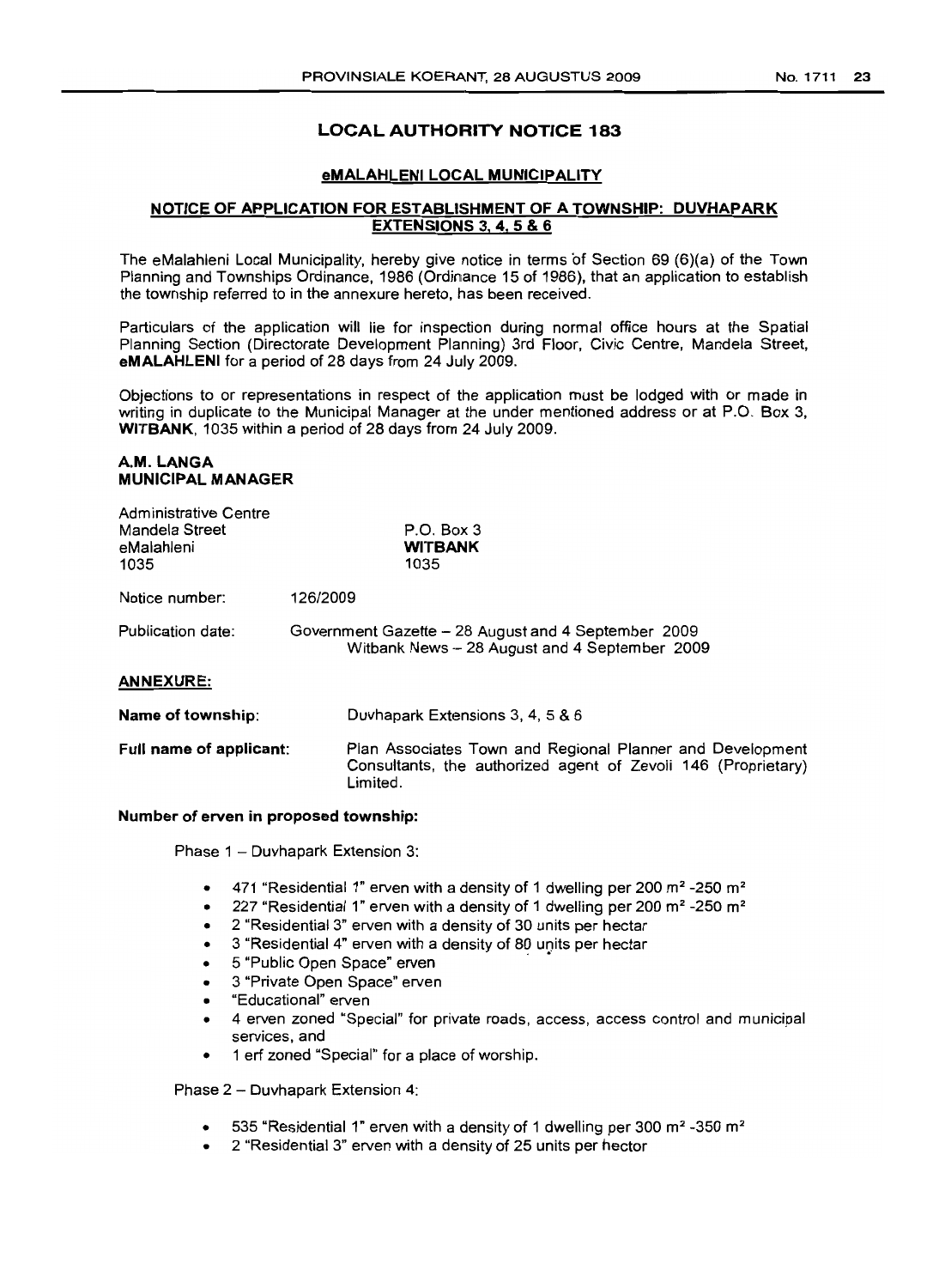- 4 "Public Open Space" erven
- 19"Private Open Space" erven
- 1"Business 1" erf
- 1"Educational" erf
- 8 erven zoned "Special" for private roads, access, access control and municipal services, and
- 1 erf zoned "Special" for a place of worship.

Phase 3 - Duvhapark Extension 5:

- 96 "Residential 1" erven with a density of 1 dwelling per 400  $m^2$  -450  $m^2$
- 206 "Residential 1" erven with a density of 1 dwelling per 450  $m^2$  -500  $m^2$
- 2 "Residential 3" erven with a density of 25 units per hector
- 1 "Residential 4" erf with a density of 50 units per hector
- 6 "Public Open Space" erven
- 8 "Private Open Space" erven
- 2"Educational" erven
- 7 erven zoned "Special" for private roads, access, access control and municipal services, and
- 1 erf zoned "Special" for a place of worship.

Phase 4 - Duvhapark Extension 6:

- 243 "Residential 1" erven with a density of 1 dwelling per 550  $m^2$  -650 m<sup>2</sup>
- 2 "Residential 3" erven with a density of 25 units per hector
- 1 "Residential 4" erf with a density of 50 units per hector
- 1 "Public Open Space" erven
- 6 "Private Open Space" erven, and
- 3 erven zoned "Special" for private roads, access, access control and municipal services.

## **Description of land on which the township is to be established:**

The townships are Duvhapark Extensions 3, 4, 5 and 6

#### **Situation of proposed township:**

The townships are situated on the east of Tasbetpark Extension 1 and 12, west of Portions 4, 8 and 39 of the farm Naauwpoort 335 JS, suth of Portions 4 to 9 of the farm Spring Valley 321 JS and north of Portin 79 of the farm Naauwpoort 335 JS.

28-04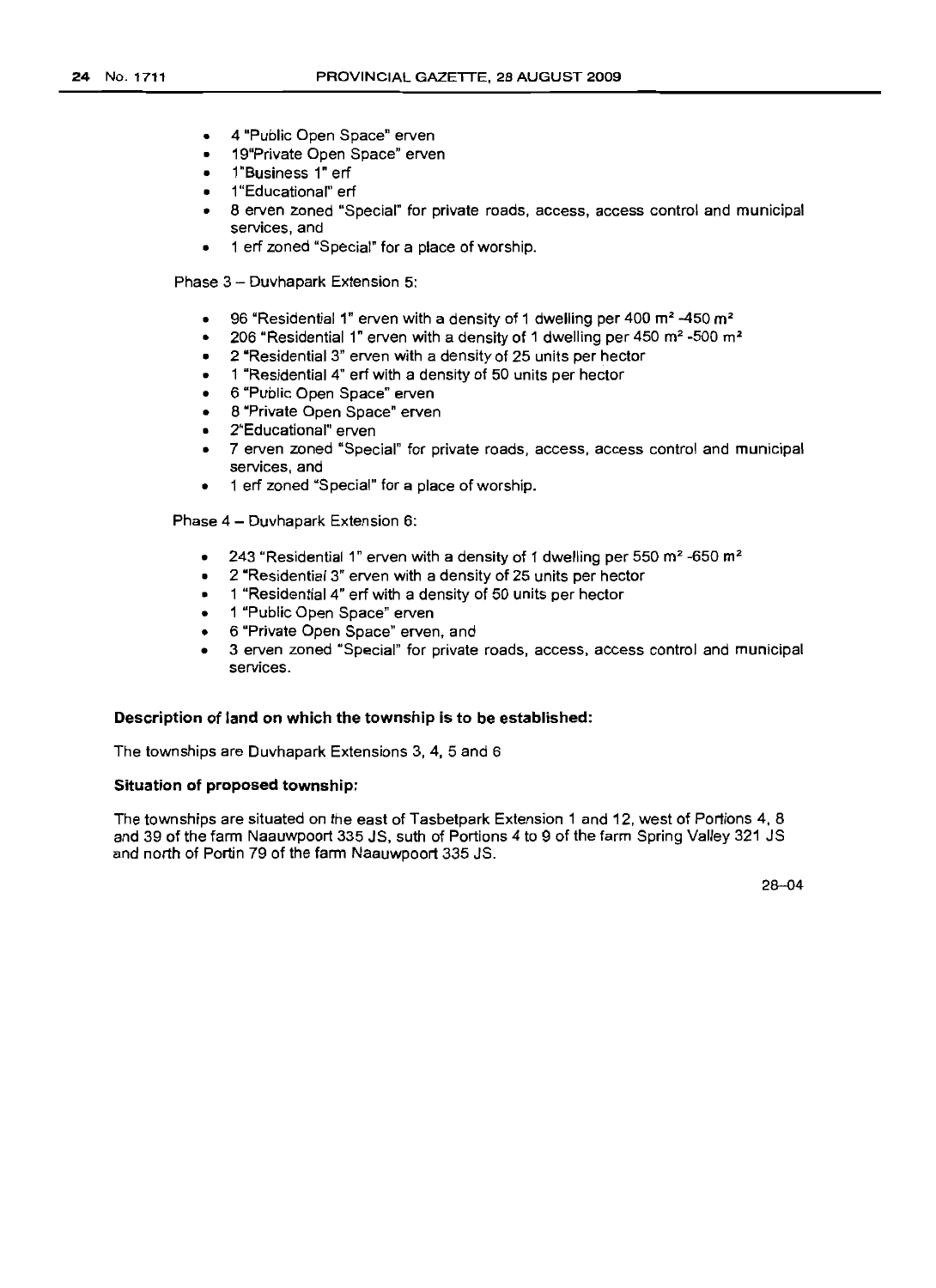#### No. 1711 25

## **LOCAL AUTHORITY NOTICE 190**

DECLARATION AS AN APPROVED TOWNSHIP

The Mbombela Local Municipality declares hereby in terms of Section 103 (1) of the Town-planning and Townships Ordinance, 1986 (Ordinance 15 of 1986), Sonheuwel Extension 6 to be an approved township subject to the conditions set out in the schedule hereto.

CONDITIONS UNDER WHICH THE APPLICATION MADE BY TSHWANE UNIVERSITY OF TECHNOLOGY (HEREINAFTER REFERRED TO AS THE APPLICANT) IN TERMS OF THE PROVISIONS OF CHAPTER III (PART C) OF THE TOWN PLANNING AND TOWNSHIPS ORDINANCE, 1986 (ORDINANCE 15 OF 1986), FOR PERMISSION TO ESTABLISH A TOWNSHIP ON PORTION 22 (A PORTION OF PORTION 21) OF THE FARM BERYL 313 REGISTRATION DIVISION J.T. MPUMALANGA HAS BEEN GRANTED.

#### 1. CONDITIONS OF ESTABLISHMENT

1.1 NAME

The name of the township shall be SONHEUWEL EXTENSION 6.

#### 1.2 DESIGN

The township shall consist of erven and streets as indicated on Approved General Plan S.G. No. 2580/2001.

#### 1.3 ACCESS

The ingress and egress from Provincial Road P1011 shall be to the satisfaction of the Director, Mpumalanga Roads Department, subject to such conditions as may be imposed by him, and shall be executed as and when required by him

## 1.4 RECEIPT AND DISPOSAL OF STORMWATER

The township owner shall arrange the stormwater drainage of the township; in such a way as to fit in with all relevant roads and he shall receive and dispose of the stormwater running off or being diverted from the road.

#### 1.5 REMOVAL AND/OR REPLACEMENT OF MUNICIPAL SERVICES

Should it become necessary to remove and/or replace any municipal services as a result of the establishment of the township, the cost thereof shall be borne by the township owner.

## 1.6 ERECTION OF FENCE OR OTHER PHYSICAL BARRIER

The township owner shall at his own expense erect a fence or other physical barrier to the satisfaction of the Director, Mpumalanga Roads Department, as and when required by him to do so, and the township owner shall maintain such fence or physical barrier in a good state of repair until such time as this responsibility is taken over by the Mbombela Local Municipality: Provided that the responsibility of the township owner for the maintenance thereof shall cease when the Mbombela Local Municipality takes over the responsibility for the maintenance of the streets in the township. .

## 1.7 REMOVAL OF LITTER

The township owner shall at his own expense have all litter within the township area removed to the satisfaction of the Mbombela Local Municipality, when required to do so by the Mbombela Local Municipality.

#### 1.8 REMOVAL AND/OR REPLACEMENT OF ESKOM SERVICES

Should it become necessary to remove and/or replace any existing services of Eskom as a result of the establishment of the township, the cost thereof shall be borne by the township owner.

#### 19 REMOVAL AND/OR REPLACEMENT OF TELCOM SERVICES

Should it become necessary to remove and/or replace any existing services of Telcom as a result of the establishment of the township, the cost thereof shall be borne by the township owner.

## 1.10 RESPONSIBILITIES IN RESPECT OF ESSENTIAL SERVICES

The township owner shall provide all essential services in terms of the provisions of sections 116 to 121 of Ordinance 15 of 1986 prior to the registration of any stands in the township.

## 1.11 PROTECTION OF STAND PEGS

The township owner shall comply to the requirements With regard to the protection of boundary pegs as determined by the local authority in this regard, when required to do so by the local authority.

#### 1.12 DISPOSAL OF EXISTING CONDITIONS OF TITLE

#### 1 12.1 IN RESPECT OF PORTION 8 OF THE FARM BERYL 313 J.T.

All erven shall be made subject to existing conditions and servitudes, if any, including the reservation of mineral rights, but:

112.1.1 including the following rights which must be carried over to the erven in the township:

"A. The farm BERYL (formerly no 1) aforesaid (of which the property hereby transferred forms a portion) was granted and this transfer is SUbject to the condition that all rights to minerals, mineral products, mineral oils, metals and precious stones on or under the land shall be and are reserved to the State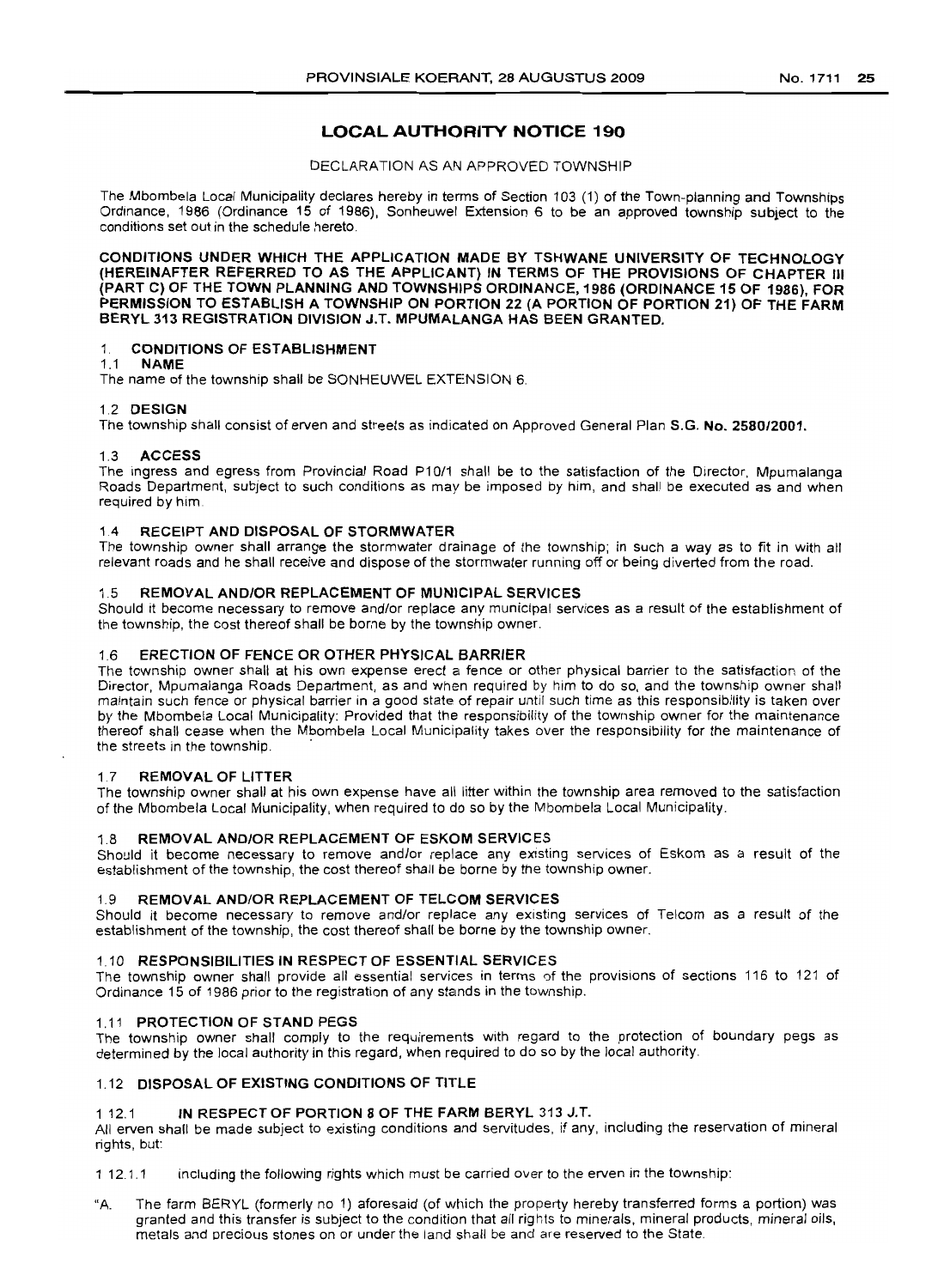B. The owner of portion marked 1 of the said farm BERYL, transferred under Deed of Transfer 21658/1937 shall be entitled to the sole use during the period from 6 a.m. on Sunday to 6 a.m. on Tuesday in each and every week of the water from certain existing fountain situate on the Remaining Extent of the said farm BERYL, measuring as such 125,7136 hectares held under Deed of Transfer No. 17760/1935, (of which the property hereby transferred forms a portion), to the South 'East of the aforesaid portion marked I of the said farm, conveyed on to and across the said portion I by means of an existing pipe line, the position of which pipe line PERCY ALBERT FREDERICK WILHELM and his successors in title shall be entitled to alter or deviate at any time.

The owner of the said portion marked I of the said farm shall not, however, be entitled to the said water at any other time nor shall she take any steps to interfere with the said fountain or pipe line or to interfere with the flow of the fountain in any manner, the costs of the maintenance, repair or replacement of the said pipe shall be borne by PERCY LAMBERT FREDERICK WILHELM and JOHANNA JACOBA ANNA ARNOLDINA DE LA REY (born VAN BEERS), married out of community of property to IGNATIUS MARTIN US JACOBUS DE LA REY, in equal share.

PERCY ALBERT FREDERICK WILHELM further reserves the right of aqueduct in respect of the aforesaid pipe line from the said former remaining extent, measuring 125,7136 hectares (of which the property hereby transferred forms a portion), over the aforesaid portion marked I of the said farm to the said Remaining Extent measuring 125,7136 hectares, this condition shall bind the Successors in Title of both PERCY ALBERT FREDERICK WILHELM and the owner of the said portion marked 1 of the said farm."

- 1.12.1.2 excluding the following rights which must not be carried over to the erven in the township:
- "C. The Remaining Extent of the farm Beryl 313 (formerly No 1) registration division J.T. Province of Mpumalanga, measuring 104,9402 hectares (of which the property hereby transferred forms a portion) is:

Geregtig tot 'n reg van weg 15,47 meter wyd oor Gedeelte 7 van gesegde plaas, groot 9,5094 hektaar soos aangetoon op Serwituutkaart L.G. No. A7352/ 1949 en soos aangedui deur die f1guur D e f g h op Kaart L.G. No. *A3706/60* gedateer 25 April 1950."

## 1.12.2 **IN** RESPECT OF PORTION 9 OF THE FARM BERYL 313 J.T.

All erven shall be made subject to existing conditions and servitudes, if any, including the reservation of mineral rights, but:

- 1.12.2.1 including the following rights which must be carried over to the erven in the township:
- "A. The farm BERYL 313 Registration Division J.T., Province of Mpumalanga, aforesaid (of which the property hereby transferred forms a portion) was granted and this transfer is subject to the condition that all rights to minerals, mineral products, mineral oils, metals and precious stones on or under the land shall be and are reserved to the State.
- B. The owner of portion marked 1 of the said farm BERYL 313, Registration Division J.T., Province of Mpumalanga, transferred under Deed of Transfer 21658/1937 shall be entitled to the sole use during the period from 6 a.m. on Sunday to 6 a.m. on Tuesday in each and every week of the water from certain existing fountain situate on the Remaining Extent of the said farm BERYL, measuring as such 0125,7136 hectares held under Deed of Transfer No. *17760/1935,* (of which the property hereby transferred forms a portion), to the South East of the aforesaid portion marked 1 of the said farm, conveyed on to and across the said portion 1 by means of an existing pipe line, the position of which pipe line PERCY ALBERT FREDERICK WILHELM and his successors in title shall be entitled to alter or deviate at any time.

The owner of the said portion marked 1 of the said farm shall not, however, be entitled to the said water at any other time nor shall she take any steps to interfere with the said fountain or pipe line or to interfere with the flow of the fountain in any manner, the costs of the maintenance, repair or replacement of the said pipe shall be borne by PERCY LAMBERT FREDERICK WILHELM and JOHANNA JACOBA ANNA ARNOLDINA DE LA REY (born VAN BEERS), married out of community of property to IGNATIUS MARTINUS JACOBUS DE LA REY, in equal shares:

PERCY ALBERT FREDERICK WILHELM further reserves the right of aqueduct in respect of the aforesaid pipe line from the said former remaining extent, measuring 0125,7136 hectares (of which the property hereby transferred forms a portion), over the aforesaid portion marked I of the said farm to the said Remaining Extent measuring 0125,7136 hectares, this condition shall bind the Successors in Title of both PERCY ALBERT FREDERICK WILHELM and the owner of the said portion marked 1 of the said farm."

1.12.2.2 excluding the following rights which must not be carried over to the erven in the township:

"C. Die voormalige Resterede Gedeelte van die plaas BERYL 313, Registrasie Afdeling J.T. Provinsie van Mpumalanga, groat 104 ' 9402 hektaar (waarvan die eiendom hiermee getransporteer deel uitmaak is geregtig tot 'n reg van weg 15,47 meter wyd oor Gedeelte 7 van gesegde plaas, groot 9,5094 hektaar soos aangetoon op Serwituutkaart L.G. No. A7352/1949 en soos aangedui deur die figuur D e f 9 h op Kaart L.G.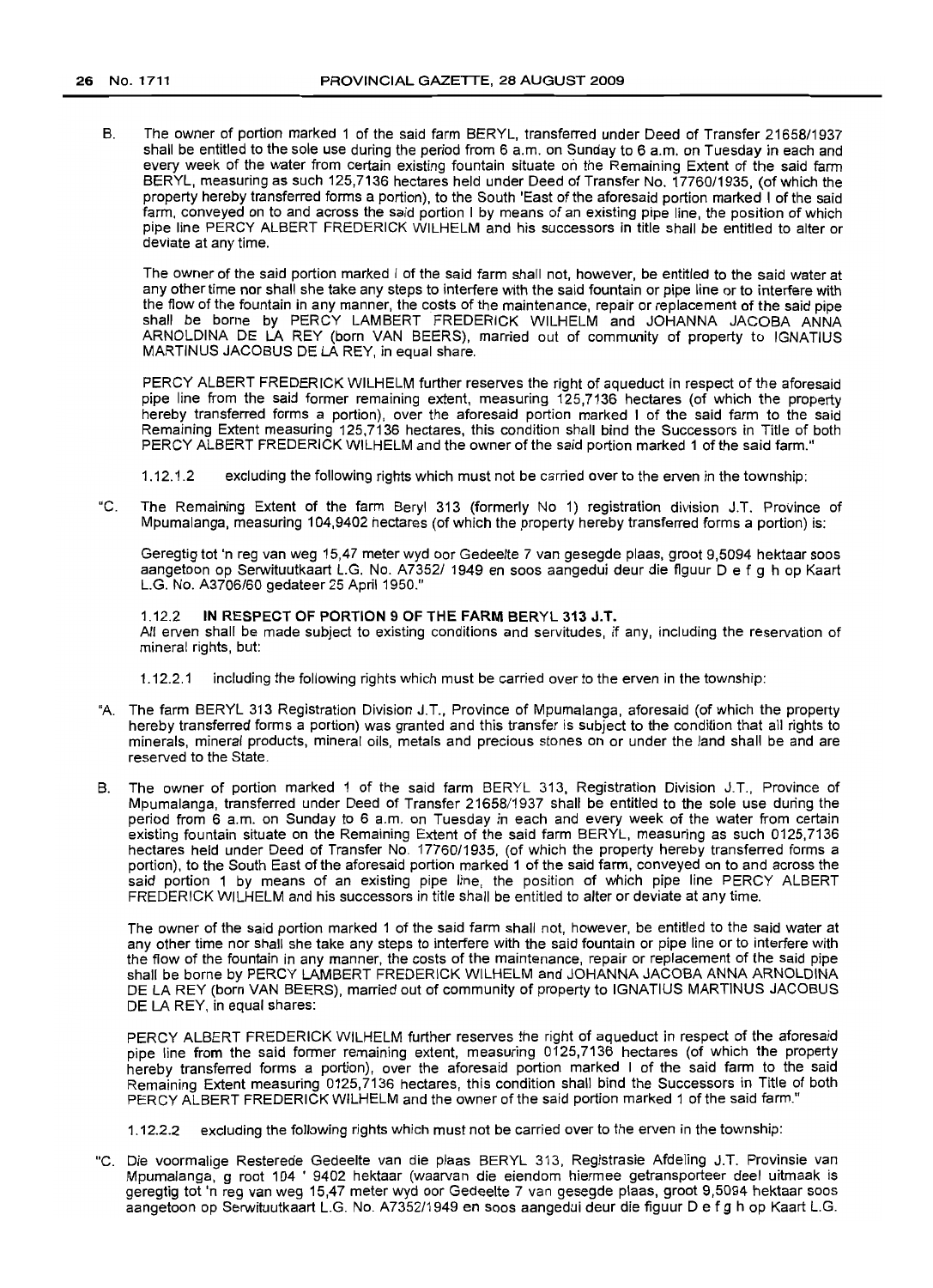No. *A3706/60* gedateer 25 April 1950."

#### 1.13 **ERVEN FOR MUNICIPAL PURPOSES**

Upon registration of the township as an approved township, Erf 1520, shall be carried over free of charge to Mbombela Local Municipality at the expense of the applicant.

## 2. **CONDITIONS OF TITLE**

**THE ERVEN MENTIONED BELOW SHALL BE SUBJECT TO THE CONDITION AS INDICATED, LAID DOWN BY THE MBOMBELA LOCAL MUNICIPALITY IN TERMS OF THE PROVISIONS OF THE TOWN PLANNING AND TOWNSHIPS ORDINANCE, 1986 (ORDINANCE 15 OF** 1986)

#### 2.1 **ALL ERVEN**

2.1.1 The erf is subject to a servitude 2m wide in favour of the Mbombela Local Municipality, for sewerage and other municipal purposes along any two boundaries other than a street boundary and in the case of a panhandle erf, an additional servitude for municipal purposes 2m wide across the access portion of the erf, if and when required by the Municipality: Provided that the Municipality may dispense with any such servitude.

2.1.2 No buildinq or other structure shall be erected within the aforesaid servitude area and no large rooted trees shall be planted within the area of such servitude or within 2m thereof.

2.1.3 The Mbombela Local Municipality shall be entitled to deposit temporarily on the land adjoining the aforesaid servitude area such material as may be excavated by it during the course of construction, maintenance or removal of such sewerage mains and other works as it, to its discretion may deem necessary and shall further be entitled to reasonable access to the said land for the aforesaid purpose subject to any damage done during the process of the construction, maintenance or removal of such sewerage mains and other works being made good by the Municipality

2.1.4 The stand is situated in an area that has soil conditions that could detrimentally effect buildings and structures and be the cause of damage. BUilding plans which are submitted to the Mbombela Local Municipality for approval must contain remedial actions which are in accordance with the recommendations contained in the geo-technical report that was compiled for the township so as to eliminate possible damage to buildings and structures as a result of the unfavourable soil conditions, unless proof can be submitted to the Mbombela Local Municipality that such remedial actions are unnecessary or the same result could be achieved in a more effective manner.

#### 4.4.2 **All** Erven:

The erf is situated in an area that has soil conditions that could detrimentally effect buildings and structures and be the cause of damage. Building plans which are submitted to the Mbombela Local Municipality for approval must contain remedial actions which are in accordance with the recommendations contained in the geo-technical report that was compiled for the township so as to eliminate possible damage to buildings and structures as a result of the unfavourable soil conditions, unless proof can be submitted to the Mbombela Local Municipality that such remedial actions are unnecessary or the same result could be achieved in a more effective manner.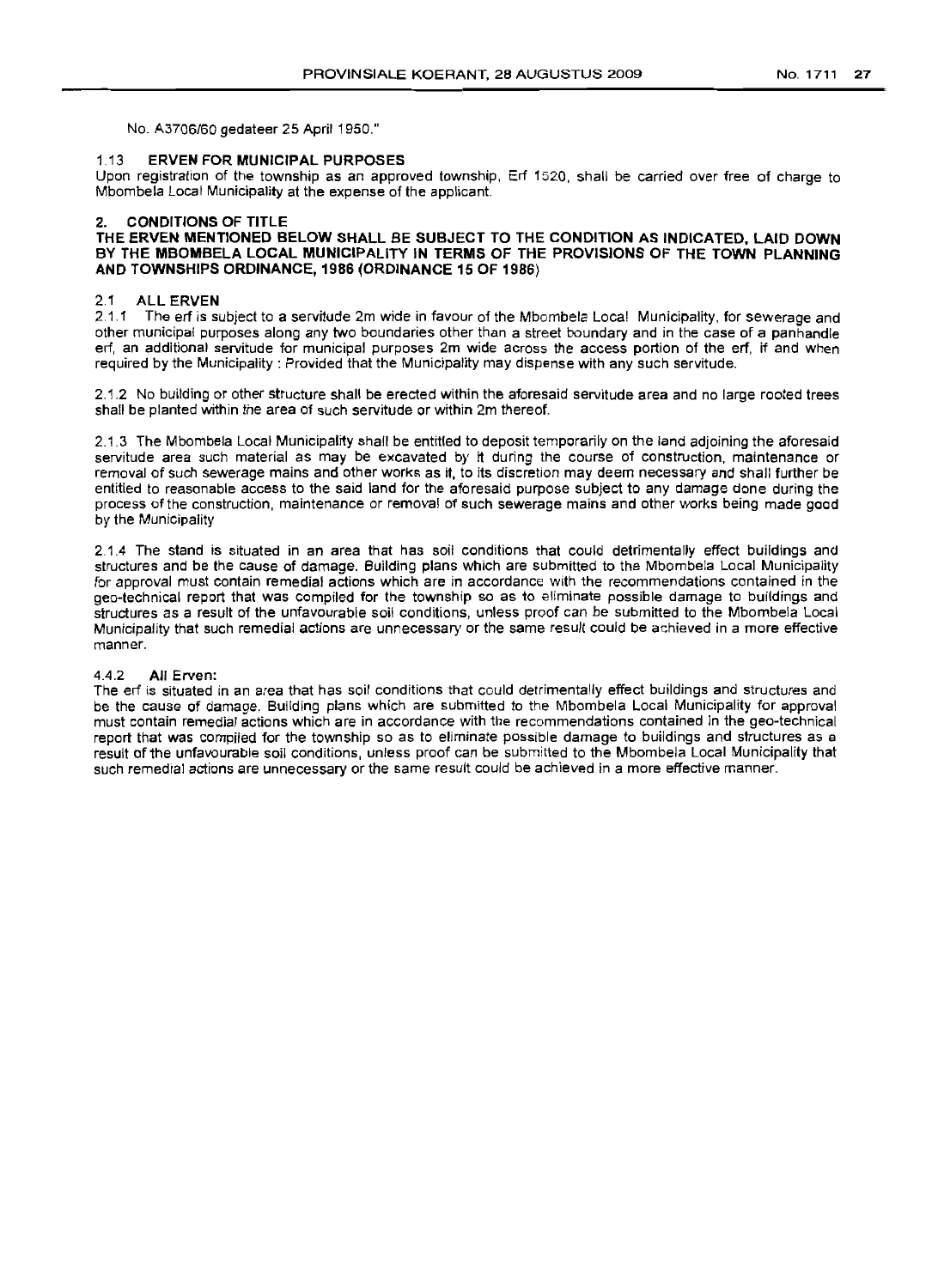## **LOCAL AUTHORITY NOTICE 191**

#### DECLARATION AS AN APPROVED TOWNSHIP

The Mbombela Local Municipality declares hereby in terms of Section 103 (1) ofthe Town-planning and Townships Ordinance, 1986 (Ordinance 15 of 1986), Primkop Airport Township to be an approved township SUbject to the conditions set out in the schedule hereto.

CONDITIONS UNDER WHICH THE APPLICATION MADE BY PRIMKOP AIRPORT MANAGEMENT (PTY) LTD. (HEREINAFTER REFERRED TO AS THE APPLICANT) IN TERMS OF THE PROVISIONS OF CHAPTER IIIOF THE TOWN PLANNING AND TOWNSHIPS ORDINANCE, '1986 (ORDINANCE 15 OF 1986), FOR PERMISSION TO ESTABLISH A TOWNSHIP ON THE FARM KRUGER MPUMALANGA INTERNATIONAL AIRPORT 666-JU REGISTRATION DIVISION MPUMALANGA HAS BEEN GRANTED.

#### 1. CONDITIONS OF ESTABLISHMENT (CONDITIONS WHICH WILL BE APPLICABLE TO THE APPROVED TOWNSHIP IN TERMS OF SECTION 103 OF ORDINANCE 15 OF 1986)

#### 1.1 NAME

The name of the township shall be PRIMKOP AIRPORT TOWNSHIP.

#### 1.2 DESIGN

The township shall consist of erven and streets as indicated on General Plan SG No. 5061/2003

#### 1.3 ACCESS

The ingress and egress shall be from Provincial Road P 636.

#### 1.4 RECEIPT AND DISPOSAL OF STORMWATER

- 1.4.1 The township owner shall arrange the storm water drainage of the township in such a way as to frt in with all relevant roads and he shall receive and dispose of the storm water running off or being diverted from the road.
- 1.4.2 The township owner shall submit for the Municipality's approval a detailed scheme complete with plans, sections and specifications prepared by a civil engineer who is a member of SAACE for the collection and disposal of storm water throughout the township by means of properly constructed works and for the construction, tar macadamising, kerbing channelling of the streets therein together with the provisions of retaining walls as may be considered necessary by the Municipality.
- 1.4.2.1. Furthermore, the scheme shall indicate the route and gradient by which each ert gains access to the street on which it abuts.
- 1.4.2.2 The township owner shall carry out the approved scheme at its own expense on behalf and to the satisfaction of the municipality under the supervision of a civil engineer who is a member of SAACE.
- 1.4.2.3 The township owner shall be responsible forthe maintenance of the streets to the satisfaction oftheMunicipality until the streets have been constructed as set out in sub clause 1.4.2.2.
- 1.4.2.4 If the township owner fails to comply with the provisions of paragraphs 1.4.2.1, 1.4.2.2 and 1.4.2.3 hereof, the Municipality shall be entitled to execute the work at the cost of the township owner.

#### 1.5 RESPONSIBILITIES IN RESPECT OF ESSENTIAL SERVICES

The township owner shall provide all essential services in terms of the provisions of Sections 116 to 121 of Ordinance 15 of 19B6 prior to the registration of any stand in the township.

#### 1.6 PROTECTION OF STAND PEGS

The township owner shall comply to the requirements with regard to the protection of boundary pegs as determined by the local municipality in this regard, when required to do so by the local municipality.

#### 1.7 REMOVAL AND I OR REPLACEMENT OF MUNICIPAL SERVICES

Should it become necessary to remove, alter or replace any municipal services as a result of the establishment of the township, the cost thereof shall be borne by the township owner.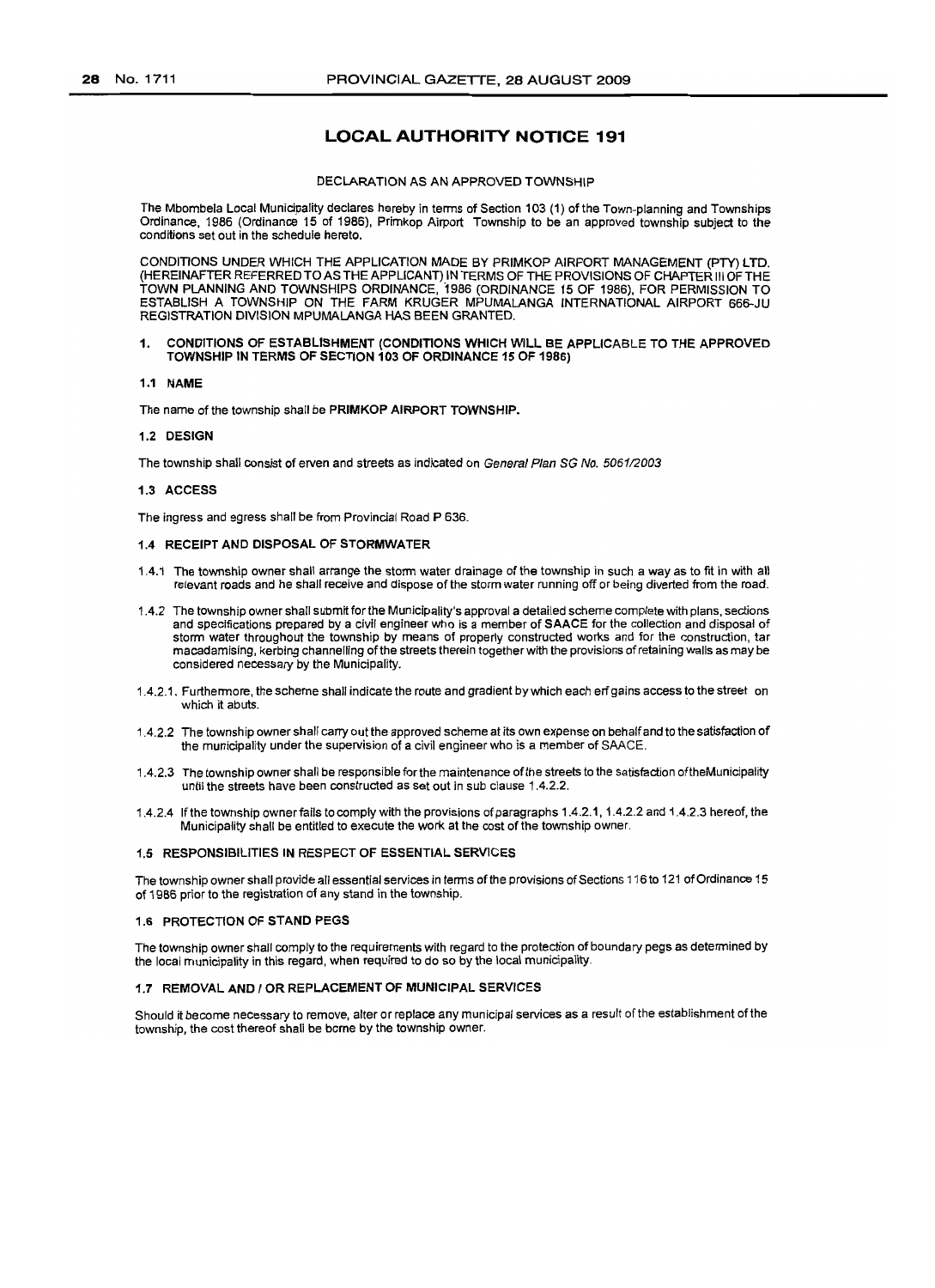#### 1.8 REMOVAL OF LITTER

After proclamation of the Township, the Council shall remove solid waste from the Township on condition tat allwaste is compacted to the satisfaction of Council by means of a stationary compactor on site provided by the Developer at his cost.

## 1.9 REMOVAL AND 1OR REPLACEMENT OF ESKOM SERVICES

Should it become necessary to remove, alter or replace any existing services ofEskom as a result of the establishment of the township, the cost thereof shall be borne by the township owner.

#### 1.10 REMOVAL AND / OR REPLACEMENT OF TELKOM SERVICES

Should it become necessary to remove, alter or replace any existing services of Telkom as a result of the establishment of the township, the cost thereof shall be bome by the township owner.

#### 1.11 ERECTION OF FENCE OR OTHER PHYSICAL BARRIER

The township owner shall at his own expense erect a fence or other physical barrier to the satisfaction of the Director, Mpumalanga Department of Public Works, Roads and Transport, as and when required by him to do so, and the township owner shall maintain such fence or physical barrier in a good state of repair until such time as this responsibility is taken over by the Mbombela Local Municipality.

#### 1.12 DISPOSAL OF EXISTING CONDITIONS OF TITLE

- NOTE: The Farm Kruger Mpumalanga International Airport as reflected on General Plan referred to in paragraph 2,2 above consist of the components as will appear from consolidation diagram LG 506012003 as reflected in paragraphs 2.12.1 and 2.12.2 hereunder to be consolidated simultaneously with the opening of the township register.
- 1.12.1 Title conditions relating to the former Farm Ie Raux 90 Registration Division J.U., Province of Mpumalanga, measuring 340,0136 hectares, held by virtue of Deed ofTransfer T59006/2001 and its components shall be dealt with as follow:
- (ONE) Title Conditions relating to the former Portion 45 (Portion of Portion 2) of the Farm Manchester 121, Registration Division J.U are SUbject to the following title conditions:
- A. Aan die reservasie ten gunste van die Staat van alle regte tot minerale, minerale produkte, minerale olies, metale en edelgesteentes op of onder die grond.

To be dealt with: Mineral Rights: to be carried forward in township title conditions.

- (TWO) Title conditions relating to the former Portion 44 (Portion of Portion 1) of the Farm MANCHESTER 121, Registration Division J.U., are subject to the following title conditions:
- 1. Aan die reservasie ten gunste van die Staat van aile regte tot minerale, minerale produkte, minerale olies, metale en edelgesteentes op of onder die grond.

To be dealt with: Mineral Rights: to be carried forward in township title conditions.

- 2. The former remaining extent of portion 1 (Spes Bona) of the farm MANCHESTER 121 Registration Division JU Province of Mpumalanga measuring 87,3252 hectares (a portion of which are being transferred) is SUBJECT AND ENTITLED to the conditions relative to the joint use and enjoyment of certain weir situated on Portion 1 called Mountrose of Portion "A" of the said furrow constructed from such said weir over the said farm MANCHESTER NO 121 and the farm GOEDEHOOP NO 128, Registration Division J.U., lettered a, b, c, d, e, f, g. h, j, k, I, m, n. o. p, q and r, on the plan annexed to Notarial Deed No. 599/1925-D, the provisions of which rights and enjoyment are more fully set out in the said Notarial Deed. By order of the Water Court Notarial Deed<br>of Amendment of Servitude No. 885/1955-S, dated 20<sup>th</sup> July 1955, shall be supplementary to, and where<br>contra Notarial Deed."
- To be dealt with: Do not affect the township due to its location.
- 3. Kragtens Notarieie Akte Nr. K142/1988·8 gedateer 16 September 19B7 is die voorrnalige Resterende Gedeelte van Gedeelte 1 (Spes Bona) van die plaas MANCHESTER 121, Registrasie Afdeling J.U., groot 87,3045 ('n gedeelte waarvan hiermee gehandel word) onderhewig aan 'n ewigdurende serwituut van waterleiding 3 (DRIE) meter wyd ten opsigte van 'n waterpyplyn waarvan die deursnee nie meer as 550 millimeter is nie, met bykomende regte soos meer volledig sal blyk uit gemelde Notariële Akte.

To be dealt with: Does not affect the township due to its location.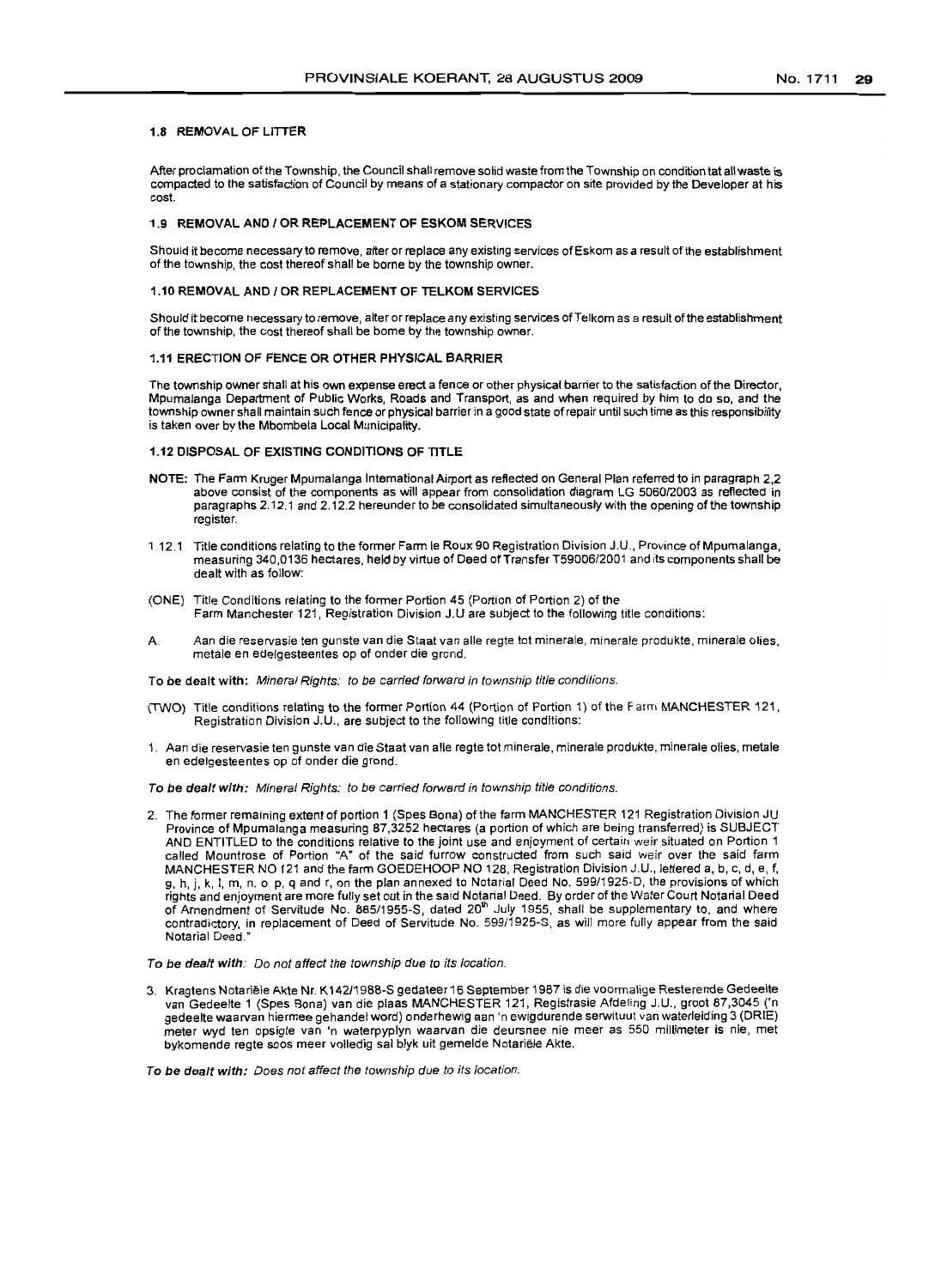(THREE) The conditions of title relating to the former Portion 37 (Portion of Portion 10) of the Farm PRIMKO? 116, Registration Division J.U., are to be dealt with as follows:

- A. SPESlAAL ONDERHEWIG VERDER aan die volgende voorwaardes:-
- (a) That all rights to minerals, mineral products, mineral oils, metals and precious stones on or under the land shall be and are reserved to the State.

To be dealt with: Mineral Rights - to be carried forward in the township title condition.

B. The former Portion 10 (a portion of Portion 2) of the farm PRIMKOP 116, Registration Division J.U., measuring 90,3784 hectares (a portion which is hereby transferred) is SPEC/ALLY SUBJECT FURTHER to a servitude of aqueduct in perpetuity in favour of the RANCH-KARINO IRRIGATION BOARD, with ancillary rights as will more fully appear from Notarial Deed No 1099/1985-S, dated 23<sup>rd</sup> June, 1985.

To be dealt with: Does not affect the township due to its location.

- (FOUR)The title conditions relaling to the former Portion 46 (a Portion of Portion 13) of the farm UMGENYANA 102, Registration Division J.U., Province of Mpumalanga is to be dealt with as follow:
- A. GEDEELTE 13 ('n gedeelte van Gedeelte 3) van die plaas Umgenyana 102, Registrasie Afdeling J.U., Groot 21,1107 hektaar (waarvan die eiendom wat hiermee getransporteer word, 'n deel uitmaak) is gereglig tot 'n reg van weg oor:-
- (1) GEDEELTE 7 van Gedeelte "S"van die plaas PRIMKOP Nr. 116, Registrasie Afdeling J.U., distrikWITRIVIER; Groot 8,2042 hektaar; BLYKENS Akte van Transport Nr399/1926;
- (2) Die resterende Gedeelte van Gedeelte "B" van die plaas PRIMKOP NR 116, Registrasie Afdeling J.U., distrik WITRIVIER, groat as sodanig 166,3371 hektaar, BLYKENS Grondbrief Nr 268/1921;
- (3) GEDEELTE 1 van Gedeelte3 van die piaas UMGENYANA NR. 102, Registrasie Afdeling J.U., distrik WITRIVIER, Groot 37,1335 hektaar, BLYKENS Akte van Transport Nr. *4520/1922;* Soos meer ten volle sal blyk uit Notariele Akte Nr. 492/1928-S.

To be dealt with: Condition in favour of the property. No to be carried forward in township title condition.

B. Die regte van die Staatspresident soos omskryf in Artikels een-en-tagtig en vier-en-dertig van die Neddersettingswet, 1912, ten opsigte van welke voorbehoud onder Artikel 31, Sert/fikaat van Minerale Regte NR. 297/1951 R.M. op 29 Mei1951 uitgereik is.

To be dealt with: Mineral rights: to be carried forward in township title conditions

C. Die voormalige Gedeelte 13 ('n gedeelte van Gedeelte 3) van die plaas UMGENYANA 102, Registrasie Afdeling J.U., groat 21,1107 hektaar ('n gedeelte waarvan hiermee gehandel word) is ONDERWORPE aan 'n Serwituut van ewigdurende waterleiding met bykomende regte soos omskryfin Artikel139 van die Waterwet Nr. *54/1956-* S ten gunste van die RANCH-KARINO BESPROEIINGSRAAD soos meerten volle sal blyk uit Notariele Akte van Serwituut Nr. 1099/1958-S gedateer 23 Junie 1958 en geregistreer op 9 Oktober 1958:

To be dealt with: Does not affect the township due to its location.

D. Kragtens Notariele Akte van Serwituut K 902-89-S gedateer 15 Desember 1987 is die voormalige Gedeelte 13 ('n gedeelte van Gedeelte 3) van die plaas UMGENYANA 102. Registrasie Afdeling J.U., groat 21,1107 hektaar ('n gedeelte waarvan hiermee gehandelword) is onderhewig aan 'n ewigdurende serwituut van waterpypleiding 3 (drie) meter wyd ten gunste van die Curlews Besproeiingsraad, met bykomende regte, welke roete van die waterpyp/yn nog deur die eienaars en die gemelde Raad ooreengekom moet word. Soos meer ten volle sal blyk uit gemelde Notariele Akte.

To be dealt with: Does not affect the township due to its location.

(FIVE) The titled conditions relating to the former Portion 47 (a portion of Portion 30) of the farm UMGENYANA 102, Registration Division J.U., are to be dealt with as follows:

- A. Gedeelte 3 van die plaas UMGENYANA 102, Registrasie Afdeling J.U., (waarvan die eindom hiermee getransporteer 'n gedeelte uitmaak) is onderhewig aan die volgende voorwaardes:
	- (a) That all rights to Minerals, mineral products, mineral oils, metals and precious stones on or underthe land hereby transferred are reserved to the Stat, which reservation was made in respect of Portion 3 of the said farm, UMGENYANA.

To be dealt with: Mineral Rights: to be carried forward in township title conditions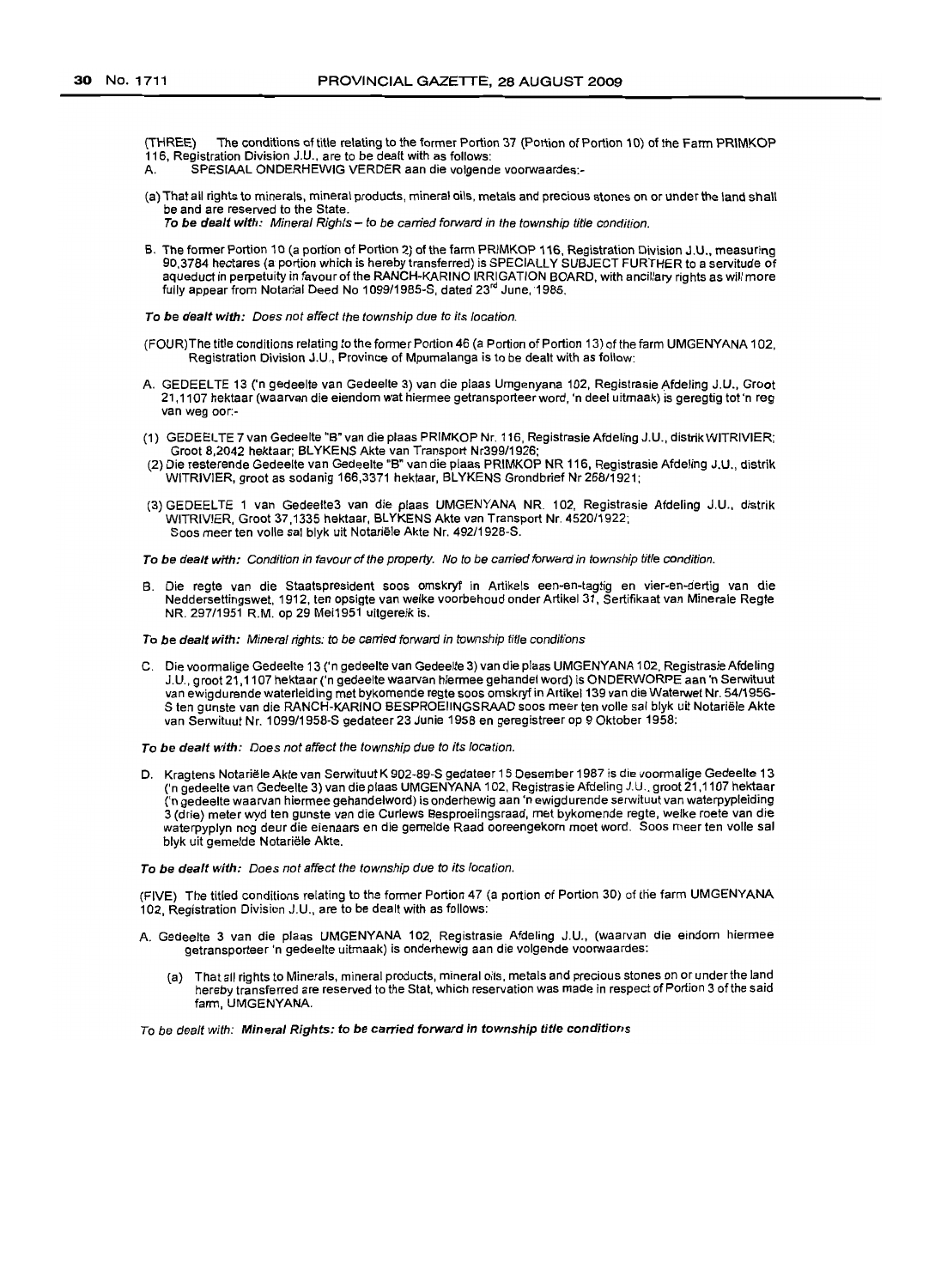8. PORTION 1 of Portion 3 of the said farm transferred under Dead of Transfer No 4520/1922, is subject to the sale trading right in favour of Portion 30 (a portion of Portion 3) of the farm UMGENYANA 102, Registration Division J.U., measuring 37,8160 hectares (a portion of which is hereby transferred) as will more fully appear from the aforesaid Deed of Transfer.

To be dealt with: Condition in favour of the property. Not to be caned forward in township title conditions

C. By Notarial Deed No. 1099/58-S registered on the 9<sup>th</sup> October 1958, the said Portion 30 (a portion of which is hereby transferred) is subject to a servitude of Aqueduct with ancillary rights in perpetuity in favour of the RANCH-KARINP IRRIGATION BOARD, as will more fully appear from reference to the said Notarial Deed.

To be dealt with: Does not affect the township due to its location.

D. KRAGTENS Notariële Akte van Serwittut K902/89S gedateer 15 Desember 1987 is genoemde Gedeelte 30 ('n gedeelte waarvan hiermee getransporteer word) onderhewig aan 'n ewigdurende serwituut van waterpypleiding 3 (DRIE) meter wyd ten gusnte van die Curlews Besproeiingsraad, met bykomende regte, welke roete van die waterpyplyn nag deur die eienaars en die gemelde Raad ooreengekom moet word. Soos meerten volle sal blyk uit gemelde Notariele Akte.

To be dealt with: Does not affect the township due to its focation.

(SIX) The former Portion 33 (a portion of Portion 2) of the farm PRIMKOP 116, Registration Division JU are SUbject to the following title conditions:

A. Aan die reservasie ten gunste van die Staat van alle regte tot minerale, minerale produkte, minerale olies, metale en edelgesteentes op of onder die grand.

To be dealt with: Mineral Rights: to be carried forward in township title conditions.

8. By Notarial Deed No. 1500/61-5 dated 8 June 1959 and registered on the 14 December 1961, (the said Remaining Extent of Portion 2 of the farm PRIMKOP 116, Registration Division J.U, Waarvan die eiendom wat hiermee getranspoteer word 'n gedeelte uitmaak) is subject to a servitude of aqueduct on perpetuity with ancillary rights in favour of the RANCH-KARINO IRRIGATION BOARD, as will more fully appearfram reference to the said Notarial Deed.

To be dealt with: Does not effect the township due to its location

D (c) The said Remaining Extent of Portion 2 (a portion of which is hereby transferred} is entitled to passage of water over Portion 5 ofthe said Portion 2, measuring 109,5262 hectares and Portion 6 of the said Portion 2, measuring 90,3784 hectares, both held under Deed of Transfer No. 3945/1927, dated 6 April 1927.

To be dealt with: Does not affect the township due to its location

- (d) The said Remaining Extent of Portion 2 (a portion of which is hereby transferred) is entitled to servitudes of public rights of way and reservation of trading rights over Portion 9 of the said Portion 2, measuring 22,9290 hectares, and over the Remaining Extent of Portion A of the said farm PRIMKOP, measuring as such 29,5842 hectares, as held under Deed of Transfer No. 5237/1934 dated the 21 May 1934.
- To be dealt with: Does not affect the township due to its location
- (e) The said Remaining Extent of Portion 2 (a portion of which is hereby transferred) is subject to a servitude of right of way in favour of and entitle to trading rights over Portion 11 of the said Portion 2, measuring 8,3035 hectares, as held under Deed of Transfer No. 17480/1935S, dated the 2 December 1935.

To be dealt with: Does not affect the township due to its location

- (SEVEN) The title conditions to the former Portion 34 (a portion of Portion 3) of the farm PRIMKOP 116 Registration Division JU are to be dealt with as follows:
- A. Aan die resrvasie ten gunste van die Staat van aile reqte tot minerale, minerale produkte, minerale olies, metale en edelgesteenstes op of onder die grond.

To be dealt with: Mineral Rights: to be carried forward in township title conditions

C. By Notarial Deed No. 1500/61-S dated 8 June 1959 and registered on the 14 December 1961, the former Remaining Extent of Portion 3 ofthe farm PRIMKOP 116, Registration Division J.U., measuring 223.8537 hectares (a portion of which transferred) is subject to a servitude of aqueduct in perpetuity with ancillary rights in favour of the RANCH-KARINO IRRIGATION BOARD, as will more fully appear from reference to the said Notarial Deed.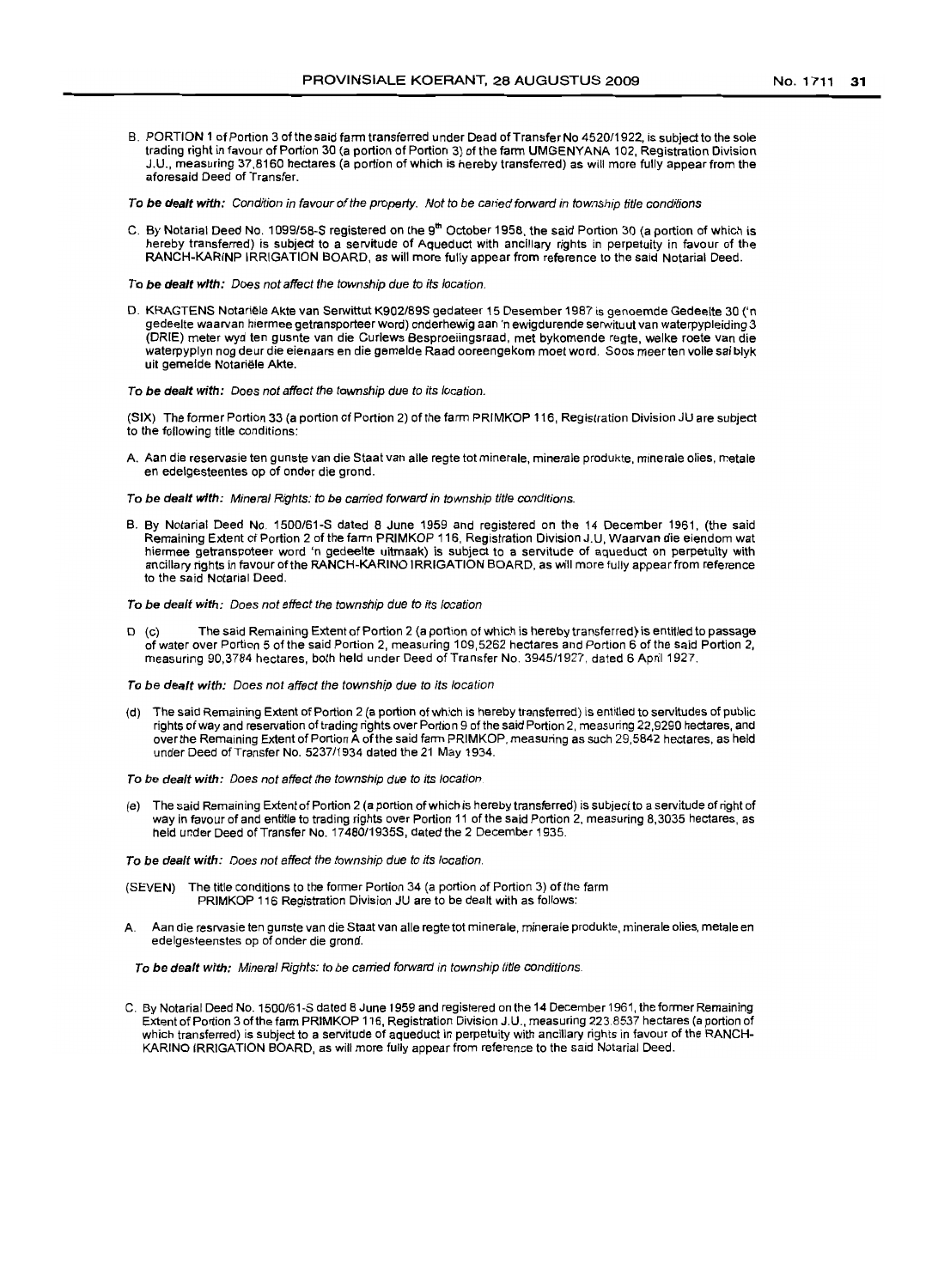To be dealt with: Does not affect the township due to its location.

(EIGHT) The title conditions relating to the former Portion 35 (a portion of portion 8) of the farm PRIMKOP 116 Registration Division JU are to be dealt with as follows:

Aan die reservasie ten gunste van die Staat van alle regte tot minerale, minerale produkte, minerale olies, metale en edelgesteentes op of onder die grond.

To be dealt with: Mineral Rights: to be carried forward in township title conditions.

(d) The said Portion 8 of the farm Primkop, (of which a portion is hereby transferred) is entitled to servitude of rightof- way not exceeding 5,67 metre in width from the Southern boundary thereof across the Remaining Extent of Portion 8 ofthe said farm Primkop 116, measuring as such 412,6357 hectares on to the main road from White River to Karino.

To be dealt with: Condition in favour of the property, Not to be carried forward in township title condition.

B. By Notarial Deed No. 1500/1061-S dated 8<sup>th</sup> July 1959 and registered on the 14<sup>th</sup> December, 1961 the Remaining Extent of Portion 8 ofthe farm Primkop No. 116, Registration Division J.U. Transvaal; measuring as such 76,8716 hectares (a portion whereof is hereby transferred) is subject to a servitude of aqueduct in perpetuity in favour of the RANCH KARINO IRRIGATION BOARD, with anallary rights as will more fully appear from the said Notarial Deed.

To be dealt with: Does not affect the township due to its location.

C. KRAGTENS Notariele Akte van Serwituut K902189-S gedateer 15 Desember 1987 is die genoemde Resterende Gedeelte van Gedeelte 8 *en* gedeelte waarvan hiermee getransporteer word) onderhewig aan 'n ewigdurende serwituut van waterpypleiding 3(DRIE) meter wyd ten gunste van die Curlews Besproeiingsraad, met bykomende regte, welke roete van die waterpyplyn nag deur die eienaars en die gemelde Raad ooreengekom moet word. Soos meer ten volle sal blyk uit gemelde Notariale Akte

To be dealt with: Does not affect the township due to its location.

- (NINE) The title conditions relating to the former Portion 36 (a Portion of Portion 9) of the farm PRIMKOP 116 Registration Division JU Province of Mpumalanga are to be dealt with as follows:
- Aan die reservasie ten gunste van die Staat van alle regte tot minerale, minerale produkte, minerale olies, metale en edelgesteentes op of onder die grand.

To be dealt with: Mineral Rights: to be carried forward in township title conditions.

(d) Die voormalige Gedeelte 9 ('n gedeelte van gedeelte 3) van die plaas PRIMKOP 116, RegristrasieAfdeling JU, groot 5,5946 hektaar ('n gedeelte waarvan hiermee getransporteer word) is entitled to a servitude of right-ofway not exceeding 5,67 metre in width from the Southern boundary thereof across the Remaining Extent of Portion 8 of the said farm Primkop 116, measuring as such 412,6357 hectares on to the main road from White River to Karina.

To be dealt with: Condition in favour of the property. Not to be carried forward in township title condition.

By Notarial Deed No. 1500/1061-S dated  $8<sup>th</sup>$  July, 1959 and registered on the 14<sup>th</sup> December, 1961, Portion 9 (a portion of Portion 3) of the farm Primkop No. 116, Registration Division JU, measuring 5,5946 hectares (a portion whereof is hereby transferred) is subject to a servitude of aqueduct in perpetuity in favour of the RANCH KARINO IRRIGATION BOARD, with anallary rights as will more fully appear from the said Notarial Deed.

To be dealt with: Does not affect the township due to its location.

- (TEN) The title conditions relating the former Portion 38 (a portion of portion 26) of the farm PRIMKOP 116 Registration Division JU Province of Mpumalanga are the same of 4 of the former Portion 35 (a portion of portion 8) ofthe farm PRIMKOP 116 JU as referred to in paragraph EIGHT (8) above and are to be dealt with in the same fashion.
- (ELEVEN) The endorsements on the title deed are to be dealt with as follows:
- 11.1 Notarial Deed of Servitude of Right of Way K118312003-5 reads as follows: